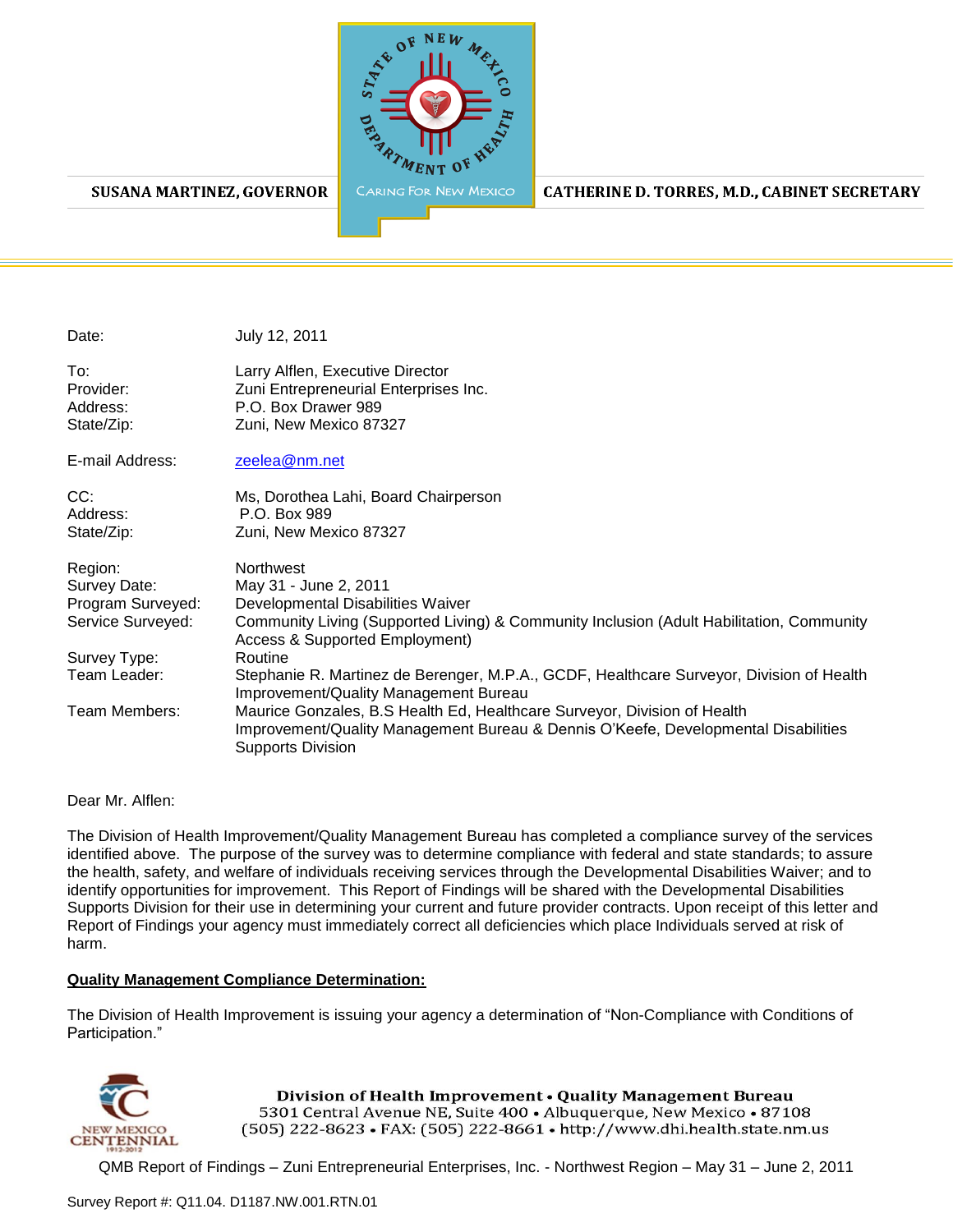## **Plan of Correction:**

The attached Report of Findings identifies deficiencies found during your agency"s compliance review. You are required to complete and implement a Plan of Correction. Please submit your agency"s Plan of Correction in the space on the two right columns of the Report of Findings. See attachment "A" for additional guidance in completing the Plan of Correction. The response is due to the parties below within 10 business days of the receipt of this letter:

#### **1. Quality Management Bureau, Attention: Plan of Correction Coordinator 5301 Central Ave. NE Suite 400 Albuquerque, NM 87108**

## **2. Developmental Disabilities Supports Division Regional Office for region of service surveyed**

Upon notification from QMB that your Plan of Correction has been approved, you must implement all remedies and corrective actions within 45 business days. If your Plan of Correction is denied, you must resubmit a revised plan as soon as possible for approval, as all remedies must still be completed within 45 business days of the receipt of this letter.

Failure to submit, complete or implement your Plan of Correction within the 45 day required time frames may result in the imposition of a \$200 per day Civil Monetary Penalty until it is received, completed and/or implemented.

## **Request for Informal Reconsideration of Findings (IRF):**

If you disagree with a finding of deficient practice, you have 10 business days upon receipt of this notice to request an IRF. Submit your request for an IRF in writing to:

> QMB Deputy Bureau Chief 5301 Central Ave NE Suite #400 Albuquerque, NM 87108 Attention: IRF request

See Attachment "C" for additional guidance in completing the request for Informal Reconsideration of Findings. The request for an IRF will not delay the implementation of your Plan of Correction which must be completed within 45 business days. Providers may not appeal the nature or interpretation of the standard or regulation, the team composition or sampling methodology. If the IRF approves the modification or removal of a finding, you will be advised of any changes.

Please call the Plan of Correction Coordinator at 505-222-8647 if you have questions about the Report of Findings or Plan of Correction. Thank you for your cooperation and for the work you perform.

Sincerely,

Stephanie R. Martinez de Berenger, M.P.A., GCDF

Stephanie R. Martinez de Berenger, M.P.A., GCDF Team Lead/Healthcare Surveyor Division of Health Improvement Quality Management Bureau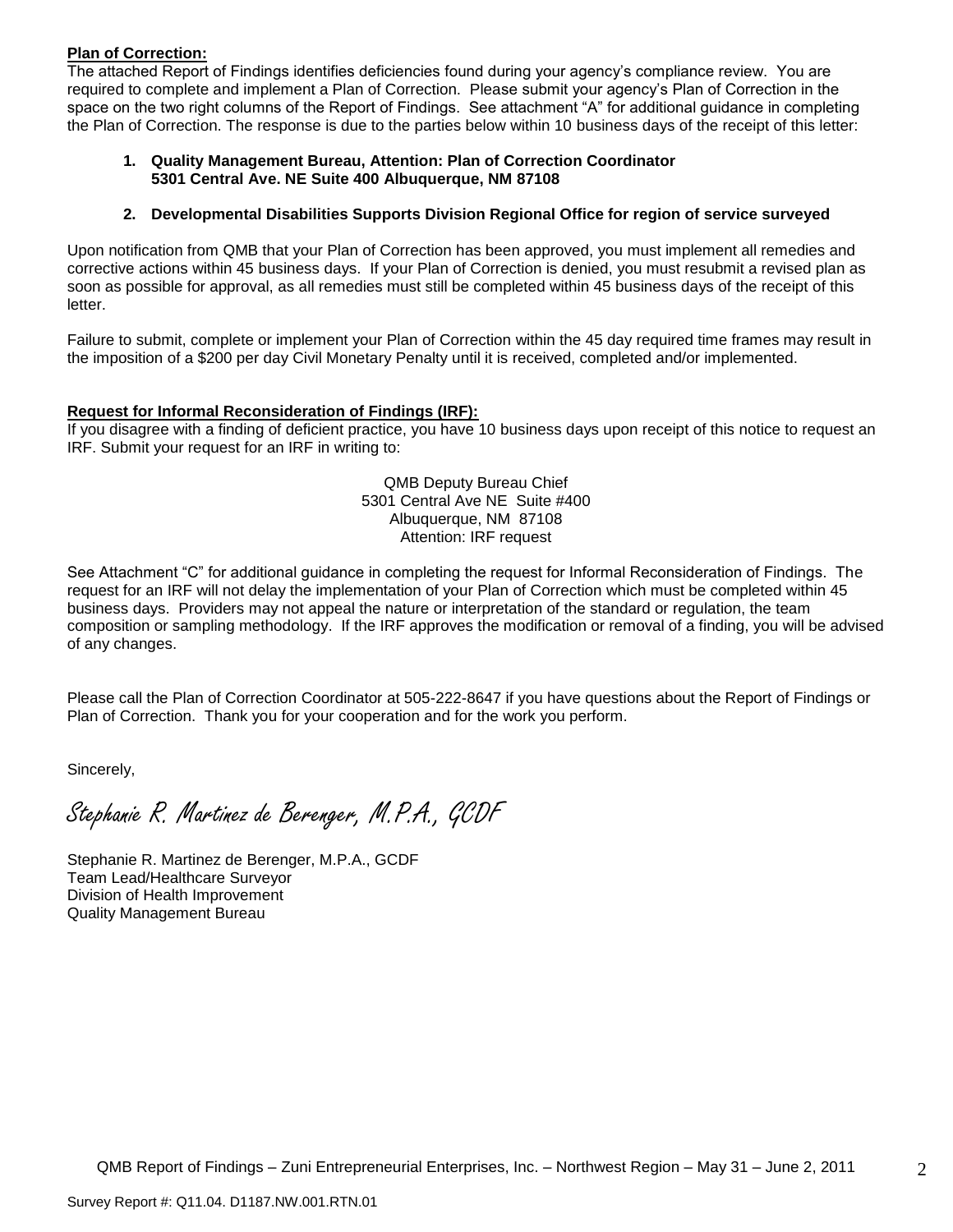## **Survey Process Employed:**

Entrance Conference Date: May 31, 2011

## Present: **Zuni Entrepreneurial Enterprises, Inc.**

Heather Iule, Administration Services Troydon Chavez, Residential Services Brenna Romancito, Day Services/Residential Supervisor Albert L. Peywa, Day Habilitation Assistant Supervisor Glorietta Hannaweeke, Day Habilitation/Supported Employment Services Timothy Terrell, Operation Manager

## **DOH/DHI/QMB**

Stephanie R. Martinez de Berenger, M.P.A., GCDF, Team Lead/Healthcare Surveyor Maurice Gonzales, B.S. Health Ed, Healthcare Surveyor

## **DDSD – Northwest Regional Office**

Dennis O"Keefe, MSW, Community and Social Coordinator

Exit Conference Date: June 2, 2011

#### Present: **Zuni Entrepreneurial Enterprises, Inc.**

Heather Iule, Administration Services Troydon Chavez, Residential Services Brenna Romancito, Day Services/Residential Supervisor Albert L. Peywa, Day Habilitation Assistant Supervisor Glorietta Hannaweeke, Day Habilitation/Supported Employment **Services** Timothy Terrell, Operation Manager

#### **DOH/DHI/QMB**

Stephanie R. Martinez de Berenger, M.P.A. GCDF, Team Lead/Healthcare Surveyor Maurice Gonzales, B.S. Health Ed, Healthcare Surveyor

## **DDSD - Northwest Regional Office**

Dennis O"Keefe, MSW, Community and Social Coordinator

| <b>Total Homes Visited</b>               | Number: | 4                                                                                                                                                                             |
|------------------------------------------|---------|-------------------------------------------------------------------------------------------------------------------------------------------------------------------------------|
| <b>Supported Homes Visited</b><br>❖      | Number: | 4                                                                                                                                                                             |
| <b>Administrative Locations Visited</b>  | Number: |                                                                                                                                                                               |
| <b>Total Sample Size</b>                 | Number: | 5<br>3 - Jackson Class Members<br>2 - Non- <i>Jackson</i> Class Members<br>4 - Supported Living<br>5 - Adult Habilitation<br>5 - Community Access<br>5 - Supported Employment |
| Persons Served Interviewed               | Number: | 4                                                                                                                                                                             |
| Persons Served Observed                  | Number: | 1 (One individual was not available during the on-site<br>visit)                                                                                                              |
| Person Served Records Reviewed           | Number: | 5                                                                                                                                                                             |
| Direct Service Professionals Interviewed | Number: | 4<br>QMB Report of Findings - Zuni Entrepreneurial Enterprises, Inc. - Northwest Region - May 31 - June 2, 2011                                                               |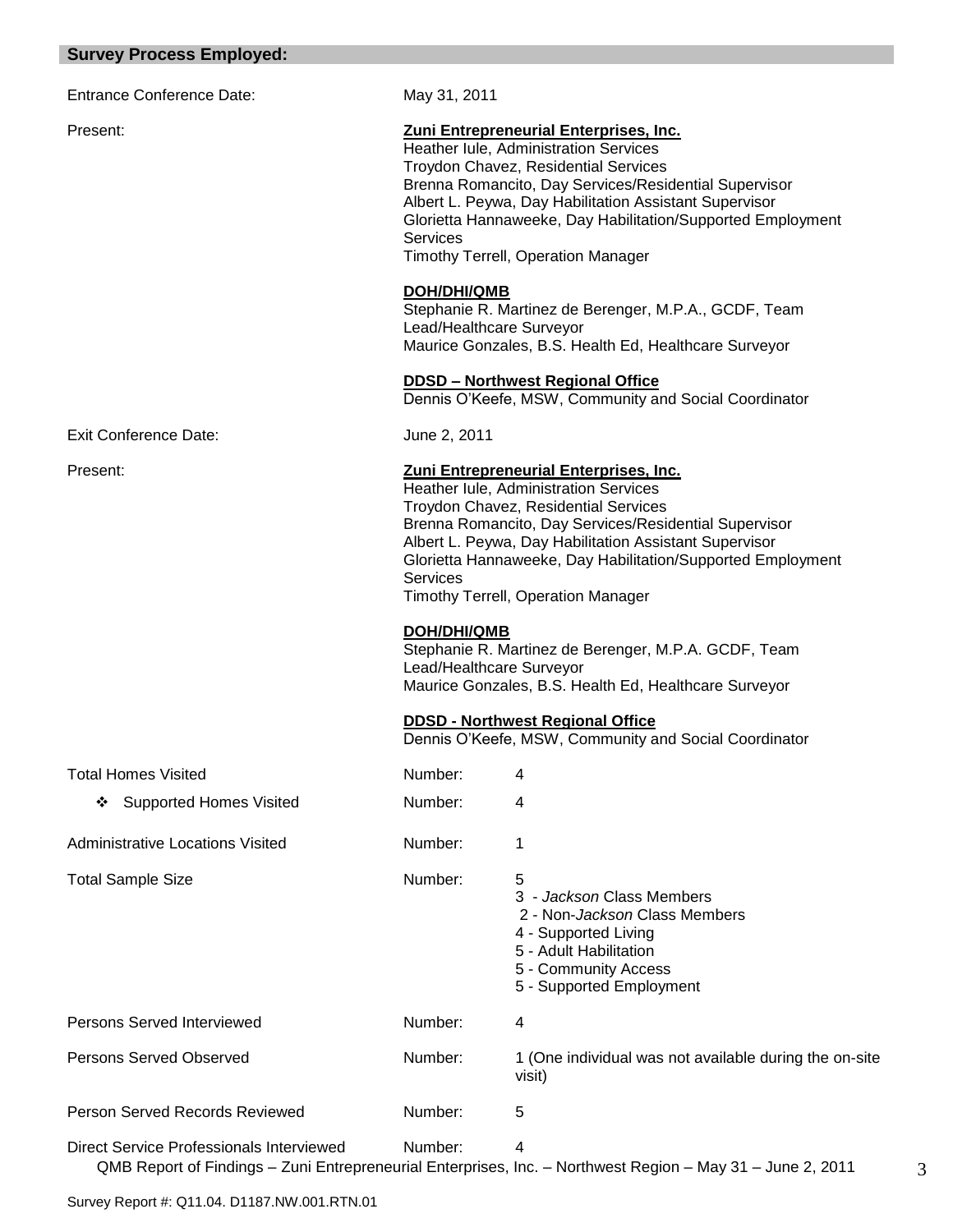| Direct Service Professionals Record Review | Number: | 33 |
|--------------------------------------------|---------|----|
| Service Coordinator Record Review          | Number: | 4  |
| Administrative Files Reviewed              |         |    |

- **•** Billing Records
- Medical Records
- Incident Management Records
- Personnel Files
- Training Records
- Agency Policy and Procedure
- Caregiver Criminal History Screening Records
- Employee Abuse Registry
- Human Rights Notes and/or Meeting Minutes
- Evacuation Drills
- Quality Assurance / Improvement Plan

- 
- CC: Distribution List: DOH Division of Health Improvement
	- DOH Developmental Disabilities Supports Division
	- DOH Office of Internal Audit
	- HSD Medical Assistance Division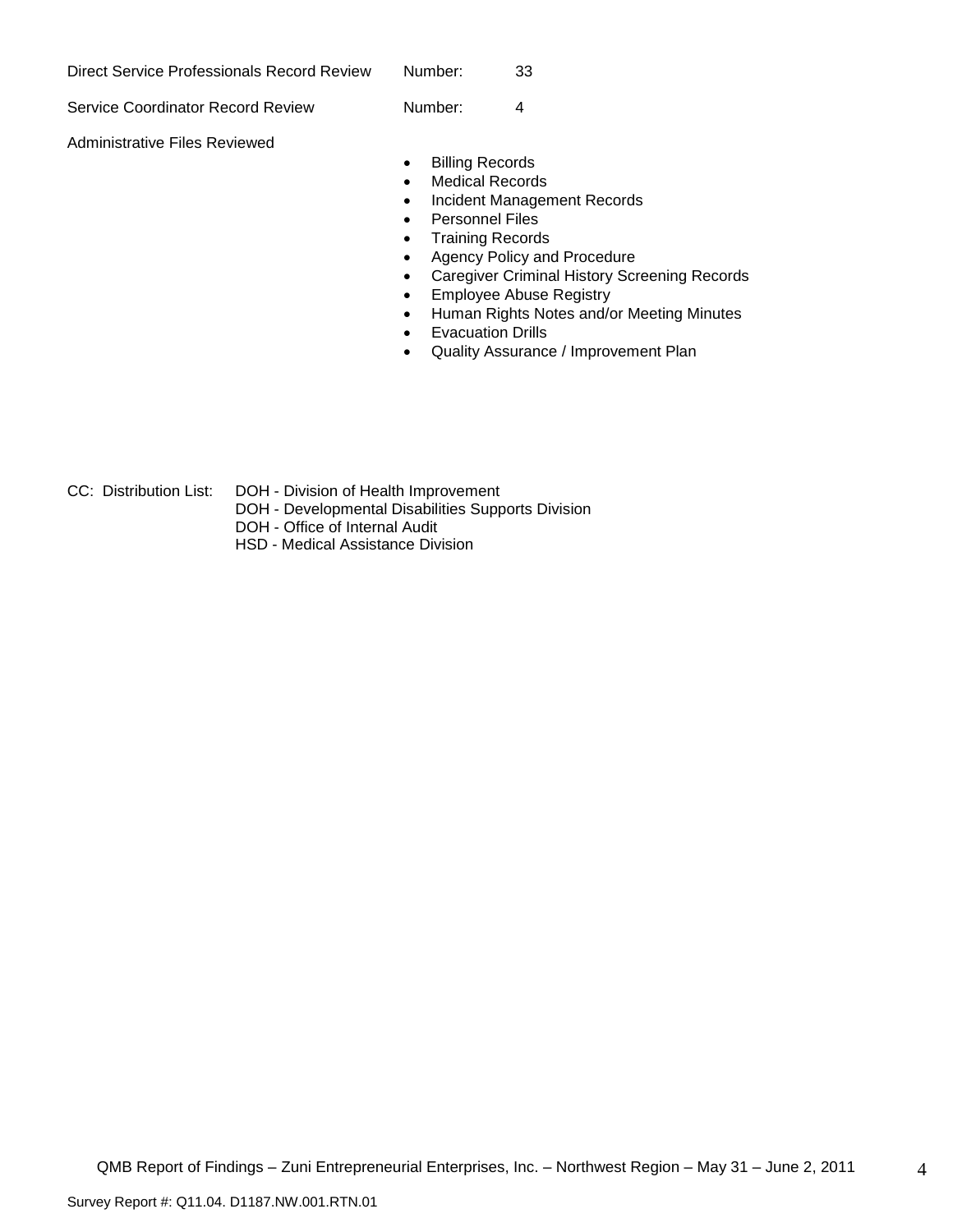## **Attachment A**

# **Provider Instructions for Completing the QMB Plan of Correction (POC) Process**

## *Introduction:*

After a QMB Compliance Review, your QMB Report of Findings will be sent to you via US mail.

Each provider must develop and implement a Plan of Correction (POC) that identifies specific quality assurance and quality improvement activities the agency will implement to correct deficiencies and prevent continued non compliance.

Agencies must submit their Plan of Correction within 10 business days from the date you receive the QMB Report of Findings. (Providers who do not submit a POC within 10 days will be referred to the Internal Review Committee [IRC] for sanctions).

If you have questions about the Plan of Correction process, call the QMB Plan of Correction Coordinator at 505-222-8647 or email at George.Perrault@state.nm.us. Requests for technical assistance must be requested through your DDSD Regional Office.

If you wish to dispute a finding on the official Report of Findings, you must file an Informal Reconsideration of Findings (IRF) request within ten (10) days of receiving your report. The POC process cannot resolve disputes regarding findings. Please note that you must still submit a POC for findings that are in question (see Attachment "C").

## *Instructions for Completing Agency POC:*

## *Required Content*

Your Plan of Correction should provide a step-by-step description of the methods to correct each deficient practice to prevent recurrence and information that ensures the regulation cited is in compliance. The remedies noted in your POC are expected to be added to your Agency"s required, annual Quality Assurance Plan. (see page 3, DDW standards, effective; April 1, 2007, Chapter 1, Section I Continuous Quality Management System)

If a deficiency has already been corrected, the plan should state how it was corrected, the completion date (date the correction was accomplished), and how possible recurrence of the deficiency will be prevented.

The Plan of Correction you submit needs to address *each deficiency* in the two right hand columns with:

- 1. How the corrective action will be accomplished for all cited deficiencies in the report of findings;
- 2. How your Agency will identify all other individuals having the potential to be affected by the same deficient practice;
- 3. What measures will be put into place or what systemic changes will be made to ensure that the deficient practice will not reoccur and corrective action is sustained;
- 4. How your Agency plans to monitor corrective actions utilizing its continuous Quality Assurance/Quality Improvement Plan to assure solutions in the plan of correction are achieved and sustained, including (if appropriate):
	- Details about how and when Consumer, Personnel and Residential files are audited by Agency personnel to ensure they contain required documents;
	- Information about how Medication Administration Records are reviewed to verify they contain all required information before they are distributed, as they are being used, and after they are completed;
	- Your processes for ensuring that all staff are trained in Core Competencies, Incident Reporting, and Individual-Specific service requirements, etc;
	- How accuracy in Billing documentation is assured;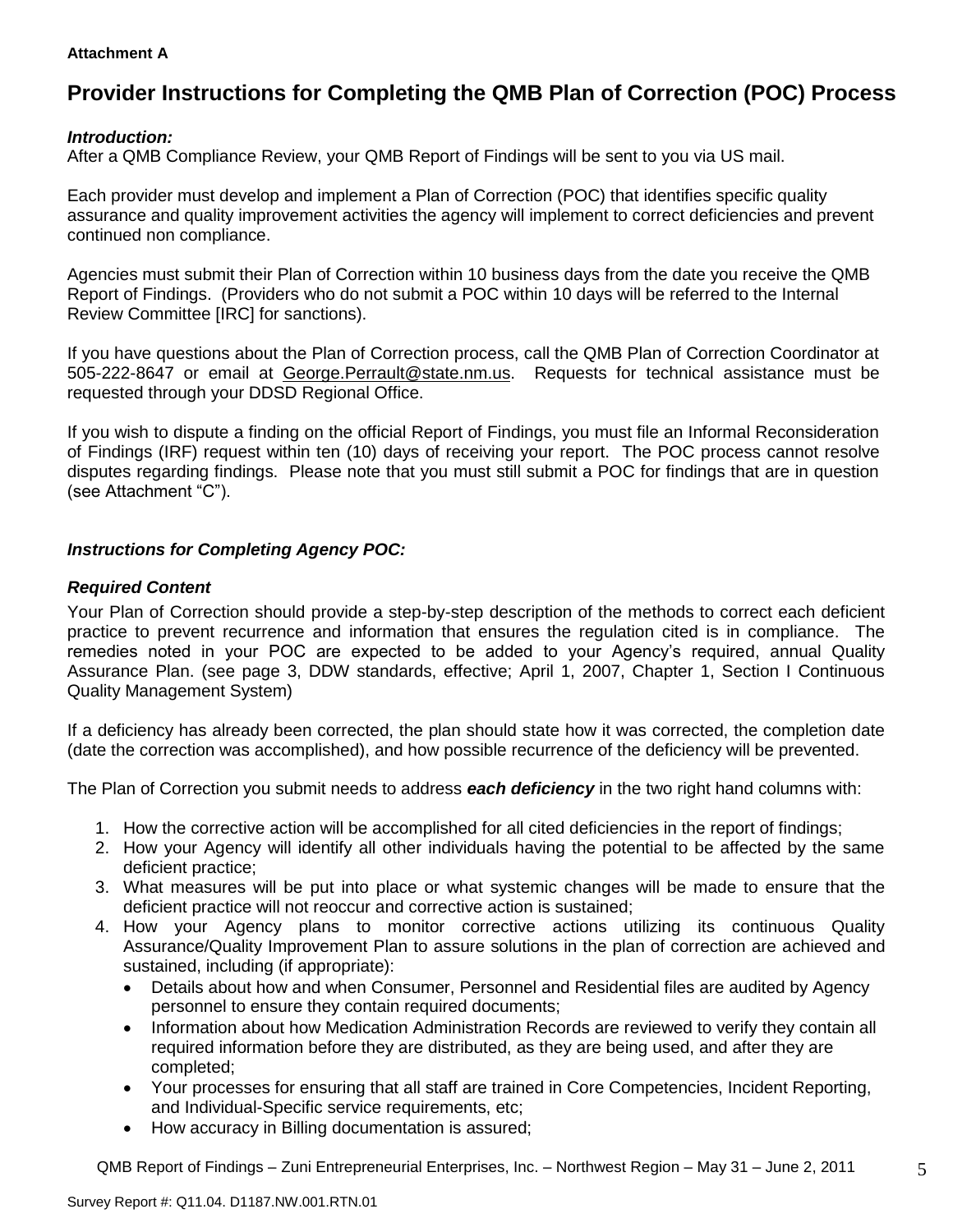- How health, safety is assured;
- For Case Management Providers, how ISPs are reviewed to verify they meet requirements, how the timeliness of LOC packet submissions and consumer visits are tracked;
- Your process for gathering, analyzing and responding to Quality data, and
- Details about Quality Targets in various areas, current status, Root Cause Analyses about why Targets were not met, and remedies implemented.
- 5. The individual"s title responsible for the Plan of Correction and completion date.

*Note:* **Instruction or in-service of staff alone may not be a sufficient plan of correction.** This is a good first step toward correction, but additional steps should be taken to ensure the deficiency is corrected and will not recur.

## *Completion Dates*

The plan of correction must include a **completion date** (entered in the far right-hand column). Be sure the date is **realistic** in the amount of time your Agency will need to correct the deficiency; not to exceed 45 days.

Direct care issues should be corrected immediately and monitored appropriately. Some deficiencies may require a staged plan to accomplish total correction. Deficiencies requiring replacement of equipment, etc., may require more time to accomplish correction but should show reasonable time frames.

## *Plan of Correction Submission Requirements*

- 1. Your Plan of Correction must be completed on the official QMB Survey Report of Findings/Plan of Correction Form and received by QMB within ten (10) business days from the date you received the report of findings.
- 2. If you have questions about the POC process, call the POC Coordinator, George Perrault at 505-222- 8647 for assistance.
- 3. For Technical Assistance (TA) in developing or implementing your POC, contact your local DDSD Regional Office.
- 4. Submit your POC to George Perrault, POC Coordinator in any of the following ways:
	- a. Electronically at [George.Perrault@state.nm.us](mailto:George.Perrault@state.nm.us)
	- b. Faxed to 505-222-8661, or
	- c. Mailed to QMB, 5301 Central Avenue SW, Suite 400, Albuquerque, NM 87108
- 5. Do not send supporting documentation to QMB until after your POC has been approved by QMB.
- 6. QMB will notify you when your POC has been "approve" or "denied."
	- a. Whether your POC is "approved," or "denied," you will have a maximum of 45 business days from the date of receipt of your Report of Findings to correct all survey deficiencies.
	- b. If your POC is "Denied" it must be revised and resubmitted as soon as possible, as the 45 business day limit is in effect.
	- c. If your POC is "Denied" a second time your agency may be referred to the Internal Review Committee.
	- d. You will receive written confirmation that your POC has been approved by QMB and a final deadline for completion of your POC.
- 7. Failure to submit your POC within 10 days without prior approval of an extension by QMB will result in a referral to the Internal Review Committee and the possible implementation of monetary penalties and/or sanctions.
- 8. Revisions, Modifications or Extensions to your Plan of Correction (post QMB approval) must be made in writing and submitted to the Plan of Correction Coordinator at QMB, prior to the due date and are approved on a case-by-case basis. No changes may be made to your POC or the timeframes for implementation without written approval of the POC Coordinator.

## *POC Document Submission Requirements*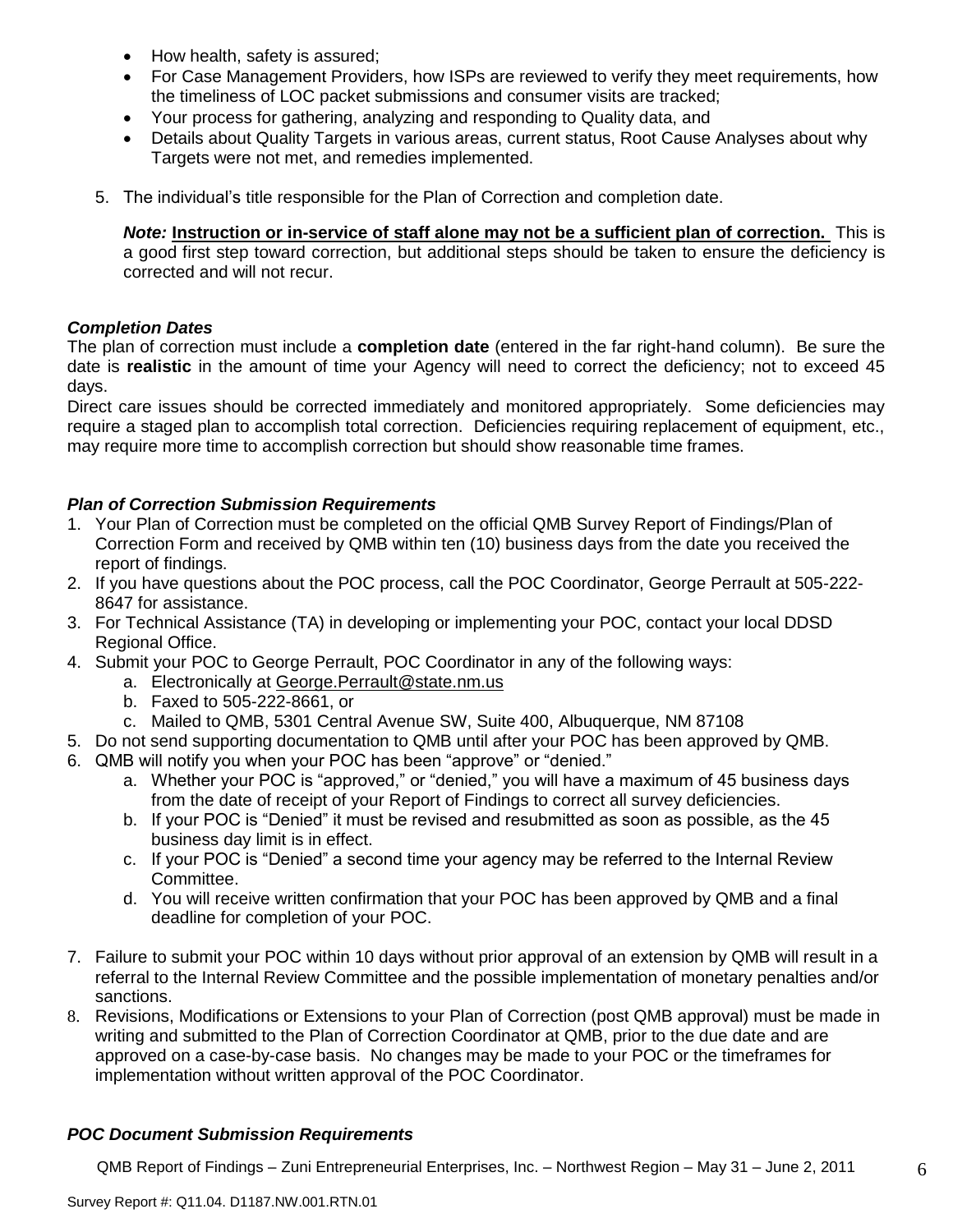Once your POC has been approved by the QMB Plan of Correction Coordinator you must submit copies of documents as evidence that all deficiencies have been corrected, as follows.

- 1. Your internal documents are due within a *maximum* of 45 business days of receipt of your Report of Findings.
- 2. You may submit your documents by postal mail, fax, or electronically on disc or scanned and attached to e-mails.
- 3. All submitted documents *must be annotated*: please be sure the tag numbers and Identification numbers are indicated on each document submitted. Documents which are not annotated with the Tag number and Identification number may not be accepted.
- 4. Do not submit original documents; hard copies or scanned and electronically submitted copies are fine. Originals must be maintained in the agency file(s) per DDSD Standards.
- 5. In lieu of some documents, you may submit copies of file or home audit forms that clearly indicate cited deficiencies have been corrected, other attestations of correction must be approved by the Plan of Correction Coordinator prior to their submission.
- 6. For billing deficiencies, you must submit:
	- a. Evidence of an internal audit of billing documentation for a sample of individuals and timeframes;
	- b. Copies of "void and adjust" forms submitted to correct all over-billed or unjustified units billed identified during your internal audit.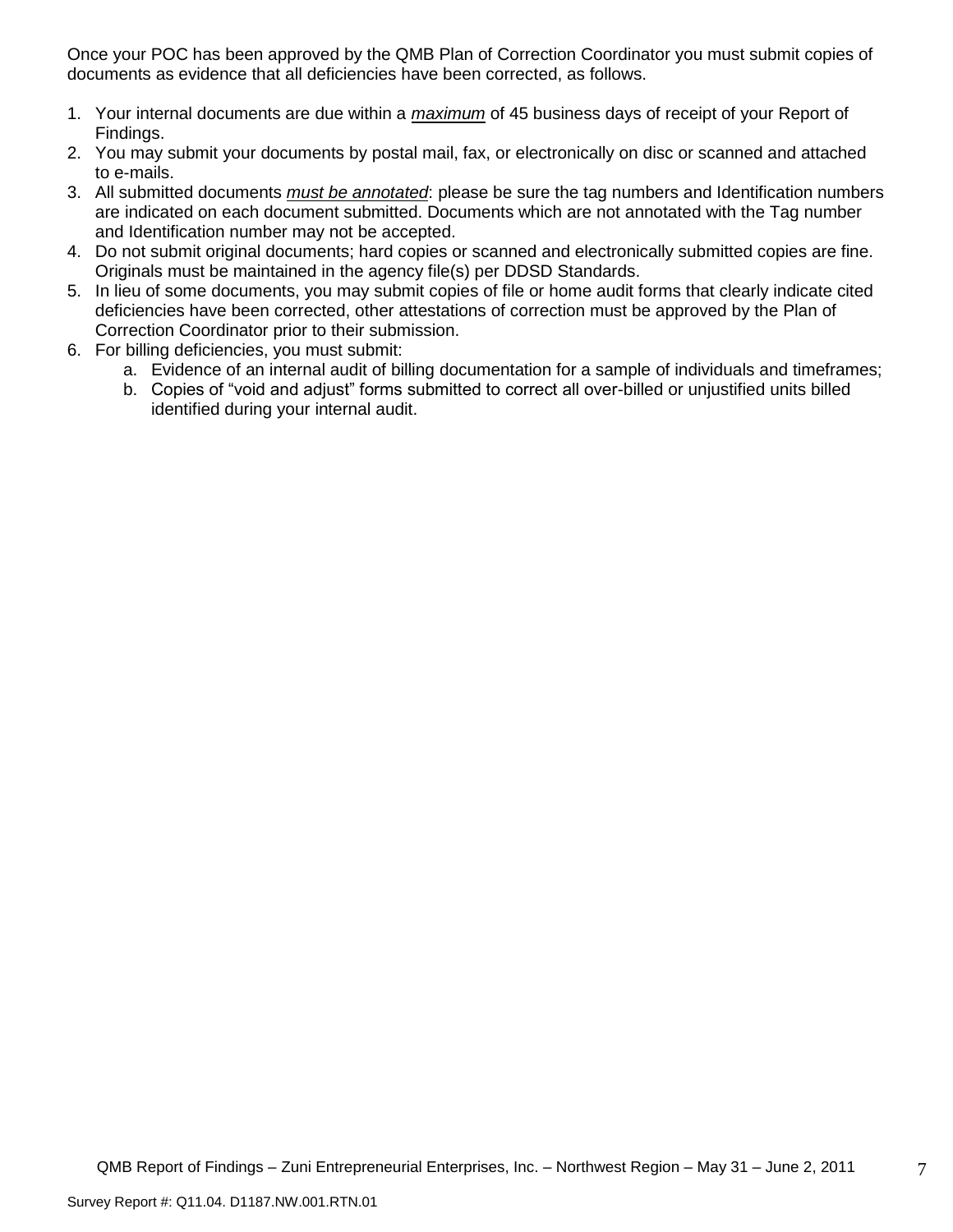Each deficiency in your Report of Findings is scored on a Scope and Severity Scale. The culmination of each deficiency's Scope and Severity is used to determine degree of compliance to standards and regulations and level of QMB Compliance Determination.

|                 |                      |                                                             |                                  | <b>SCOPE</b>                    |                                             |
|-----------------|----------------------|-------------------------------------------------------------|----------------------------------|---------------------------------|---------------------------------------------|
|                 |                      |                                                             | <b>Isolated</b><br>$01\% - 15\%$ | <b>Pattern</b><br>$16\% - 79\%$ | <b>Widespread</b><br>$80\% - 100\%$         |
|                 | High Impact          | Immediate Jeopardy to<br>individual health and or<br>safety | J.                               | Κ.                              | L.                                          |
|                 |                      | Actual harm                                                 | G.                               | Н.                              | L                                           |
| <b>SEVERITY</b> | Medium<br>Impact     | <b>No Actual Harm</b><br>Potential for more than            | D.                               | Е.                              | $F.$ (3 or<br>more)                         |
|                 |                      | minimal harm                                                | $D.$ (2 or<br>less)              |                                 | $F.$ (no<br>conditions of<br>participation) |
|                 | <b>Impact</b><br>Low | No Actual Harm<br>Minimal potential for<br>harm.            | А.                               | <b>B.</b>                       | C.                                          |

## **Scope and Severity Definitions:**

• Isolated:

A deficiency that is limited to 1% to 15% of the sample, usually impacting few individuals in the sample.

• Pattern:

A deficiency that impacts a number or group of individuals from 16% to 79% of the sample is defined as a pattern finding. Pattern findings suggest the need for system wide corrective actions.

• Widespread:

A deficiency that impacts most or all (80% to 100%) of the individuals in the sample is defined as widespread or pervasive. Widespread findings suggest the need for system wide corrective actions as well as the need to implement a Continuous Quality Improvement process to improve or build infrastructure. Widespread findings could be referred to the Internal Review Committee for review and possible actions or sanctions.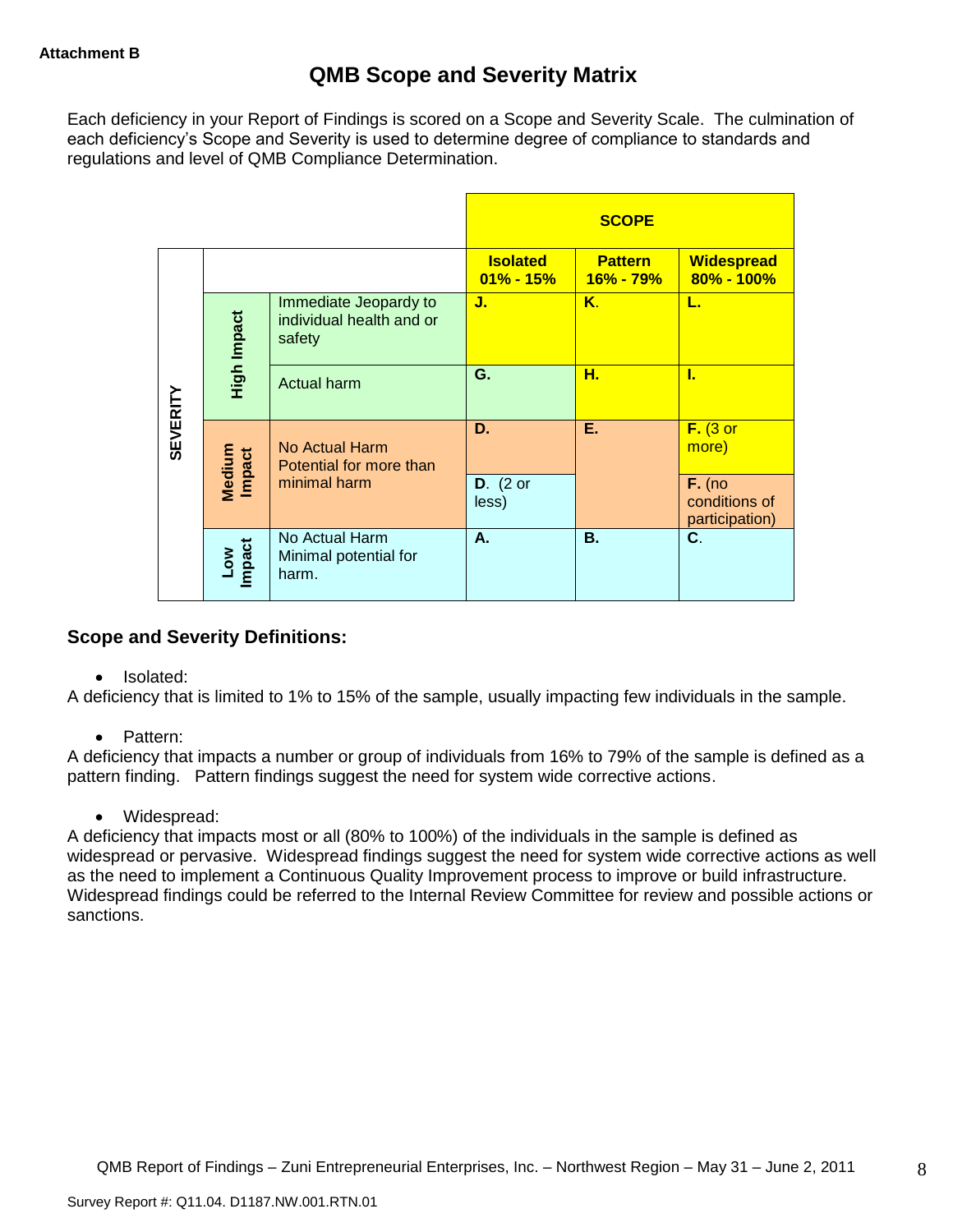# **QMB Determinations of Compliance**

"Substantial Compliance with Conditions of Participation"

The QMB determination of "Substantial Compliance with Conditions of Participation" indicates that a provider is in substantial compliance with all "Conditions of Participation" and other standards and regulations. The agency has obtained a level of compliance such that there is a minimal potential for harm to individuals" health and safety. To qualify for a determination of Substantial Compliance with Conditions of Participation, the provider must be in compliance with all Conditions of Participation.

"Non-Compliance with Conditions of Participation"

The QMB determination of "Non-Compliance with Conditions of Participation" indicates that a provider is out of compliance with one (1) or more "Conditions of Participation." This non-compliance, if not corrected, is likely to result in a serious negative outcome or the potential for more than minimal harm to individuals" health and safety.

Providers receiving a repeat determination of 'Non-Compliance' may be referred by QMB to the Internal Review Committee (IRC) for consideration of remedies and possible actions.

"Sub-Standard Compliance with Conditions of Participation":

The QMB determination of "Sub-Standard Compliance with Conditions of Participation" indicates a provider is significantly out of compliance with Conditions of Participation and/or has:

- Multiple findings of widespread non-compliance with any standard or regulation with a significant potential for more than minimal harm.
- Any finding of actual harm or Immediate Jeopardy.

Providers receiving a repeat determination of 'Substandard Compliance' will be referred by QMB to the Internal Review Committee (IRC) for consideration of remedies and possible actions.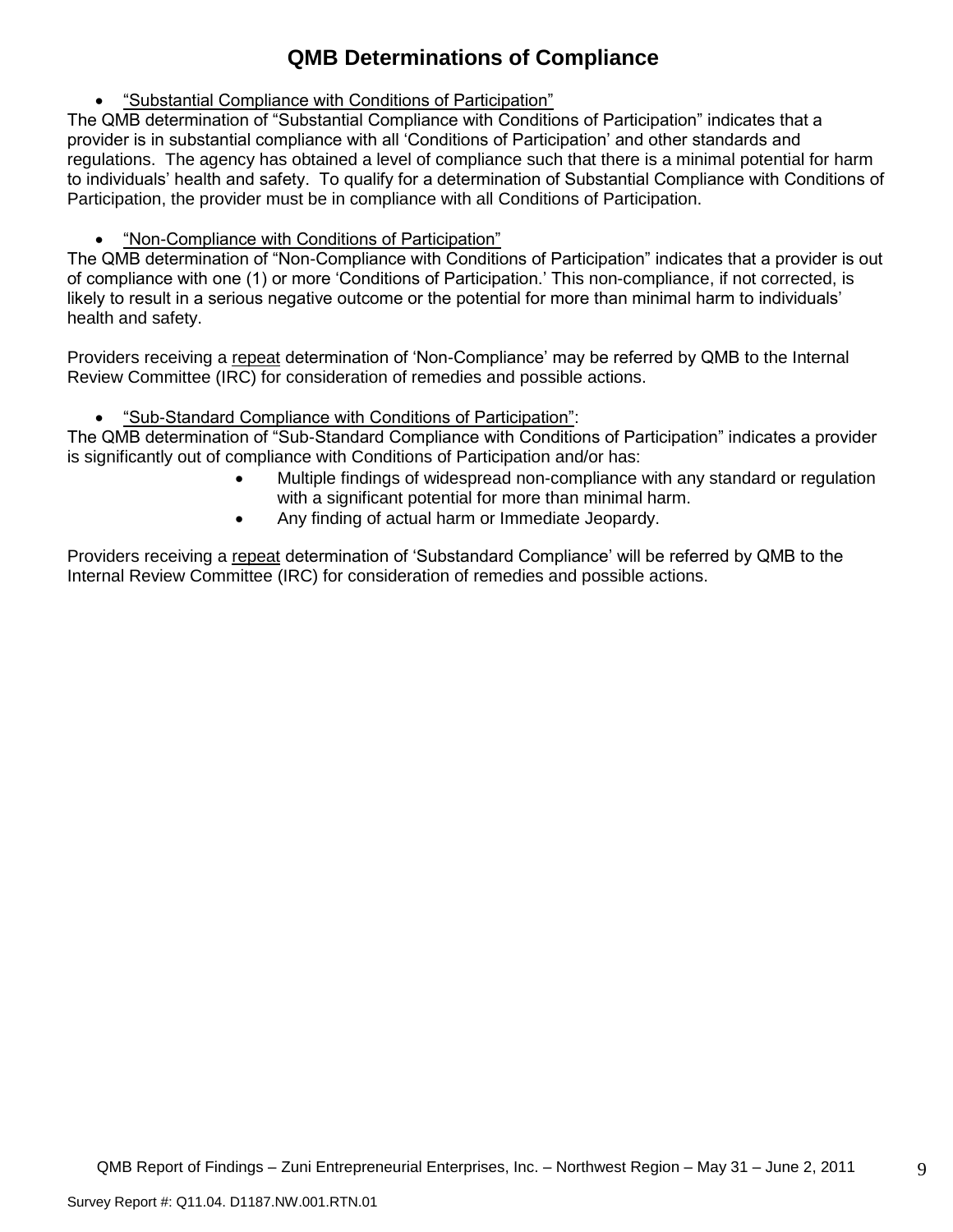## **Guidelines for the Provider Informal Reconsideration of Finding (IRF) Process**

## **Introduction:**

Throughout the QMB Survey process, surveyors are openly communicating with providers. Open communication means that surveyors have clarified issues and/or requested missing information before completing the review. Regardless, there may still be instances where the provider disagrees with a specific finding. Providers may use the following process to informally dispute a finding.

## **Instructions:**

- 1. The Informal Reconsideration of the Finding (IRF) request must be in writing to the QMB Deputy Bureau Chief **within 10 working days** of receipt of the final report.
- 2. The written request for an IRF must be completed on the QMB Request for Informal Reconsideration of Finding Form available on the QMB website:<http://dhi.health.state.nm.us/qmb>
- 3. The written request for an IRF must specify in detail the request for reconsideration and why the finding is inaccurate.
- 4. The IRF request must include all supporting documentation or evidence.

## **The following limitations apply to the IRF process:**

- The request for an IRF and all supporting evidence must be received within 10 days.
- Findings based on evidence requested during the survey and not provided may not be subject to reconsideration.
- The supporting documentation must be new evidence not previously reviewed or requested by the survey team.
- Providers must continue to complete their Plan of Correction during the IRF process
- Providers may not request an IRF to challenge the sampling methodology.
- Providers may not request an IRF based on disagreement with the nature of the standard or regulation.
- Providers may not request an IRF to challenge the team composition.
- Providers may not request an IRF to challenge the QMB compliance determination or the length of their DDSD provider contract.

A Provider forfeits the right to an IRF if the request is not made within 10 working days of receiving the report and/or does not include all supporting documentation or evidence to show compliance with the standards and regulations.

QMB has 30 working days to complete the review and notify the provider of the decision. The request will be reviewed by the IRF committee. The Provider will be notified in writing of the ruling; no face to face meeting will be conducted.

When a Provider requests that a finding be reconsidered, it does not stop or delay the Plan of Correction process. **Providers must continue to complete the Plan of Correction, including the finding in dispute regardless of the IRF status.** If a finding is removed or modified, it will be noted and removed or modified from the Report of Findings. It should be noted that in some cases a Plan of Correction may be completed prior to the IRF process being completed. The provider will be notified in writing on the decisions of the IRF committee.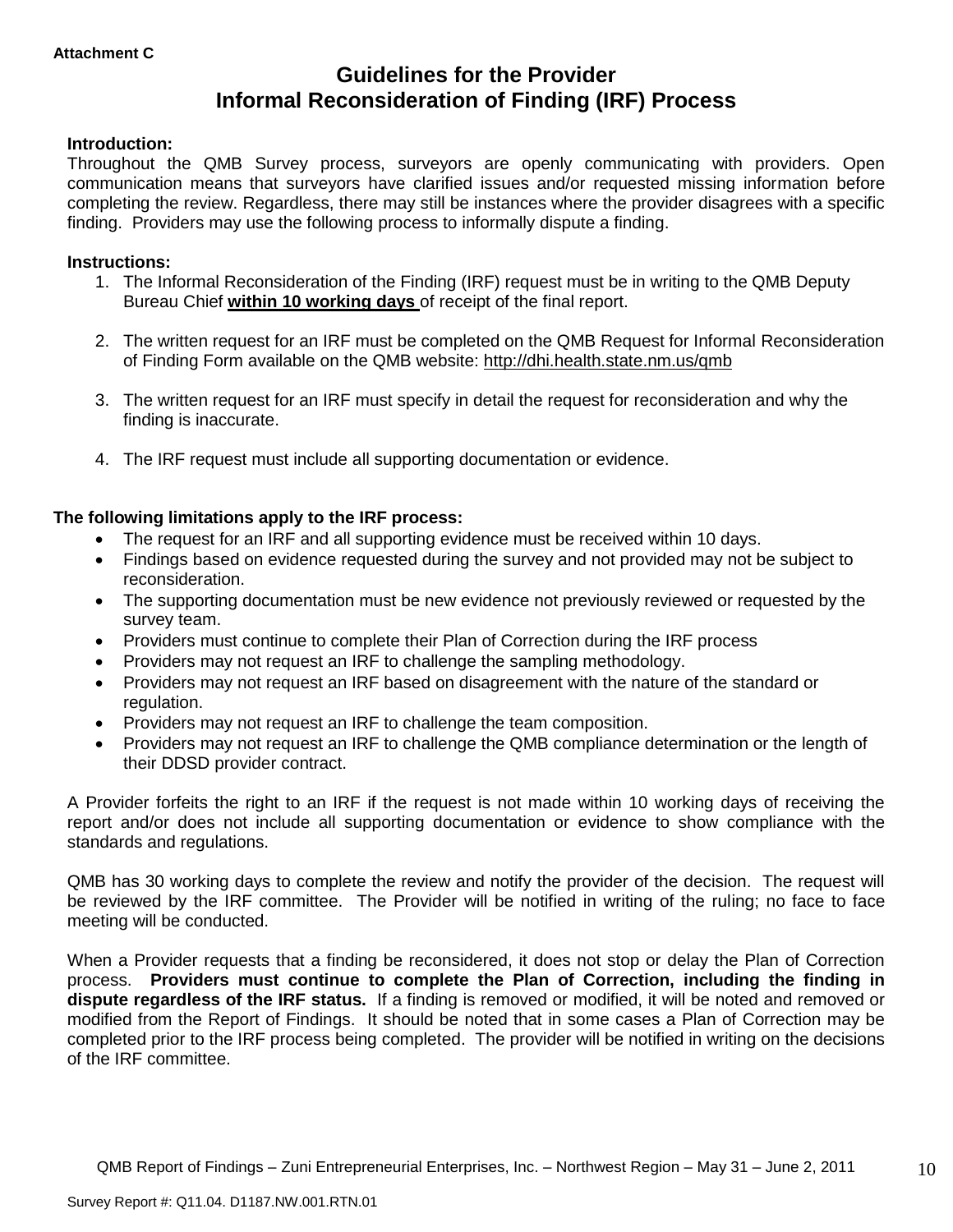| <b>Agency:</b>   | Zuni Entrepreneurial Enterprises, Inc, Northwest Region                                                     |
|------------------|-------------------------------------------------------------------------------------------------------------|
| Program:         | Developmental Disabilities Waiver                                                                           |
| Service:         | Community Living (Supported Living) & Community Inclusion (Adult Habilitation, Community Access & Supported |
|                  | Employment)                                                                                                 |
| Monitoring Type: | <b>Routine Survey</b>                                                                                       |
| Date of Survey:  | May 31 - June 2, 2011                                                                                       |

| <b>Standard of Care</b>                                     | <b>Deficiency</b>                                   | <b>Agency Plan of Correction and</b><br><b>Responsible Party</b> | Date<br><b>Due</b> |
|-------------------------------------------------------------|-----------------------------------------------------|------------------------------------------------------------------|--------------------|
| Tag # 1A03 CQI System                                       | <b>Scope and Severity Rating: C</b>                 |                                                                  |                    |
| Developmental Disabilities (DD) Waiver Service              | Based on record review, the Agency failed to        |                                                                  |                    |
| Standards effective 4/1/2007                                | develop and implement a Continuous Quality          |                                                                  |                    |
| <b>CHAPTER 1 I. PROVIDER AGENCY</b>                         | Management System.                                  |                                                                  |                    |
| <b>ENROLLMENT PROCESS</b>                                   |                                                     |                                                                  |                    |
| I. Continuous Quality Management System:                    | Review of the Agency's Continuous Quality           |                                                                  |                    |
| Prior to approval or renewal of a DD Waiver                 | Improvement Plan provided during the on-site        |                                                                  |                    |
| Provider Agreement, the Provider Agency is                  | survey did not contain the components required by   |                                                                  |                    |
| required to submit in writing the current Continuous        | Standards.                                          |                                                                  |                    |
| Quality Improvement Plan to the DOH for approval.           |                                                     |                                                                  |                    |
| In addition, on an annual basis DD Waiver Provider          | The Agency's CQI Plan did not contain the following |                                                                  |                    |
| Agencies shall develop or update and implement              | components:                                         |                                                                  |                    |
| the Continuous Quality Improvement Plan. The CQI            |                                                     |                                                                  |                    |
| Plan shall be used to 1) discover strengths and             | (7) Trends in individual and guardian               |                                                                  |                    |
| challenges of the provider agency, as well as               | satisfaction                                        |                                                                  |                    |
| strengths, and barriers individuals experience in           |                                                     |                                                                  |                    |
| receiving the quality, quantity, and meaningfulness         |                                                     |                                                                  |                    |
| of services that he or she desires; 2) build on             |                                                     |                                                                  |                    |
| strengths and remediate individual and provider             |                                                     |                                                                  |                    |
| level issues to improve the provider's service              |                                                     |                                                                  |                    |
| provision over time. At a minimum the CQI Plan              |                                                     |                                                                  |                    |
| shall address how the agency will collect, analyze,         |                                                     |                                                                  |                    |
| act on data and evaluate results related to:                |                                                     |                                                                  |                    |
| Individual access to needed services and<br>(1)             |                                                     |                                                                  |                    |
| supports;<br>Effectiveness and timeliness of implementation |                                                     |                                                                  |                    |
| (2)<br>of Individualized Service Plans;                     |                                                     |                                                                  |                    |
| Trends in achievement of individual outcomes<br>(3)         |                                                     |                                                                  |                    |
| in the Individual Service Plans;                            |                                                     |                                                                  |                    |
| Trends in medication and medical incidents<br>(4)           |                                                     |                                                                  |                    |
| leading to adverse health events;                           |                                                     |                                                                  |                    |
| (5)<br>Trends in the adequacy of planning and               |                                                     |                                                                  |                    |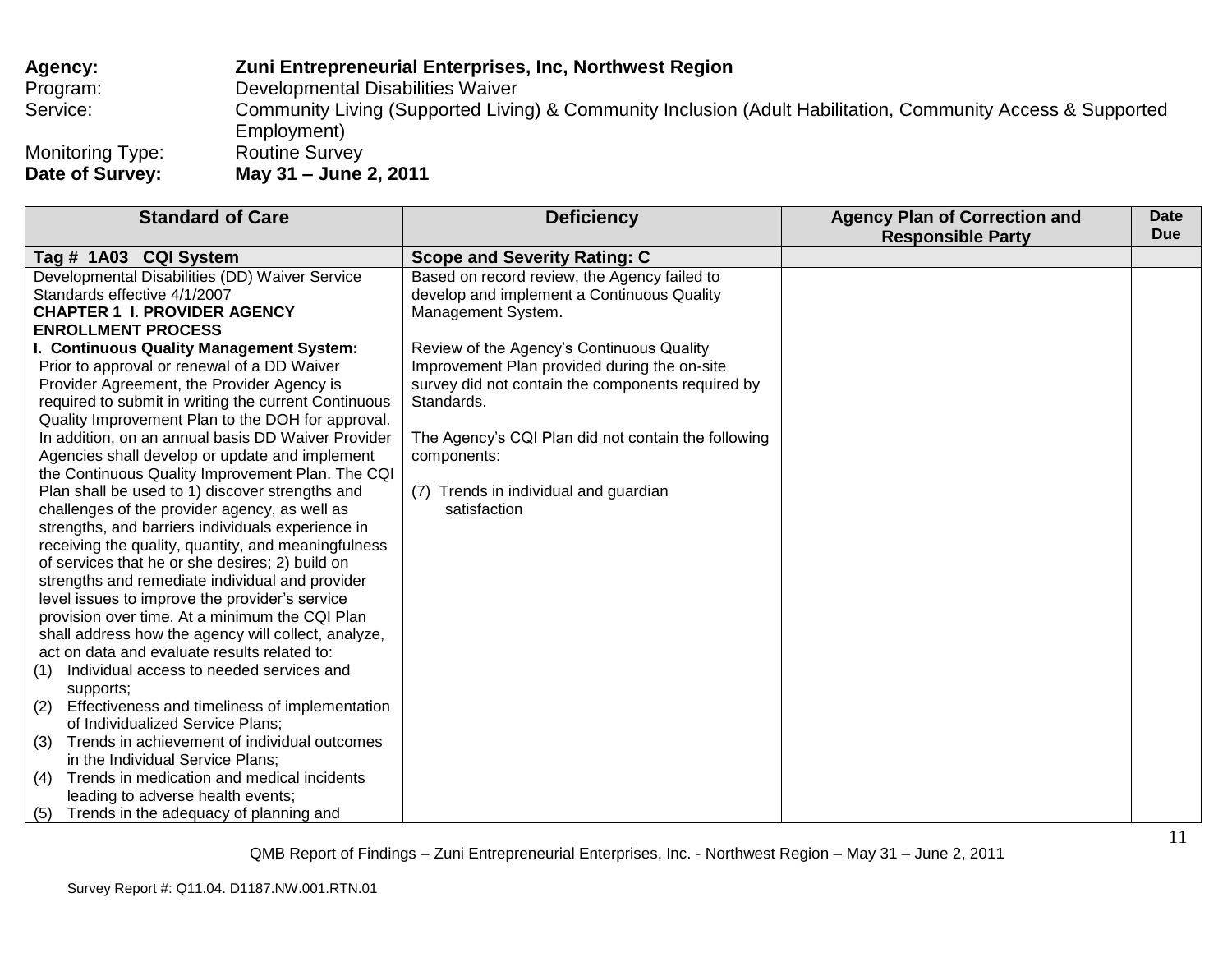| coordination of healthcare supports at both            |  |
|--------------------------------------------------------|--|
| supervisory and direct support levels;                 |  |
| Quality and completeness documentation; and            |  |
| (6)                                                    |  |
| Trends in individual and guardian satisfaction.<br>(7) |  |
|                                                        |  |
| <b>7.1.13.9 INCIDENT MANAGEMENT SYSTEM</b>             |  |
| <b>REPORTING REQUIREMENTS FOR COMMUNITY</b>            |  |
| <b>BASED SERVICE PROVIDERS:</b>                        |  |
| E. Quality Improvement System for Community            |  |
| Based Service Providers: The community based           |  |
| service provider shall establish and implement a       |  |
| quality improvement system for reviewing alleged       |  |
| complaints and incidents. The incident management      |  |
| system shall include written documentation of          |  |
| corrective actions taken. The community based          |  |
| service provider shall maintain documented             |  |
| evidence that all alleged violations are thoroughly    |  |
| investigated, and shall take all reasonable steps to   |  |
| prevent further incidents. The community based         |  |
| service provider shall provide the following internal  |  |
| monitoring and facilitating quality improvement        |  |
| system:                                                |  |
|                                                        |  |
| community based service providers funded<br>(1)        |  |
| through the long-term services division to             |  |
| provide waiver services shall have current             |  |
| incident management policy and procedures in           |  |
| place, which comply with the department's              |  |
| current requirements;                                  |  |
|                                                        |  |
| community based service providers providing<br>(2)     |  |
| developmental disabilities services must have          |  |
| a designated incident management coordinator           |  |
| in place;                                              |  |
| (4)<br>community based service providers providing     |  |
| developmental disabilities services must have          |  |
| an incident management committee to address            |  |
| internal and external incident reports for the         |  |
| purpose of looking at internal root causes and         |  |
| to take action on identified trends or issues.         |  |
|                                                        |  |
|                                                        |  |
|                                                        |  |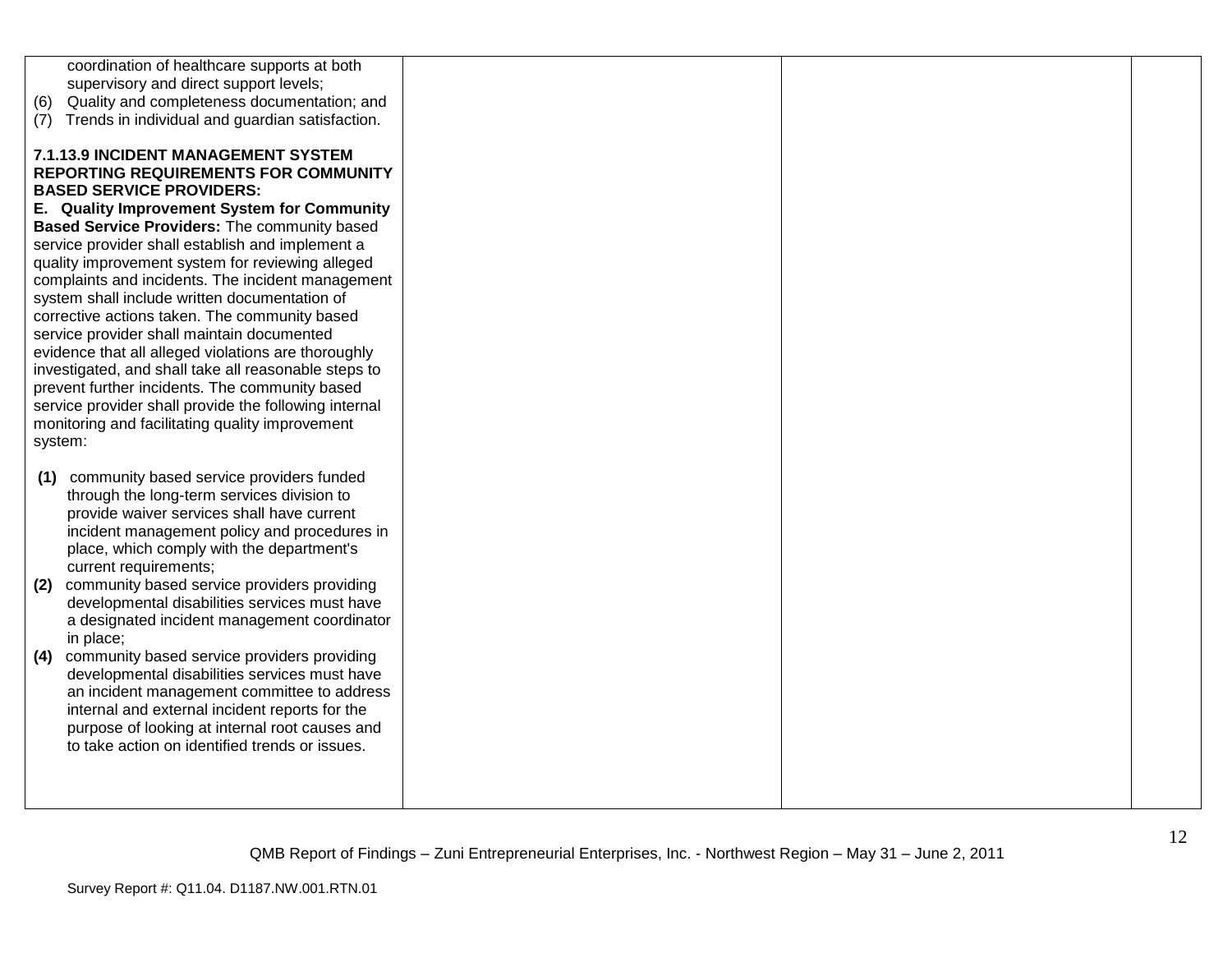| Developmental Disabilities (DD) Waiver Service<br>Based on record review, the Agency failed to review<br>Standards effective 4/1/2007<br>and update its written policies and procedures every<br><b>CHAPTER 1 II. PROVIDER AGENCY</b><br>three years or as needed.<br><b>REQUIREMENTS:</b> The objective of these standards<br>is to establish Provider Agency policy, procedure<br>The following polices and procedures provided<br>and reporting requirements for DD Medicaid Waiver<br>during the on-site survey (May 31, 2011) showed<br>program. These requirements apply to all such<br>no evidence of being reviewed every three years or |
|--------------------------------------------------------------------------------------------------------------------------------------------------------------------------------------------------------------------------------------------------------------------------------------------------------------------------------------------------------------------------------------------------------------------------------------------------------------------------------------------------------------------------------------------------------------------------------------------------------------------------------------------------|
|                                                                                                                                                                                                                                                                                                                                                                                                                                                                                                                                                                                                                                                  |
|                                                                                                                                                                                                                                                                                                                                                                                                                                                                                                                                                                                                                                                  |
|                                                                                                                                                                                                                                                                                                                                                                                                                                                                                                                                                                                                                                                  |
|                                                                                                                                                                                                                                                                                                                                                                                                                                                                                                                                                                                                                                                  |
|                                                                                                                                                                                                                                                                                                                                                                                                                                                                                                                                                                                                                                                  |
|                                                                                                                                                                                                                                                                                                                                                                                                                                                                                                                                                                                                                                                  |
|                                                                                                                                                                                                                                                                                                                                                                                                                                                                                                                                                                                                                                                  |
| Provider Agency staff, whether directly employed or<br>being updated as needed:                                                                                                                                                                                                                                                                                                                                                                                                                                                                                                                                                                  |
| subcontracting with the Provider Agency. Additional                                                                                                                                                                                                                                                                                                                                                                                                                                                                                                                                                                                              |
| Provider Agency requirements and personnel<br>• "Human Rights Committee Policy & Procedure" -                                                                                                                                                                                                                                                                                                                                                                                                                                                                                                                                                    |
| qualifications may be applicable for specific service<br>Last reviewed on May 15, 2003.                                                                                                                                                                                                                                                                                                                                                                                                                                                                                                                                                          |
| standards.                                                                                                                                                                                                                                                                                                                                                                                                                                                                                                                                                                                                                                       |
| A. General Requirements:<br>• "Neglect, Abuse, Exploitation, Accident, and                                                                                                                                                                                                                                                                                                                                                                                                                                                                                                                                                                       |
| Illness Reporting Policy & Procedure" - Last                                                                                                                                                                                                                                                                                                                                                                                                                                                                                                                                                                                                     |
| (2) The Provider Agency is required to develop and<br>reviewed on December 2007.                                                                                                                                                                                                                                                                                                                                                                                                                                                                                                                                                                 |
| implement written policies and procedures that                                                                                                                                                                                                                                                                                                                                                                                                                                                                                                                                                                                                   |
| maintain and protect the physical and mental health<br>• "Behavior Management Policy & Procedure" -                                                                                                                                                                                                                                                                                                                                                                                                                                                                                                                                              |
| of individuals and which comply with all DDSD<br>Last reviewed on December 2007.<br>policies and procedures and all relevant New                                                                                                                                                                                                                                                                                                                                                                                                                                                                                                                 |
| Mexico State statutes, rules and standards. These                                                                                                                                                                                                                                                                                                                                                                                                                                                                                                                                                                                                |
| • "Safety Program Policy & Procedure "- Last<br>policies and procedures shall be reviewed at least                                                                                                                                                                                                                                                                                                                                                                                                                                                                                                                                               |
| reviewed on December 2007.<br>every three years and updated as needed.                                                                                                                                                                                                                                                                                                                                                                                                                                                                                                                                                                           |
|                                                                                                                                                                                                                                                                                                                                                                                                                                                                                                                                                                                                                                                  |
| • "Client Transportation Safety Policy & Procedure"                                                                                                                                                                                                                                                                                                                                                                                                                                                                                                                                                                                              |
| - Last reviewed on December 2007.                                                                                                                                                                                                                                                                                                                                                                                                                                                                                                                                                                                                                |
| • "Medication Assistance and Delivery Policy &                                                                                                                                                                                                                                                                                                                                                                                                                                                                                                                                                                                                   |
| Procedure" - Last reviewed December 2007.                                                                                                                                                                                                                                                                                                                                                                                                                                                                                                                                                                                                        |
|                                                                                                                                                                                                                                                                                                                                                                                                                                                                                                                                                                                                                                                  |
| • "Medication Errors Policy & Procedure" - Last                                                                                                                                                                                                                                                                                                                                                                                                                                                                                                                                                                                                  |
| reviewed December 2007.                                                                                                                                                                                                                                                                                                                                                                                                                                                                                                                                                                                                                          |
|                                                                                                                                                                                                                                                                                                                                                                                                                                                                                                                                                                                                                                                  |
| • "Storage of Medication Policy & Procedure" -                                                                                                                                                                                                                                                                                                                                                                                                                                                                                                                                                                                                   |
| Last reviewed December 2007.                                                                                                                                                                                                                                                                                                                                                                                                                                                                                                                                                                                                                     |
|                                                                                                                                                                                                                                                                                                                                                                                                                                                                                                                                                                                                                                                  |
| • "Complaint & Grievance Policy & Procedure" -                                                                                                                                                                                                                                                                                                                                                                                                                                                                                                                                                                                                   |
| Last reviewed December 2007.                                                                                                                                                                                                                                                                                                                                                                                                                                                                                                                                                                                                                     |
|                                                                                                                                                                                                                                                                                                                                                                                                                                                                                                                                                                                                                                                  |
| • "On-Call System Policy & Procedure" - Last                                                                                                                                                                                                                                                                                                                                                                                                                                                                                                                                                                                                     |
| reviewed not identified on document.                                                                                                                                                                                                                                                                                                                                                                                                                                                                                                                                                                                                             |
|                                                                                                                                                                                                                                                                                                                                                                                                                                                                                                                                                                                                                                                  |
|                                                                                                                                                                                                                                                                                                                                                                                                                                                                                                                                                                                                                                                  |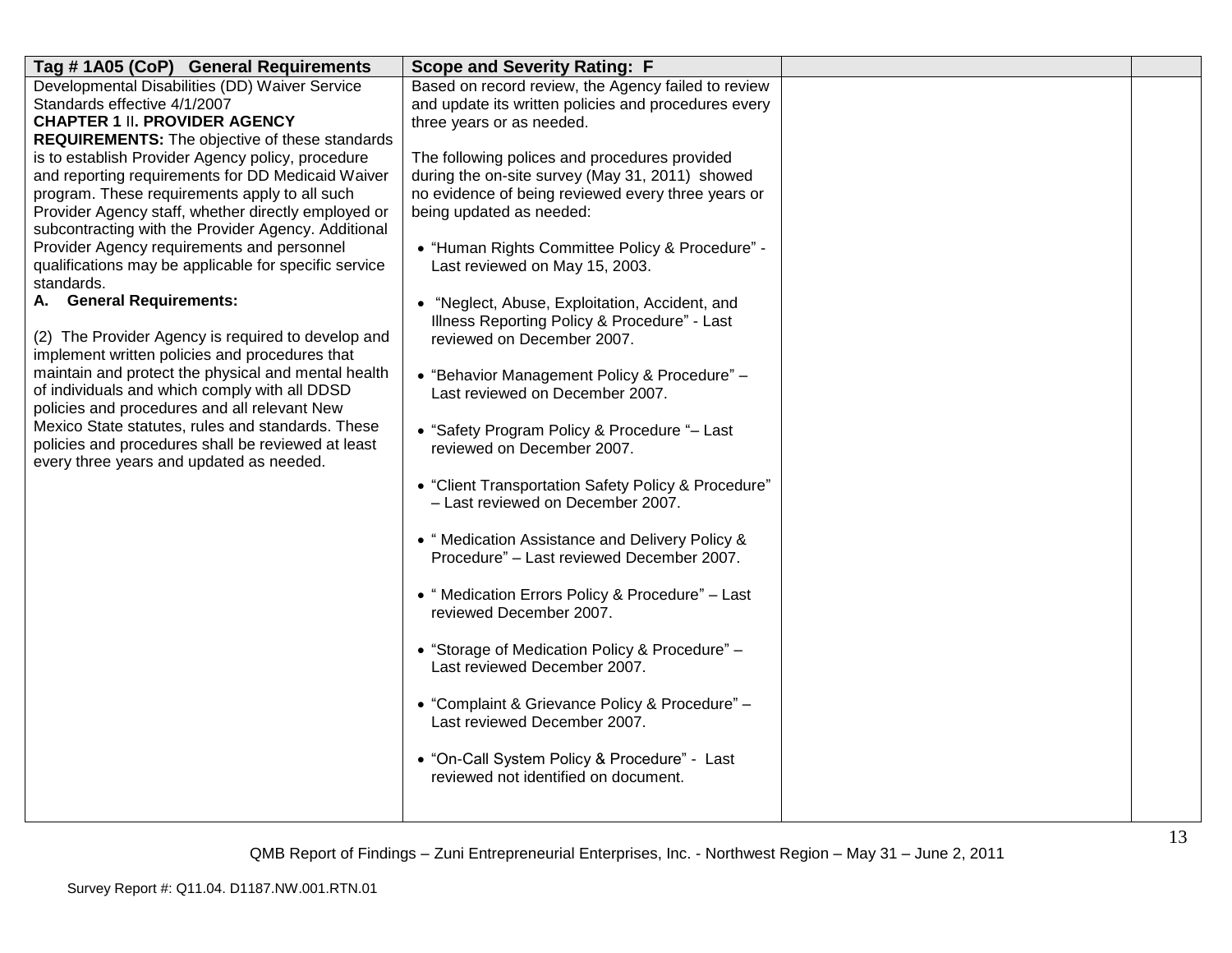| Standards effective 4/1/2007<br>maintain at the administrative office a confidential<br><b>CHAPTER 1 II. PROVIDER AGENCY</b><br>case file for 3 of 5 individuals.<br><b>REQUIREMENTS:</b> The objective of these standards<br>is to establish Provider Agency policy, procedure<br>Review of the Agency individual case files found the<br>and reporting requirements for DD Medicaid Waiver<br>following items were not found, incomplete, and/or<br>program. These requirements apply to all such<br>not current:<br>Provider Agency staff, whether directly employed or<br>subcontracting with the Provider Agency. Additional<br>• Annual ISP<br>Provider Agency requirements and personnel<br><sup>o</sup> Not Current (#2)<br>qualifications may be applicable for specific service<br>standards.<br>• ISP Signature Page (#1 & 2)<br>D. Provider Agency Case File for the Individual: | Tag #1A08 Agency Case File                     | <b>Scope and Severity Rating: B</b>          |  |
|----------------------------------------------------------------------------------------------------------------------------------------------------------------------------------------------------------------------------------------------------------------------------------------------------------------------------------------------------------------------------------------------------------------------------------------------------------------------------------------------------------------------------------------------------------------------------------------------------------------------------------------------------------------------------------------------------------------------------------------------------------------------------------------------------------------------------------------------------------------------------------------------|------------------------------------------------|----------------------------------------------|--|
|                                                                                                                                                                                                                                                                                                                                                                                                                                                                                                                                                                                                                                                                                                                                                                                                                                                                                              | Developmental Disabilities (DD) Waiver Service | Based on record review, the Agency failed to |  |
|                                                                                                                                                                                                                                                                                                                                                                                                                                                                                                                                                                                                                                                                                                                                                                                                                                                                                              |                                                |                                              |  |
|                                                                                                                                                                                                                                                                                                                                                                                                                                                                                                                                                                                                                                                                                                                                                                                                                                                                                              |                                                |                                              |  |
|                                                                                                                                                                                                                                                                                                                                                                                                                                                                                                                                                                                                                                                                                                                                                                                                                                                                                              |                                                |                                              |  |
|                                                                                                                                                                                                                                                                                                                                                                                                                                                                                                                                                                                                                                                                                                                                                                                                                                                                                              |                                                |                                              |  |
|                                                                                                                                                                                                                                                                                                                                                                                                                                                                                                                                                                                                                                                                                                                                                                                                                                                                                              |                                                |                                              |  |
|                                                                                                                                                                                                                                                                                                                                                                                                                                                                                                                                                                                                                                                                                                                                                                                                                                                                                              |                                                |                                              |  |
|                                                                                                                                                                                                                                                                                                                                                                                                                                                                                                                                                                                                                                                                                                                                                                                                                                                                                              |                                                |                                              |  |
|                                                                                                                                                                                                                                                                                                                                                                                                                                                                                                                                                                                                                                                                                                                                                                                                                                                                                              |                                                |                                              |  |
|                                                                                                                                                                                                                                                                                                                                                                                                                                                                                                                                                                                                                                                                                                                                                                                                                                                                                              |                                                |                                              |  |
|                                                                                                                                                                                                                                                                                                                                                                                                                                                                                                                                                                                                                                                                                                                                                                                                                                                                                              |                                                |                                              |  |
|                                                                                                                                                                                                                                                                                                                                                                                                                                                                                                                                                                                                                                                                                                                                                                                                                                                                                              |                                                |                                              |  |
|                                                                                                                                                                                                                                                                                                                                                                                                                                                                                                                                                                                                                                                                                                                                                                                                                                                                                              |                                                |                                              |  |
| • Individual Specific Training Section of ISP                                                                                                                                                                                                                                                                                                                                                                                                                                                                                                                                                                                                                                                                                                                                                                                                                                                | All Provider Agencies shall maintain at the    |                                              |  |
| administrative office a confidential case file for each<br>(formerly Addendum B) (#2)                                                                                                                                                                                                                                                                                                                                                                                                                                                                                                                                                                                                                                                                                                                                                                                                        |                                                |                                              |  |
| individual. Case records belong to the individual                                                                                                                                                                                                                                                                                                                                                                                                                                                                                                                                                                                                                                                                                                                                                                                                                                            |                                                |                                              |  |
| receiving services and copies shall be provided to<br>• ISP Teaching & Support Strategies                                                                                                                                                                                                                                                                                                                                                                                                                                                                                                                                                                                                                                                                                                                                                                                                    |                                                |                                              |  |
| the receiving agency whenever an individual<br>° Individual #2 - TASS not found for:                                                                                                                                                                                                                                                                                                                                                                                                                                                                                                                                                                                                                                                                                                                                                                                                         |                                                |                                              |  |
| changes providers. The record must also be made<br>° Outcome Statement #1                                                                                                                                                                                                                                                                                                                                                                                                                                                                                                                                                                                                                                                                                                                                                                                                                    |                                                |                                              |  |
| available for review when requested by DOH, HSD<br>$\triangleright$ Individual #2 "will use her TV remote to                                                                                                                                                                                                                                                                                                                                                                                                                                                                                                                                                                                                                                                                                                                                                                                 |                                                |                                              |  |
| or federal government representatives for oversight<br>channel surf."                                                                                                                                                                                                                                                                                                                                                                                                                                                                                                                                                                                                                                                                                                                                                                                                                        |                                                |                                              |  |
| purposes. The individual's case file shall include                                                                                                                                                                                                                                                                                                                                                                                                                                                                                                                                                                                                                                                                                                                                                                                                                                           |                                                |                                              |  |
| the following requirements:<br>$\triangleright$ Individual #2 "will use her switch to turn her                                                                                                                                                                                                                                                                                                                                                                                                                                                                                                                                                                                                                                                                                                                                                                                               |                                                |                                              |  |
| (1) Emergency contact information, including the<br>bedroom radio on and off."                                                                                                                                                                                                                                                                                                                                                                                                                                                                                                                                                                                                                                                                                                                                                                                                               |                                                |                                              |  |
| individual's address, telephone number, names                                                                                                                                                                                                                                                                                                                                                                                                                                                                                                                                                                                                                                                                                                                                                                                                                                                |                                                |                                              |  |
| and telephone numbers of relatives, or guardian<br>° Outcome Statement #2                                                                                                                                                                                                                                                                                                                                                                                                                                                                                                                                                                                                                                                                                                                                                                                                                    |                                                |                                              |  |
| or conservator, physician's name(s) and<br>$\triangleright$ Individual #2 "will get the equipment needed                                                                                                                                                                                                                                                                                                                                                                                                                                                                                                                                                                                                                                                                                                                                                                                     |                                                |                                              |  |
| telephone number(s), pharmacy name, address<br>to perform the job duties."                                                                                                                                                                                                                                                                                                                                                                                                                                                                                                                                                                                                                                                                                                                                                                                                                   |                                                |                                              |  |
| and telephone number, and health plan if                                                                                                                                                                                                                                                                                                                                                                                                                                                                                                                                                                                                                                                                                                                                                                                                                                                     |                                                |                                              |  |
| appropriate;<br>$\triangleright$ Individual #2 "will sell the cards & complete                                                                                                                                                                                                                                                                                                                                                                                                                                                                                                                                                                                                                                                                                                                                                                                                               |                                                |                                              |  |
| (2) The individual's complete and current ISP, with<br>cashier duties."                                                                                                                                                                                                                                                                                                                                                                                                                                                                                                                                                                                                                                                                                                                                                                                                                      |                                                |                                              |  |
| all supplemental plans specific to the individual,                                                                                                                                                                                                                                                                                                                                                                                                                                                                                                                                                                                                                                                                                                                                                                                                                                           |                                                |                                              |  |
| and the most current completed Health<br>° Outcome Statement #3                                                                                                                                                                                                                                                                                                                                                                                                                                                                                                                                                                                                                                                                                                                                                                                                                              |                                                |                                              |  |
| Assessment Tool (HAT);<br>$\triangleright$ Individual #2 "will ask her friend to a                                                                                                                                                                                                                                                                                                                                                                                                                                                                                                                                                                                                                                                                                                                                                                                                           |                                                |                                              |  |
| (3) Progress notes and other service delivery<br>community activity."                                                                                                                                                                                                                                                                                                                                                                                                                                                                                                                                                                                                                                                                                                                                                                                                                        |                                                |                                              |  |
| documentation:                                                                                                                                                                                                                                                                                                                                                                                                                                                                                                                                                                                                                                                                                                                                                                                                                                                                               |                                                |                                              |  |
| (4) Crisis Prevention/Intervention Plans, if there are<br>$\triangleright$ Individual #2 "will choose where she wants                                                                                                                                                                                                                                                                                                                                                                                                                                                                                                                                                                                                                                                                                                                                                                        |                                                |                                              |  |
| any for the individual;<br>to meet her friend."                                                                                                                                                                                                                                                                                                                                                                                                                                                                                                                                                                                                                                                                                                                                                                                                                                              |                                                |                                              |  |
| (5) A medical history, which shall include at least                                                                                                                                                                                                                                                                                                                                                                                                                                                                                                                                                                                                                                                                                                                                                                                                                                          |                                                |                                              |  |
| demographic data, current and past medical<br>$\triangleright$ Individual #2 "will meet her friend at the                                                                                                                                                                                                                                                                                                                                                                                                                                                                                                                                                                                                                                                                                                                                                                                    |                                                |                                              |  |
| diagnoses including the cause (if known) of the<br>destination she selected."                                                                                                                                                                                                                                                                                                                                                                                                                                                                                                                                                                                                                                                                                                                                                                                                                |                                                |                                              |  |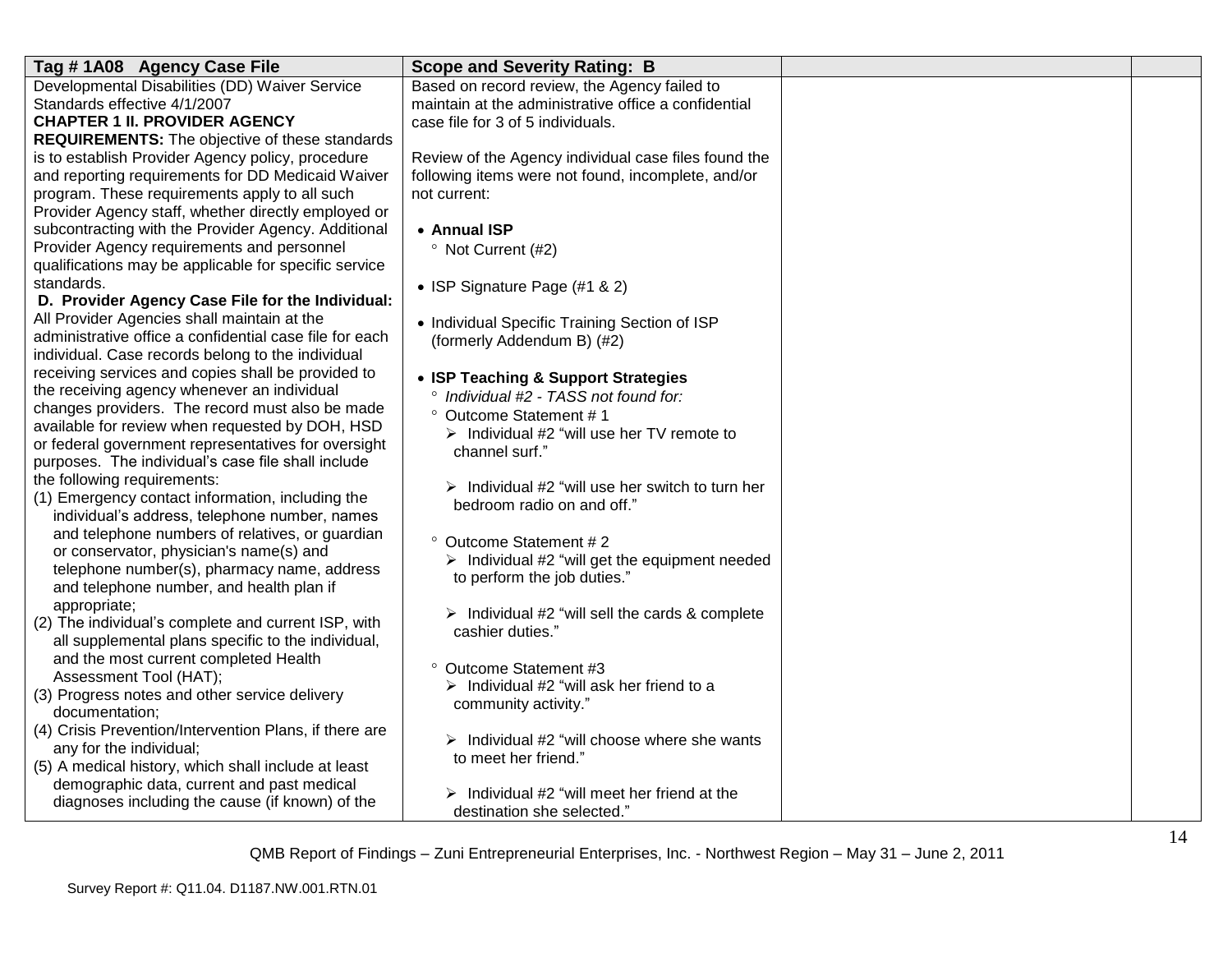| developmental disability, psychiatric diagnoses,    | > "Staff will assist Joan with asking her friend |  |
|-----------------------------------------------------|--------------------------------------------------|--|
| allergies (food, environmental, medications),       | & transporting her to the community events."     |  |
| immunizations, and most recent physical exam;       |                                                  |  |
| (6) When applicable, transition plans completed for | • Physical Therapy Plan (#2 & 4)                 |  |
| individuals at the time of discharge from Fort      |                                                  |  |
|                                                     |                                                  |  |
| Stanton Hospital or Los Lunas Hospital and          |                                                  |  |
| Training School; and                                |                                                  |  |
| (7) Case records belong to the individual receiving |                                                  |  |
| services and copies shall be provided to the        |                                                  |  |
| individual upon request.                            |                                                  |  |
| (8) The receiving Provider Agency shall be provided |                                                  |  |
| at a minimum the following records whenever an      |                                                  |  |
| individual changes provider agencies:               |                                                  |  |
| (a) Complete file for the past 12 months;           |                                                  |  |
| (b) ISP and quarterly reports from the current      |                                                  |  |
| and prior ISP year;                                 |                                                  |  |
| (c) Intake information from original admission to   |                                                  |  |
| services; and                                       |                                                  |  |
| (d) When applicable, the Individual Transition      |                                                  |  |
| Plan at the time of discharge from Los Lunas        |                                                  |  |
| Hospital and Training School or Ft. Stanton         |                                                  |  |
| Hospital.                                           |                                                  |  |
|                                                     |                                                  |  |
| NMAC 8.302.1.17 RECORD KEEPING AND                  |                                                  |  |
| <b>DOCUMENTATION REQUIREMENTS: A provider</b>       |                                                  |  |
| must maintain all the records necessary to fully    |                                                  |  |
| disclose the nature, quality, amount and medical    |                                                  |  |
| necessity of services furnished to an eligible      |                                                  |  |
| recipient who is currently receiving or who has     |                                                  |  |
| received services in the past.                      |                                                  |  |
|                                                     |                                                  |  |
| B. Documentation of test results: Results of tests  |                                                  |  |
|                                                     |                                                  |  |
| and services must be documented, which includes     |                                                  |  |
| results of laboratory and radiology procedures or   |                                                  |  |
| progress following therapy or treatment.            |                                                  |  |
|                                                     |                                                  |  |
|                                                     |                                                  |  |
|                                                     |                                                  |  |
|                                                     |                                                  |  |
|                                                     |                                                  |  |
|                                                     |                                                  |  |
|                                                     |                                                  |  |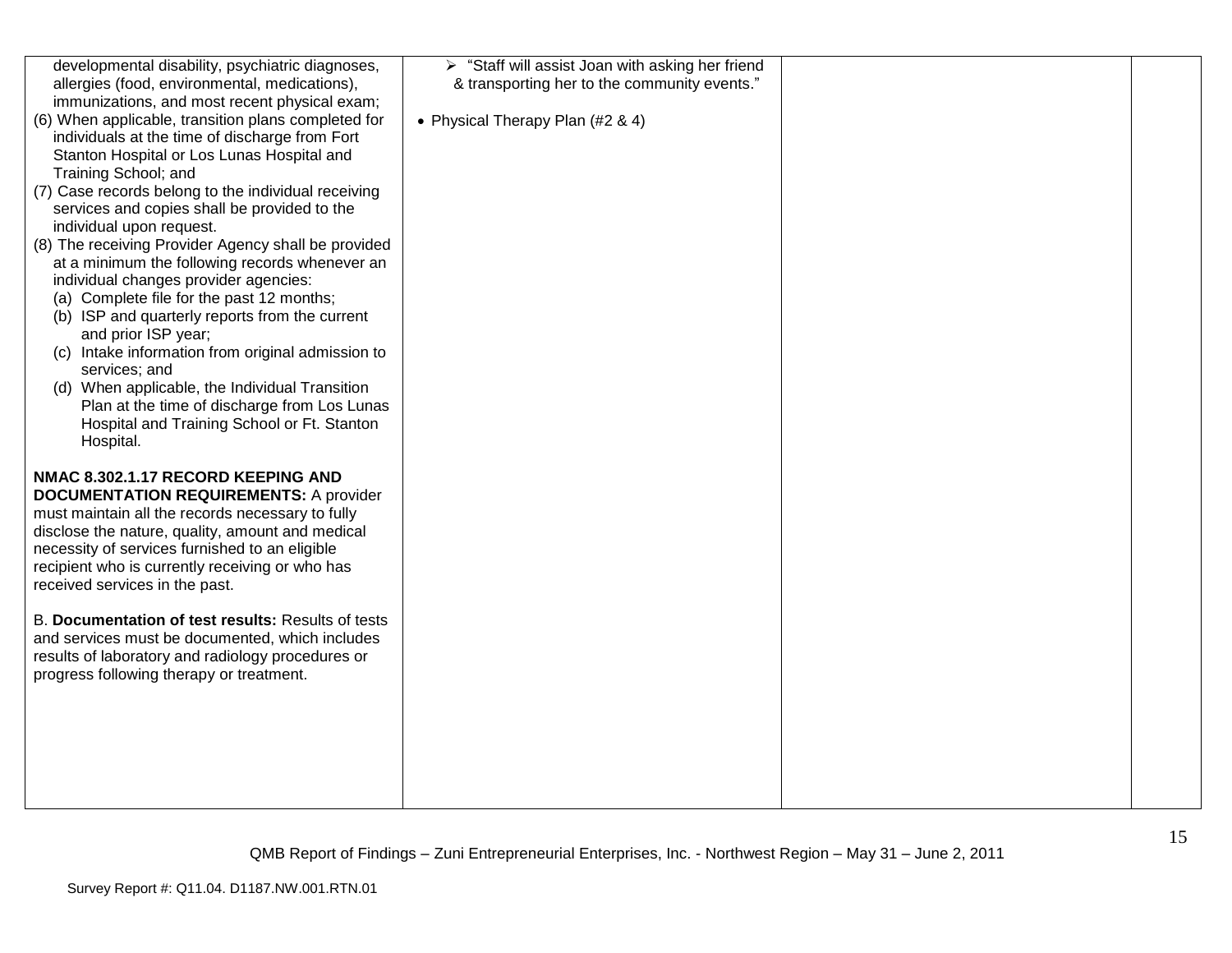| Tag #1A09 Medication Delivery (MAR) -                                                                                                                                                                          | <b>Scope and Severity Rating: E</b>                                                                                                                      |  |
|----------------------------------------------------------------------------------------------------------------------------------------------------------------------------------------------------------------|----------------------------------------------------------------------------------------------------------------------------------------------------------|--|
| <b>Routine Medication</b>                                                                                                                                                                                      |                                                                                                                                                          |  |
| Developmental Disabilities (DD) Waiver Service<br>Standards effective 4/1/2007<br><b>CHAPTER 1 II. PROVIDER AGENCY</b><br><b>REQUIREMENTS:</b> The objective of these standards                                | Medication Administration Records (MAR) were<br>reviewed for the months of January, February &<br>March 2011.                                            |  |
| is to establish Provider Agency policy, procedure<br>and reporting requirements for DD Medicaid Waiver<br>program. These requirements apply to all such<br>Provider Agency staff, whether directly employed or | Based on record review, 3 of 4 individuals had<br>Medication Administration Records, which contained<br>missing medications entries and/or other errors: |  |
| subcontracting with the Provider Agency. Additional<br>Provider Agency requirements and personnel<br>qualifications may be applicable for specific service<br>standards.                                       | Individual #2<br>January 2011<br><b>Medication Administration Records contained</b><br>missing entries. No documentation found                           |  |
| Ε.<br><b>Medication Delivery: Provider Agencies</b><br>that provide Community Living, Community<br>Inclusion or Private Duty Nursing services shall<br>have written policies and procedures regarding          | indicating reason for missing entries:<br>• Vitamin D 400 units (2 times daily) - Blank 1/25<br>(8:00 AM)                                                |  |
| medication(s) delivery and tracking and reporting of<br>medication errors in accordance with DDSD<br>Medication Assessment and Delivery Policy and<br>Procedures, the Board of Nursing Rules and Board         | • Ranitidine 150 MG (2 times daily) - Blank 1/25<br>$(8:00$ AM)<br>· Diocto 50 MG/ML Liquid (2 times daily) - Blank                                      |  |
| of Pharmacy standards and regulations.                                                                                                                                                                         | $1/25$ (8:00 AM)                                                                                                                                         |  |
| (2) When required by the DDSD Medication<br>Assessment and Delivery Policy, Medication<br>Administration Records (MAR) shall be maintained                                                                     | • Calci-Chew Tablet (3 times daily) - Blank 1/25<br>(8:00 AM)                                                                                            |  |
| and include:<br>(a) The name of the individual, a transcription of<br>the physician's written or licensed health care<br>provider's prescription including the brand                                           | • Lactulose 10 GM/15 ML (2 times daily) - Blank<br>$1/25$ (8:00 AM)                                                                                      |  |
| and generic name of the medication,<br>diagnosis for which the medication is<br>prescribed;                                                                                                                    | Medication Administration Records contain the<br>following medications. No Physician's Orders<br>were found for the following medications:               |  |
| (b) Prescribed dosage, frequency and<br>method/route of administration, times and                                                                                                                              | • Vitamin D 400 units (2 times daily)<br>• Ranitidine 150 MG (2 times daily)                                                                             |  |
| dates of administration;<br>(c) Initials of the individual administering or<br>assisting with the medication;                                                                                                  | • Diocto 50 MG/ML Liquid (2 times daily)                                                                                                                 |  |
| (d) Explanation of any medication irregularity;<br>(e) Documentation of any allergic reaction or<br>adverse medication effect; and                                                                             | • Calci-Chew Tablet (3 times daily)                                                                                                                      |  |
|                                                                                                                                                                                                                | • Lactulose 10 GM/15 ML (2 times daily)                                                                                                                  |  |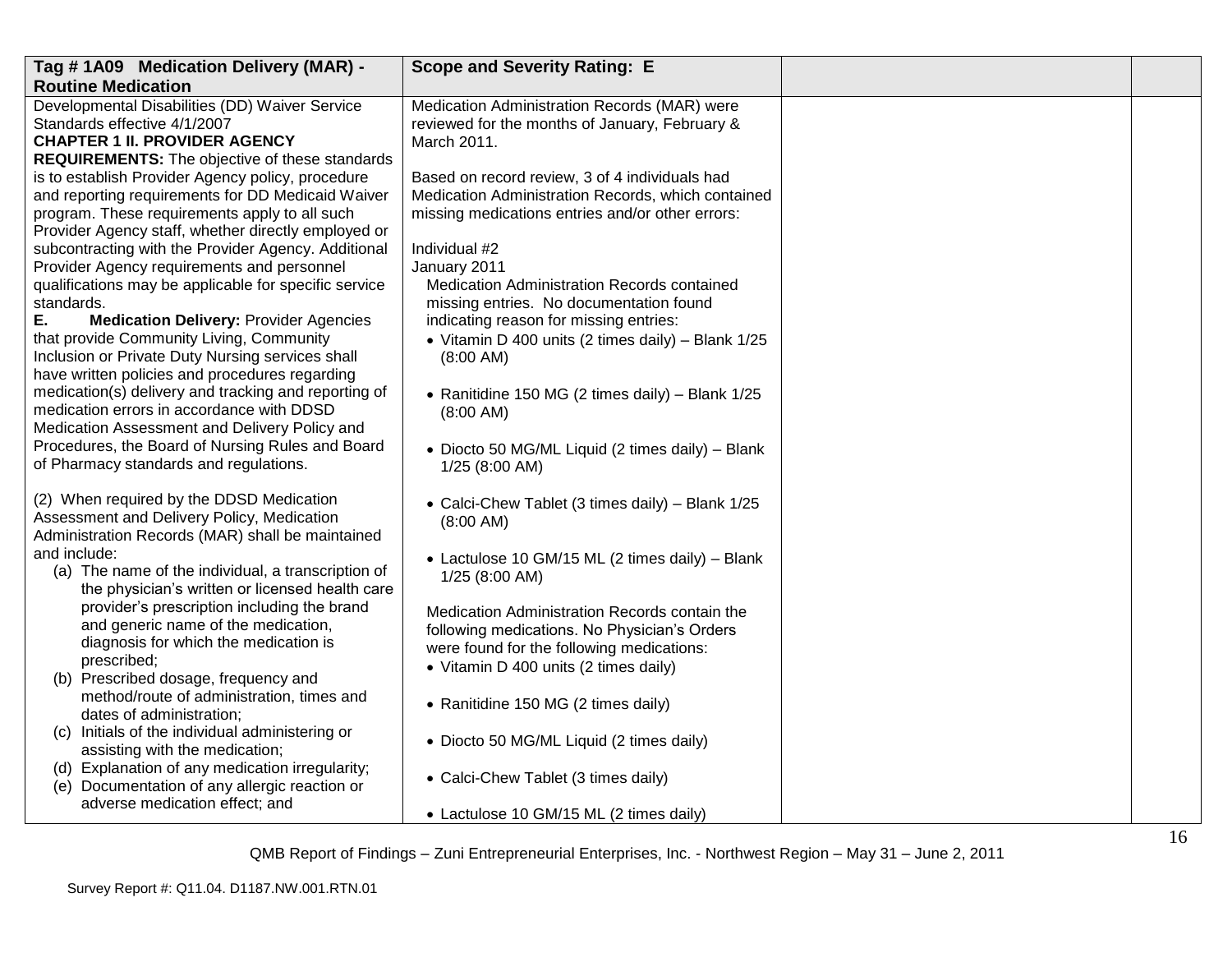| For PRN medication, an explanation for the<br>(f)<br>use of the PRN medication shall include<br>observable signs/symptoms or<br>circumstances in which the medication is to<br>be used, and documentation of effectiveness<br>of PRN medication administered.<br>(3) The Provider Agency shall also maintain a<br>signature page that designates the full name that<br>corresponds to each initial used to document<br>administered or assisted delivery of each dose;<br>(4) MARs are not required for individuals<br>participating in Independent Living who self-<br>administer their own medications;<br>(5) Information from the prescribing pharmacy<br>regarding medications shall be kept in the home and<br>community inclusion service locations and shall<br>include the expected desired outcomes of<br>administrating the medication, signs and symptoms<br>of adverse events and interactions with other<br>medications; | Individual #3<br>No Medication Administration Records were found<br>to indicate whether the following medications are<br>Routine or PRN medications and do not include<br>required information as per standard:<br>• A & D Ointment<br>• Theraglasic Pain Reliever<br>• Foot Spray Antifungal (Wal-Mart Brand)<br>Individual #5<br>February 2011<br>Medication Administration Records contained<br>missing entries. No documentation found<br>indicating reason for missing entries:<br>• Vitamin D- Calcium 600 units (2 times daily) -<br>Blank 2/23 (8:00 AM) |  |
|----------------------------------------------------------------------------------------------------------------------------------------------------------------------------------------------------------------------------------------------------------------------------------------------------------------------------------------------------------------------------------------------------------------------------------------------------------------------------------------------------------------------------------------------------------------------------------------------------------------------------------------------------------------------------------------------------------------------------------------------------------------------------------------------------------------------------------------------------------------------------------------------------------------------------------------|------------------------------------------------------------------------------------------------------------------------------------------------------------------------------------------------------------------------------------------------------------------------------------------------------------------------------------------------------------------------------------------------------------------------------------------------------------------------------------------------------------------------------------------------------------------|--|
| NMAC 16.19.11.8 MINIMUM STANDARDS:<br>A. MINIMUM STANDARDS FOR THE<br>DISTRIBUTION, STORAGE, HANDLING AND<br><b>RECORD KEEPING OF DRUGS:</b>                                                                                                                                                                                                                                                                                                                                                                                                                                                                                                                                                                                                                                                                                                                                                                                           |                                                                                                                                                                                                                                                                                                                                                                                                                                                                                                                                                                  |  |
| (d) The facility shall have a Medication<br>Administration Record (MAR) documenting<br>medication administered to residents, including<br>over-the-counter medications. This<br>documentation shall include:<br>Name of resident;<br>(i)<br>(ii)<br>Date given;<br>Drug product name;<br>(iii)<br>Dosage and form;<br>(iv)<br>Strength of drug;<br>(V)<br>Route of administration;<br>(vi)<br>(vii) How often medication is to be taken;<br>(viii) Time taken and staff initials;<br>Dates when the medication is discontinued<br>(ix)<br>or changed;<br>The name and initials of all staff<br>(x)                                                                                                                                                                                                                                                                                                                                     |                                                                                                                                                                                                                                                                                                                                                                                                                                                                                                                                                                  |  |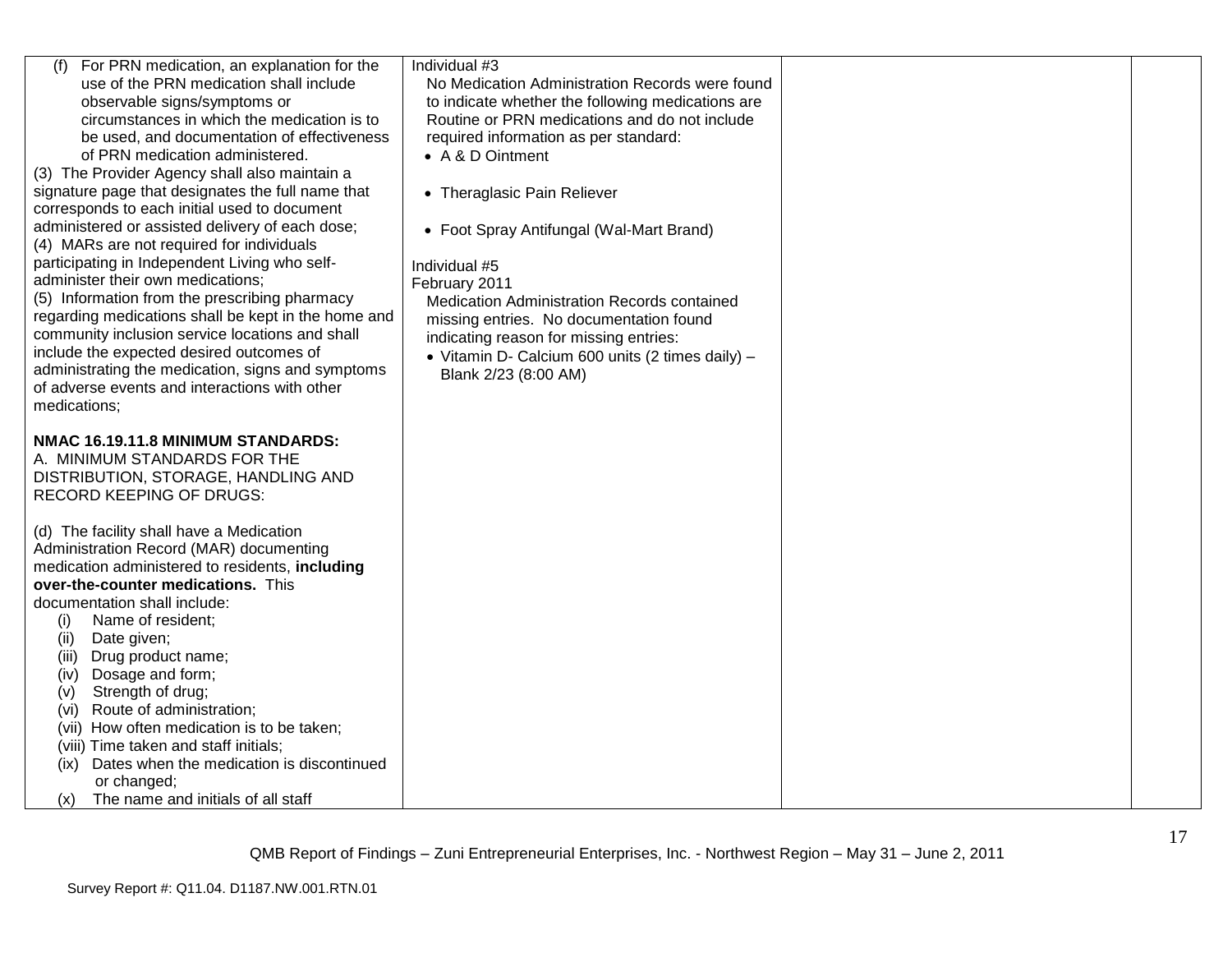| administering medications.                                        |  |  |
|-------------------------------------------------------------------|--|--|
|                                                                   |  |  |
| <b>Model Custodial Procedure Manual</b>                           |  |  |
| <b>D. Administration of Drugs</b>                                 |  |  |
|                                                                   |  |  |
| Unless otherwise stated by practitioner, patients will            |  |  |
| not be allowed to administer their own medications.               |  |  |
| Document the practitioner's order authorizing the                 |  |  |
| self-administration of medications.                               |  |  |
|                                                                   |  |  |
|                                                                   |  |  |
| All PRN (As needed) medications shall have                        |  |  |
| complete detail instructions regarding the                        |  |  |
| administering of the medication. This shall include:              |  |  |
|                                                                   |  |  |
| $\triangleright$ symptoms that indicate the use of the            |  |  |
| medication,                                                       |  |  |
| exact dosage to be used, and<br>➤                                 |  |  |
| the exact amount to be used in a 24 hour<br>$\blacktriangleright$ |  |  |
| period.                                                           |  |  |
|                                                                   |  |  |
|                                                                   |  |  |
|                                                                   |  |  |
|                                                                   |  |  |
|                                                                   |  |  |
|                                                                   |  |  |
|                                                                   |  |  |
|                                                                   |  |  |
|                                                                   |  |  |
|                                                                   |  |  |
|                                                                   |  |  |
|                                                                   |  |  |
|                                                                   |  |  |
|                                                                   |  |  |
|                                                                   |  |  |
|                                                                   |  |  |
|                                                                   |  |  |
|                                                                   |  |  |
|                                                                   |  |  |
|                                                                   |  |  |
|                                                                   |  |  |
|                                                                   |  |  |
|                                                                   |  |  |
|                                                                   |  |  |
|                                                                   |  |  |
|                                                                   |  |  |
|                                                                   |  |  |
|                                                                   |  |  |
|                                                                   |  |  |
|                                                                   |  |  |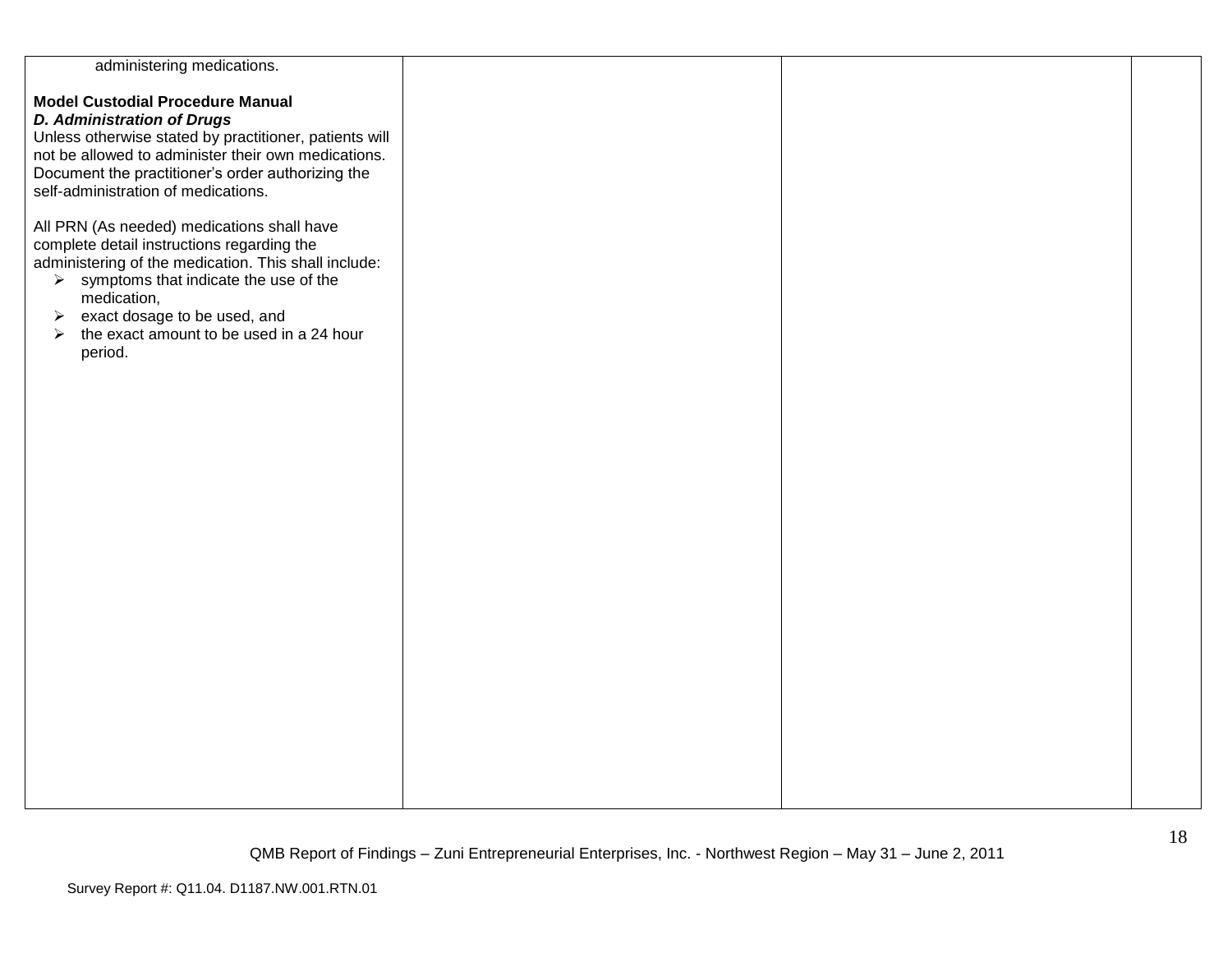| Developmental Disabilities (DD) Waiver Service<br>Based on record review, the Agency failed to<br>Standards effective 4/1/2007<br>maintain PRN Medication Administration Records<br><b>CHAPTER 1 II. PROVIDER AGENCY</b><br>which contained all elements required by standard<br><b>REQUIREMENTS:</b> The objective of these standards<br>for 1 of 4 Individuals.<br>is to establish Provider Agency policy, procedure<br>and reporting requirements for DD Medicaid Waiver<br>Individual #3<br>program. These requirements apply to all such<br>June 2011<br>Provider Agency staff, whether directly employed or<br>During 06/01/2011 residential on-site observation<br>the following medication was found. Review of<br>the Medication Administration Record found no<br>Provider Agency requirements and personnel<br>evidence that medication was documented on the<br>qualifications may be applicable for specific service<br>MAR.<br>standards.<br>E. Medication Delivery: Provider Agencies that<br>• A & D Ointment<br>provide Community Living, Community Inclusion or<br>Private Duty Nursing services shall have written<br>• Theraglasic Pain Reliever<br>• Foot Spray Antifungal (Wal-mart Brand)<br>errors in accordance with DDSD Medication<br>Assessment and Delivery Policy and Procedures,<br>No Medication Administration Records were found<br>the Board of Nursing Rules and Board of Pharmacy<br>to indicate whether the following medications are<br>standards and regulations.<br>Routine or PRN medications and do not include<br>required information as per standard:<br>(2) When required by the DDSD Medication<br>• A & D Ointment<br>• Theraglasic Pain Reliever<br>(a) The name of the individual, a transcription of<br>• Foot Spray Antifungal (Wal-mart Brand)<br>the physician's written or licensed health care<br>provider's prescription including the brand<br>and generic name of the medication,<br>diagnosis for which the medication is<br>prescribed;<br>(b) Prescribed dosage, frequency and<br>method/route of administration, times and<br>dates of administration;<br>(c) Initials of the individual administering or<br>assisting with the medication;<br>(d) Explanation of any medication irregularity;<br>(e) Documentation of any allergic reaction or | Tag #1A09.1 Medication Delivery - PRN               | <b>Scope and Severity Rating: D</b> |  |
|-----------------------------------------------------------------------------------------------------------------------------------------------------------------------------------------------------------------------------------------------------------------------------------------------------------------------------------------------------------------------------------------------------------------------------------------------------------------------------------------------------------------------------------------------------------------------------------------------------------------------------------------------------------------------------------------------------------------------------------------------------------------------------------------------------------------------------------------------------------------------------------------------------------------------------------------------------------------------------------------------------------------------------------------------------------------------------------------------------------------------------------------------------------------------------------------------------------------------------------------------------------------------------------------------------------------------------------------------------------------------------------------------------------------------------------------------------------------------------------------------------------------------------------------------------------------------------------------------------------------------------------------------------------------------------------------------------------------------------------------------------------------------------------------------------------------------------------------------------------------------------------------------------------------------------------------------------------------------------------------------------------------------------------------------------------------------------------------------------------------------------------------------------------------------------------------------------------------------------------------------------------------------------------------------------------------|-----------------------------------------------------|-------------------------------------|--|
|                                                                                                                                                                                                                                                                                                                                                                                                                                                                                                                                                                                                                                                                                                                                                                                                                                                                                                                                                                                                                                                                                                                                                                                                                                                                                                                                                                                                                                                                                                                                                                                                                                                                                                                                                                                                                                                                                                                                                                                                                                                                                                                                                                                                                                                                                                                 | <b>Medication</b>                                   |                                     |  |
|                                                                                                                                                                                                                                                                                                                                                                                                                                                                                                                                                                                                                                                                                                                                                                                                                                                                                                                                                                                                                                                                                                                                                                                                                                                                                                                                                                                                                                                                                                                                                                                                                                                                                                                                                                                                                                                                                                                                                                                                                                                                                                                                                                                                                                                                                                                 |                                                     |                                     |  |
|                                                                                                                                                                                                                                                                                                                                                                                                                                                                                                                                                                                                                                                                                                                                                                                                                                                                                                                                                                                                                                                                                                                                                                                                                                                                                                                                                                                                                                                                                                                                                                                                                                                                                                                                                                                                                                                                                                                                                                                                                                                                                                                                                                                                                                                                                                                 |                                                     |                                     |  |
|                                                                                                                                                                                                                                                                                                                                                                                                                                                                                                                                                                                                                                                                                                                                                                                                                                                                                                                                                                                                                                                                                                                                                                                                                                                                                                                                                                                                                                                                                                                                                                                                                                                                                                                                                                                                                                                                                                                                                                                                                                                                                                                                                                                                                                                                                                                 |                                                     |                                     |  |
|                                                                                                                                                                                                                                                                                                                                                                                                                                                                                                                                                                                                                                                                                                                                                                                                                                                                                                                                                                                                                                                                                                                                                                                                                                                                                                                                                                                                                                                                                                                                                                                                                                                                                                                                                                                                                                                                                                                                                                                                                                                                                                                                                                                                                                                                                                                 |                                                     |                                     |  |
|                                                                                                                                                                                                                                                                                                                                                                                                                                                                                                                                                                                                                                                                                                                                                                                                                                                                                                                                                                                                                                                                                                                                                                                                                                                                                                                                                                                                                                                                                                                                                                                                                                                                                                                                                                                                                                                                                                                                                                                                                                                                                                                                                                                                                                                                                                                 |                                                     |                                     |  |
|                                                                                                                                                                                                                                                                                                                                                                                                                                                                                                                                                                                                                                                                                                                                                                                                                                                                                                                                                                                                                                                                                                                                                                                                                                                                                                                                                                                                                                                                                                                                                                                                                                                                                                                                                                                                                                                                                                                                                                                                                                                                                                                                                                                                                                                                                                                 |                                                     |                                     |  |
|                                                                                                                                                                                                                                                                                                                                                                                                                                                                                                                                                                                                                                                                                                                                                                                                                                                                                                                                                                                                                                                                                                                                                                                                                                                                                                                                                                                                                                                                                                                                                                                                                                                                                                                                                                                                                                                                                                                                                                                                                                                                                                                                                                                                                                                                                                                 |                                                     |                                     |  |
|                                                                                                                                                                                                                                                                                                                                                                                                                                                                                                                                                                                                                                                                                                                                                                                                                                                                                                                                                                                                                                                                                                                                                                                                                                                                                                                                                                                                                                                                                                                                                                                                                                                                                                                                                                                                                                                                                                                                                                                                                                                                                                                                                                                                                                                                                                                 | subcontracting with the Provider Agency. Additional |                                     |  |
|                                                                                                                                                                                                                                                                                                                                                                                                                                                                                                                                                                                                                                                                                                                                                                                                                                                                                                                                                                                                                                                                                                                                                                                                                                                                                                                                                                                                                                                                                                                                                                                                                                                                                                                                                                                                                                                                                                                                                                                                                                                                                                                                                                                                                                                                                                                 |                                                     |                                     |  |
|                                                                                                                                                                                                                                                                                                                                                                                                                                                                                                                                                                                                                                                                                                                                                                                                                                                                                                                                                                                                                                                                                                                                                                                                                                                                                                                                                                                                                                                                                                                                                                                                                                                                                                                                                                                                                                                                                                                                                                                                                                                                                                                                                                                                                                                                                                                 |                                                     |                                     |  |
|                                                                                                                                                                                                                                                                                                                                                                                                                                                                                                                                                                                                                                                                                                                                                                                                                                                                                                                                                                                                                                                                                                                                                                                                                                                                                                                                                                                                                                                                                                                                                                                                                                                                                                                                                                                                                                                                                                                                                                                                                                                                                                                                                                                                                                                                                                                 |                                                     |                                     |  |
|                                                                                                                                                                                                                                                                                                                                                                                                                                                                                                                                                                                                                                                                                                                                                                                                                                                                                                                                                                                                                                                                                                                                                                                                                                                                                                                                                                                                                                                                                                                                                                                                                                                                                                                                                                                                                                                                                                                                                                                                                                                                                                                                                                                                                                                                                                                 |                                                     |                                     |  |
|                                                                                                                                                                                                                                                                                                                                                                                                                                                                                                                                                                                                                                                                                                                                                                                                                                                                                                                                                                                                                                                                                                                                                                                                                                                                                                                                                                                                                                                                                                                                                                                                                                                                                                                                                                                                                                                                                                                                                                                                                                                                                                                                                                                                                                                                                                                 |                                                     |                                     |  |
|                                                                                                                                                                                                                                                                                                                                                                                                                                                                                                                                                                                                                                                                                                                                                                                                                                                                                                                                                                                                                                                                                                                                                                                                                                                                                                                                                                                                                                                                                                                                                                                                                                                                                                                                                                                                                                                                                                                                                                                                                                                                                                                                                                                                                                                                                                                 | policies and procedures regarding medication(s)     |                                     |  |
|                                                                                                                                                                                                                                                                                                                                                                                                                                                                                                                                                                                                                                                                                                                                                                                                                                                                                                                                                                                                                                                                                                                                                                                                                                                                                                                                                                                                                                                                                                                                                                                                                                                                                                                                                                                                                                                                                                                                                                                                                                                                                                                                                                                                                                                                                                                 | delivery and tracking and reporting of medication   |                                     |  |
|                                                                                                                                                                                                                                                                                                                                                                                                                                                                                                                                                                                                                                                                                                                                                                                                                                                                                                                                                                                                                                                                                                                                                                                                                                                                                                                                                                                                                                                                                                                                                                                                                                                                                                                                                                                                                                                                                                                                                                                                                                                                                                                                                                                                                                                                                                                 |                                                     |                                     |  |
|                                                                                                                                                                                                                                                                                                                                                                                                                                                                                                                                                                                                                                                                                                                                                                                                                                                                                                                                                                                                                                                                                                                                                                                                                                                                                                                                                                                                                                                                                                                                                                                                                                                                                                                                                                                                                                                                                                                                                                                                                                                                                                                                                                                                                                                                                                                 |                                                     |                                     |  |
|                                                                                                                                                                                                                                                                                                                                                                                                                                                                                                                                                                                                                                                                                                                                                                                                                                                                                                                                                                                                                                                                                                                                                                                                                                                                                                                                                                                                                                                                                                                                                                                                                                                                                                                                                                                                                                                                                                                                                                                                                                                                                                                                                                                                                                                                                                                 |                                                     |                                     |  |
|                                                                                                                                                                                                                                                                                                                                                                                                                                                                                                                                                                                                                                                                                                                                                                                                                                                                                                                                                                                                                                                                                                                                                                                                                                                                                                                                                                                                                                                                                                                                                                                                                                                                                                                                                                                                                                                                                                                                                                                                                                                                                                                                                                                                                                                                                                                 |                                                     |                                     |  |
|                                                                                                                                                                                                                                                                                                                                                                                                                                                                                                                                                                                                                                                                                                                                                                                                                                                                                                                                                                                                                                                                                                                                                                                                                                                                                                                                                                                                                                                                                                                                                                                                                                                                                                                                                                                                                                                                                                                                                                                                                                                                                                                                                                                                                                                                                                                 |                                                     |                                     |  |
|                                                                                                                                                                                                                                                                                                                                                                                                                                                                                                                                                                                                                                                                                                                                                                                                                                                                                                                                                                                                                                                                                                                                                                                                                                                                                                                                                                                                                                                                                                                                                                                                                                                                                                                                                                                                                                                                                                                                                                                                                                                                                                                                                                                                                                                                                                                 | Assessment and Delivery Policy, Medication          |                                     |  |
|                                                                                                                                                                                                                                                                                                                                                                                                                                                                                                                                                                                                                                                                                                                                                                                                                                                                                                                                                                                                                                                                                                                                                                                                                                                                                                                                                                                                                                                                                                                                                                                                                                                                                                                                                                                                                                                                                                                                                                                                                                                                                                                                                                                                                                                                                                                 | Administration Records (MAR) shall be maintained    |                                     |  |
|                                                                                                                                                                                                                                                                                                                                                                                                                                                                                                                                                                                                                                                                                                                                                                                                                                                                                                                                                                                                                                                                                                                                                                                                                                                                                                                                                                                                                                                                                                                                                                                                                                                                                                                                                                                                                                                                                                                                                                                                                                                                                                                                                                                                                                                                                                                 | and include:                                        |                                     |  |
|                                                                                                                                                                                                                                                                                                                                                                                                                                                                                                                                                                                                                                                                                                                                                                                                                                                                                                                                                                                                                                                                                                                                                                                                                                                                                                                                                                                                                                                                                                                                                                                                                                                                                                                                                                                                                                                                                                                                                                                                                                                                                                                                                                                                                                                                                                                 |                                                     |                                     |  |
|                                                                                                                                                                                                                                                                                                                                                                                                                                                                                                                                                                                                                                                                                                                                                                                                                                                                                                                                                                                                                                                                                                                                                                                                                                                                                                                                                                                                                                                                                                                                                                                                                                                                                                                                                                                                                                                                                                                                                                                                                                                                                                                                                                                                                                                                                                                 |                                                     |                                     |  |
|                                                                                                                                                                                                                                                                                                                                                                                                                                                                                                                                                                                                                                                                                                                                                                                                                                                                                                                                                                                                                                                                                                                                                                                                                                                                                                                                                                                                                                                                                                                                                                                                                                                                                                                                                                                                                                                                                                                                                                                                                                                                                                                                                                                                                                                                                                                 |                                                     |                                     |  |
|                                                                                                                                                                                                                                                                                                                                                                                                                                                                                                                                                                                                                                                                                                                                                                                                                                                                                                                                                                                                                                                                                                                                                                                                                                                                                                                                                                                                                                                                                                                                                                                                                                                                                                                                                                                                                                                                                                                                                                                                                                                                                                                                                                                                                                                                                                                 |                                                     |                                     |  |
|                                                                                                                                                                                                                                                                                                                                                                                                                                                                                                                                                                                                                                                                                                                                                                                                                                                                                                                                                                                                                                                                                                                                                                                                                                                                                                                                                                                                                                                                                                                                                                                                                                                                                                                                                                                                                                                                                                                                                                                                                                                                                                                                                                                                                                                                                                                 |                                                     |                                     |  |
|                                                                                                                                                                                                                                                                                                                                                                                                                                                                                                                                                                                                                                                                                                                                                                                                                                                                                                                                                                                                                                                                                                                                                                                                                                                                                                                                                                                                                                                                                                                                                                                                                                                                                                                                                                                                                                                                                                                                                                                                                                                                                                                                                                                                                                                                                                                 |                                                     |                                     |  |
|                                                                                                                                                                                                                                                                                                                                                                                                                                                                                                                                                                                                                                                                                                                                                                                                                                                                                                                                                                                                                                                                                                                                                                                                                                                                                                                                                                                                                                                                                                                                                                                                                                                                                                                                                                                                                                                                                                                                                                                                                                                                                                                                                                                                                                                                                                                 |                                                     |                                     |  |
|                                                                                                                                                                                                                                                                                                                                                                                                                                                                                                                                                                                                                                                                                                                                                                                                                                                                                                                                                                                                                                                                                                                                                                                                                                                                                                                                                                                                                                                                                                                                                                                                                                                                                                                                                                                                                                                                                                                                                                                                                                                                                                                                                                                                                                                                                                                 |                                                     |                                     |  |
|                                                                                                                                                                                                                                                                                                                                                                                                                                                                                                                                                                                                                                                                                                                                                                                                                                                                                                                                                                                                                                                                                                                                                                                                                                                                                                                                                                                                                                                                                                                                                                                                                                                                                                                                                                                                                                                                                                                                                                                                                                                                                                                                                                                                                                                                                                                 |                                                     |                                     |  |
|                                                                                                                                                                                                                                                                                                                                                                                                                                                                                                                                                                                                                                                                                                                                                                                                                                                                                                                                                                                                                                                                                                                                                                                                                                                                                                                                                                                                                                                                                                                                                                                                                                                                                                                                                                                                                                                                                                                                                                                                                                                                                                                                                                                                                                                                                                                 |                                                     |                                     |  |
|                                                                                                                                                                                                                                                                                                                                                                                                                                                                                                                                                                                                                                                                                                                                                                                                                                                                                                                                                                                                                                                                                                                                                                                                                                                                                                                                                                                                                                                                                                                                                                                                                                                                                                                                                                                                                                                                                                                                                                                                                                                                                                                                                                                                                                                                                                                 |                                                     |                                     |  |
|                                                                                                                                                                                                                                                                                                                                                                                                                                                                                                                                                                                                                                                                                                                                                                                                                                                                                                                                                                                                                                                                                                                                                                                                                                                                                                                                                                                                                                                                                                                                                                                                                                                                                                                                                                                                                                                                                                                                                                                                                                                                                                                                                                                                                                                                                                                 | adverse medication effect; and                      |                                     |  |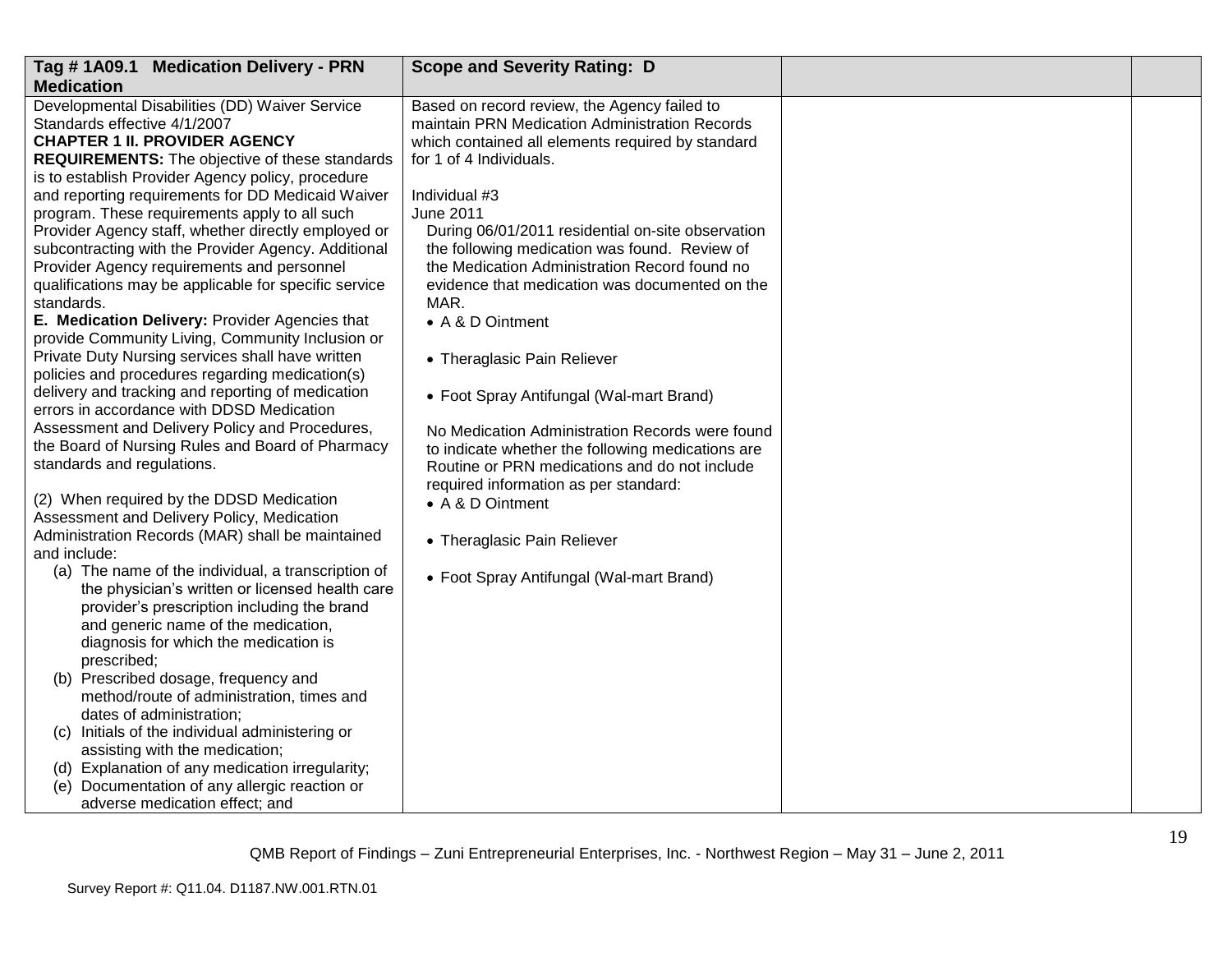| For PRN medication, an explanation for the<br>(f)   |  |  |
|-----------------------------------------------------|--|--|
| use of the PRN medication shall include             |  |  |
| observable signs/symptoms or                        |  |  |
| circumstances in which the medication is to         |  |  |
| be used, and documentation of effectiveness         |  |  |
| of PRN medication administered.                     |  |  |
|                                                     |  |  |
| (3) The Provider Agency shall also maintain a       |  |  |
| signature page that designates the full name that   |  |  |
| corresponds to each initial used to document        |  |  |
| administered or assisted delivery of each dose;     |  |  |
|                                                     |  |  |
| (4) MARs are not required for individuals           |  |  |
| participating in Independent Living who self-       |  |  |
| administer their own medications;                   |  |  |
|                                                     |  |  |
| (5) Information from the prescribing pharmacy       |  |  |
| regarding medications shall be kept in the home and |  |  |
| community inclusion service locations and shall     |  |  |
| include the expected desired outcomes of            |  |  |
| administrating the medication, signs and symptoms   |  |  |
| of adverse events and interactions with other       |  |  |
| medications;                                        |  |  |
| NMAC 16.19.11.8 MINIMUM STANDARDS:                  |  |  |
| A. MINIMUM STANDARDS FOR THE                        |  |  |
| DISTRIBUTION, STORAGE, HANDLING AND                 |  |  |
| <b>RECORD KEEPING OF DRUGS:</b>                     |  |  |
| (d) The facility shall have a Medication            |  |  |
| Administration Record (MAR) documenting             |  |  |
| medication administered to residents, including     |  |  |
| over-the-counter medications. This                  |  |  |
| documentation shall include:                        |  |  |
| Name of resident;<br>(i)                            |  |  |
| Date given;<br>(ii)                                 |  |  |
| (iii)<br>Drug product name;                         |  |  |
| Dosage and form;<br>(iv)                            |  |  |
| Strength of drug;<br>(v)                            |  |  |
| Route of administration;<br>(vi)                    |  |  |
| (vii) How often medication is to be taken;          |  |  |
| (viii) Time taken and staff initials;               |  |  |
| (ix) Dates when the medication is discontinued      |  |  |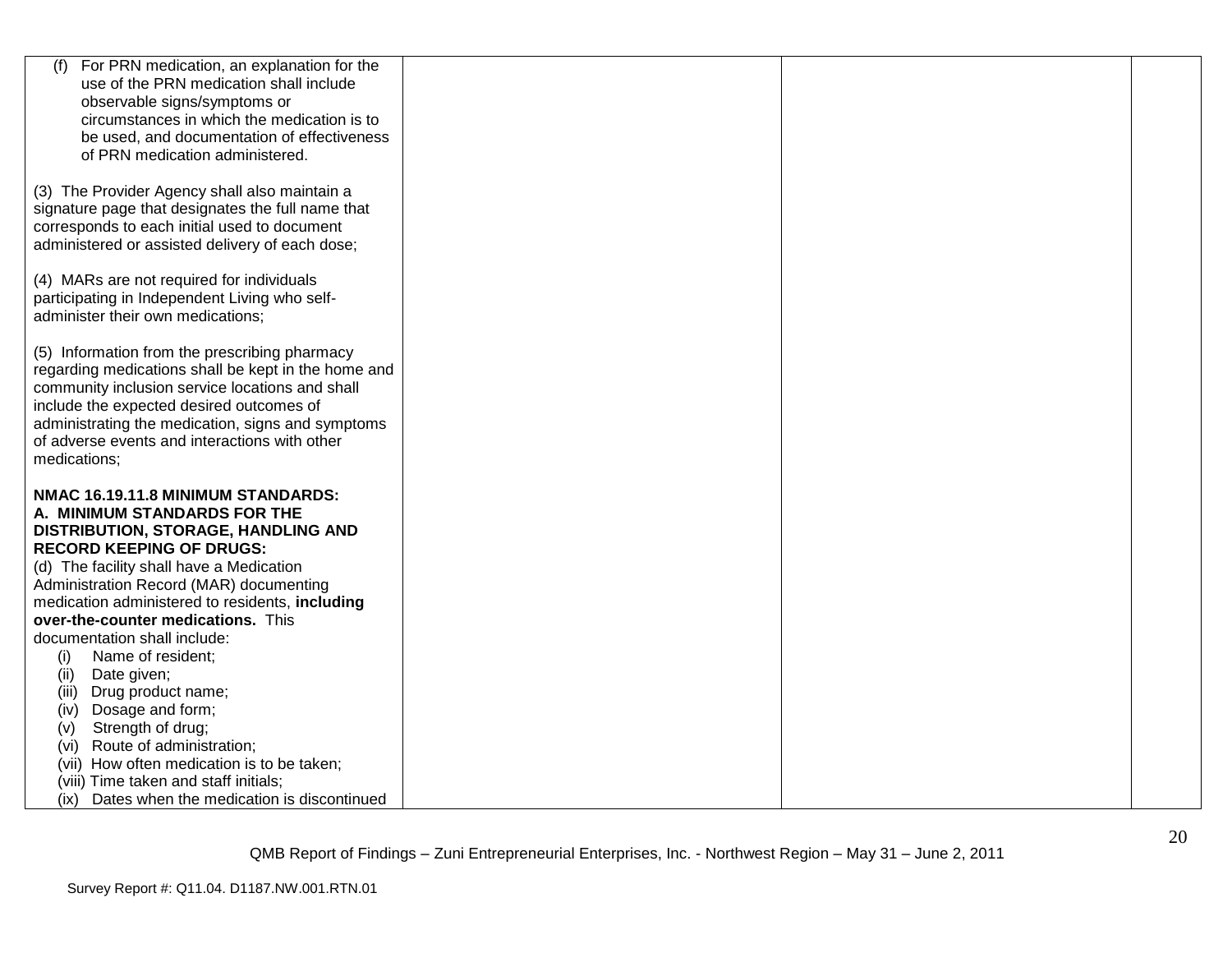| or changed;                                            |  |  |
|--------------------------------------------------------|--|--|
| The name and initials of all staff<br>(x)              |  |  |
| administering medications.                             |  |  |
|                                                        |  |  |
| <b>Model Custodial Procedure Manual</b>                |  |  |
| <b>D. Administration of Drugs</b>                      |  |  |
|                                                        |  |  |
| Unless otherwise stated by practitioner, patients will |  |  |
| not be allowed to administer their own medications.    |  |  |
| Document the practitioner's order authorizing the      |  |  |
| self-administration of medications.                    |  |  |
|                                                        |  |  |
| All PRN (As needed) medications shall have             |  |  |
| complete detail instructions regarding the             |  |  |
|                                                        |  |  |
| administering of the medication. This shall include:   |  |  |
| symptoms that indicate the use of the<br>➤             |  |  |
| medication,                                            |  |  |
| exact dosage to be used, and<br>➤                      |  |  |
| the exact amount to be used in a 24 hour               |  |  |
| period.                                                |  |  |
|                                                        |  |  |
| <b>Department of Health</b>                            |  |  |
|                                                        |  |  |
| <b>Developmental Disabilities Supports Division</b>    |  |  |
| (DDSD) Medication Assessment and Delivery              |  |  |
| Policy - Eff. November 1, 2006                         |  |  |
| <b>F. PRN Medication</b>                               |  |  |
| 3. Prior to self-administration, self-administration   |  |  |
| with physical assist or assisting with delivery of PRN |  |  |
| medications, the direct support staff must contact     |  |  |
| the agency nurse to describe observed symptoms         |  |  |
|                                                        |  |  |
| and thus assure that the PRN medication is being       |  |  |
| used according to instructions given by the ordering   |  |  |
| PCP. In cases of fever, respiratory distress           |  |  |
| (including coughing), severe pain, vomiting,           |  |  |
| diarrhea, change in responsiveness/level of            |  |  |
| consciousness, the nurse must strongly consider        |  |  |
| the need to conduct a face-to-face assessment to       |  |  |
| assure that the PRN does not mask a condition          |  |  |
|                                                        |  |  |
| better treated by seeking medical attention. This      |  |  |
| does not apply to home based/family living settings    |  |  |
| where the provider is related by affinity or by        |  |  |
| consanguinity to the individual.                       |  |  |
|                                                        |  |  |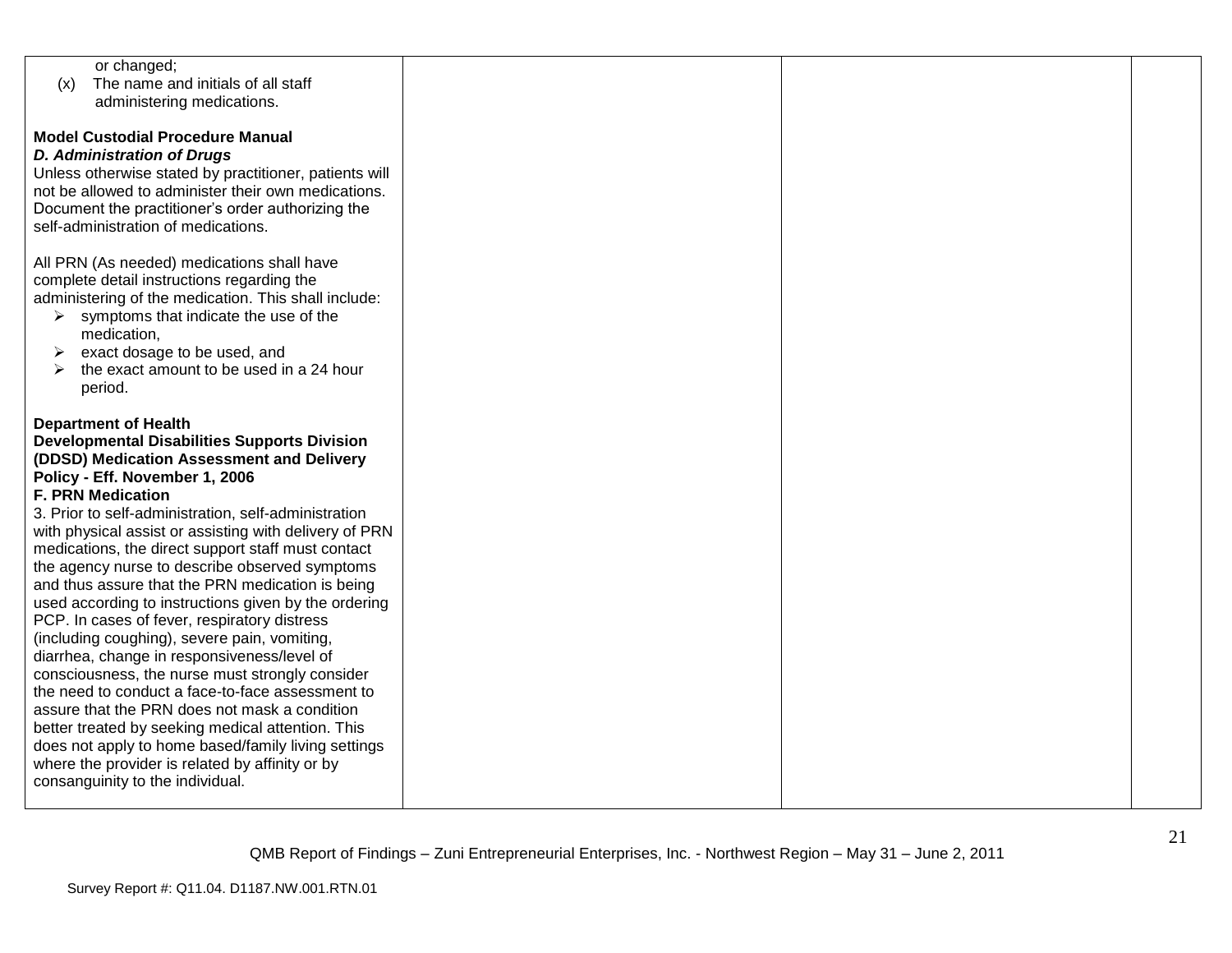| 4. The agency nurse shall review the utilization of                                                   |  |  |
|-------------------------------------------------------------------------------------------------------|--|--|
| PRN medications routinely. Frequent or escalating                                                     |  |  |
| use of PRN medications must be reported to the                                                        |  |  |
| PCP and discussed by the Interdisciplinary for                                                        |  |  |
| changes to the overall support plan (see Section H                                                    |  |  |
| of this policy).                                                                                      |  |  |
|                                                                                                       |  |  |
| H. Agency Nurse Monitoring                                                                            |  |  |
| 1. Regardless of the level of assistance with                                                         |  |  |
| medication delivery that is required by the individual                                                |  |  |
| or the route through which the medication is                                                          |  |  |
| delivered, the agency nurses must monitor the                                                         |  |  |
|                                                                                                       |  |  |
| individual's response to the effects of their routine                                                 |  |  |
| and PRN medications. The frequency and type of                                                        |  |  |
| monitoring must be based on the nurse's                                                               |  |  |
| assessment of the individual and consideration of                                                     |  |  |
| the individual's diagnoses, health status, stability,                                                 |  |  |
| utilization of PRN medications and level of support                                                   |  |  |
| required by the individual's condition and the skill                                                  |  |  |
| level and needs of the direct care staff. Nursing                                                     |  |  |
| monitoring should be based on prudent nursing                                                         |  |  |
| practice and should support the safety and                                                            |  |  |
| independence of the individual in the community                                                       |  |  |
| setting. The health care plan shall reflect the                                                       |  |  |
| planned monitoring of the individual's response to                                                    |  |  |
| medication.                                                                                           |  |  |
|                                                                                                       |  |  |
| <b>Department of Health Developmental Disabilities</b>                                                |  |  |
| <b>Supports Division (DDSD) - Procedure Title:</b>                                                    |  |  |
| <b>Medication Assessment and Delivery Procedure</b>                                                   |  |  |
| Eff Date: November 1, 2006                                                                            |  |  |
| C. 3. Prior to delivery of the PRN, direct support                                                    |  |  |
| staff must contact the agency nurse to describe                                                       |  |  |
| observed symptoms and thus assure that the PRN                                                        |  |  |
| is being used according to instructions given by the                                                  |  |  |
|                                                                                                       |  |  |
| ordering PCP. In cases of fever, respiratory distress<br>(including coughing), severe pain, vomiting, |  |  |
|                                                                                                       |  |  |
| diarrhea, change in responsiveness/level of                                                           |  |  |
| consciousness, the nurse must strongly consider                                                       |  |  |
| the need to conduct a face-to-face assessment to                                                      |  |  |
| assure that the PRN does not mask a condition                                                         |  |  |
| better treated by seeking medical attention.                                                          |  |  |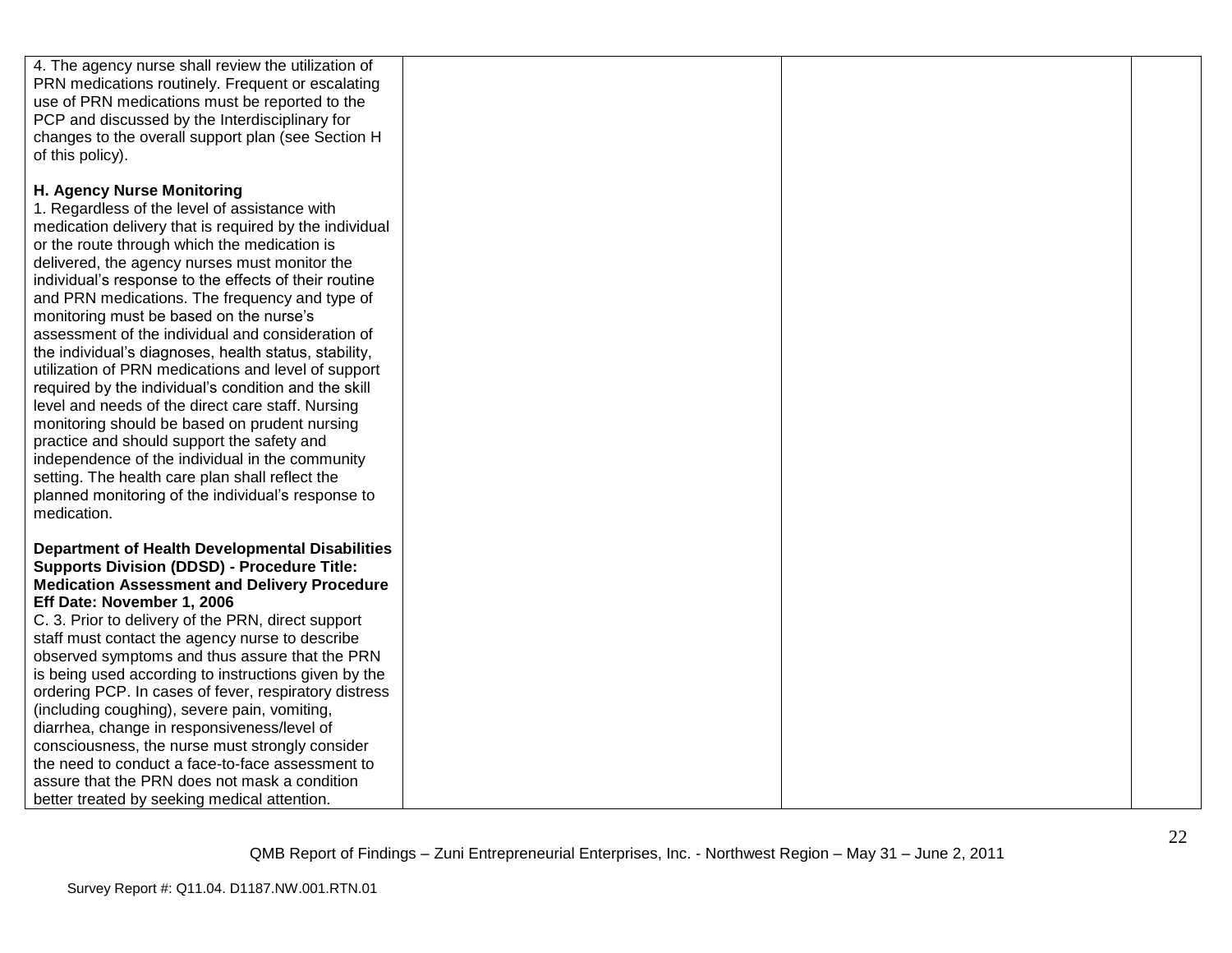| (References: Psychotropic Medication Use Policy,<br>Section D, page 5 Use of PRN Psychotropic<br>Medications; and, Human Rights Committee<br>Requirements Policy, Section B, page 4<br>Interventions Requiring Review and Approval - Use |  |  |
|------------------------------------------------------------------------------------------------------------------------------------------------------------------------------------------------------------------------------------------|--|--|
| of PRN Medications).                                                                                                                                                                                                                     |  |  |
| a. Document conversation with nurse including all<br>reported signs and symptoms, advice given and<br>action taken by staff.                                                                                                             |  |  |
| 4. Document on the MAR each time a PRN<br>medication is used and describe its effect on the<br>individual (e.g., temperature down, vomiting<br>lessened, anxiety increased, the condition is the<br>same, improved, or worsened, etc.).  |  |  |
|                                                                                                                                                                                                                                          |  |  |
|                                                                                                                                                                                                                                          |  |  |
|                                                                                                                                                                                                                                          |  |  |
|                                                                                                                                                                                                                                          |  |  |
|                                                                                                                                                                                                                                          |  |  |
|                                                                                                                                                                                                                                          |  |  |
|                                                                                                                                                                                                                                          |  |  |
|                                                                                                                                                                                                                                          |  |  |
|                                                                                                                                                                                                                                          |  |  |
|                                                                                                                                                                                                                                          |  |  |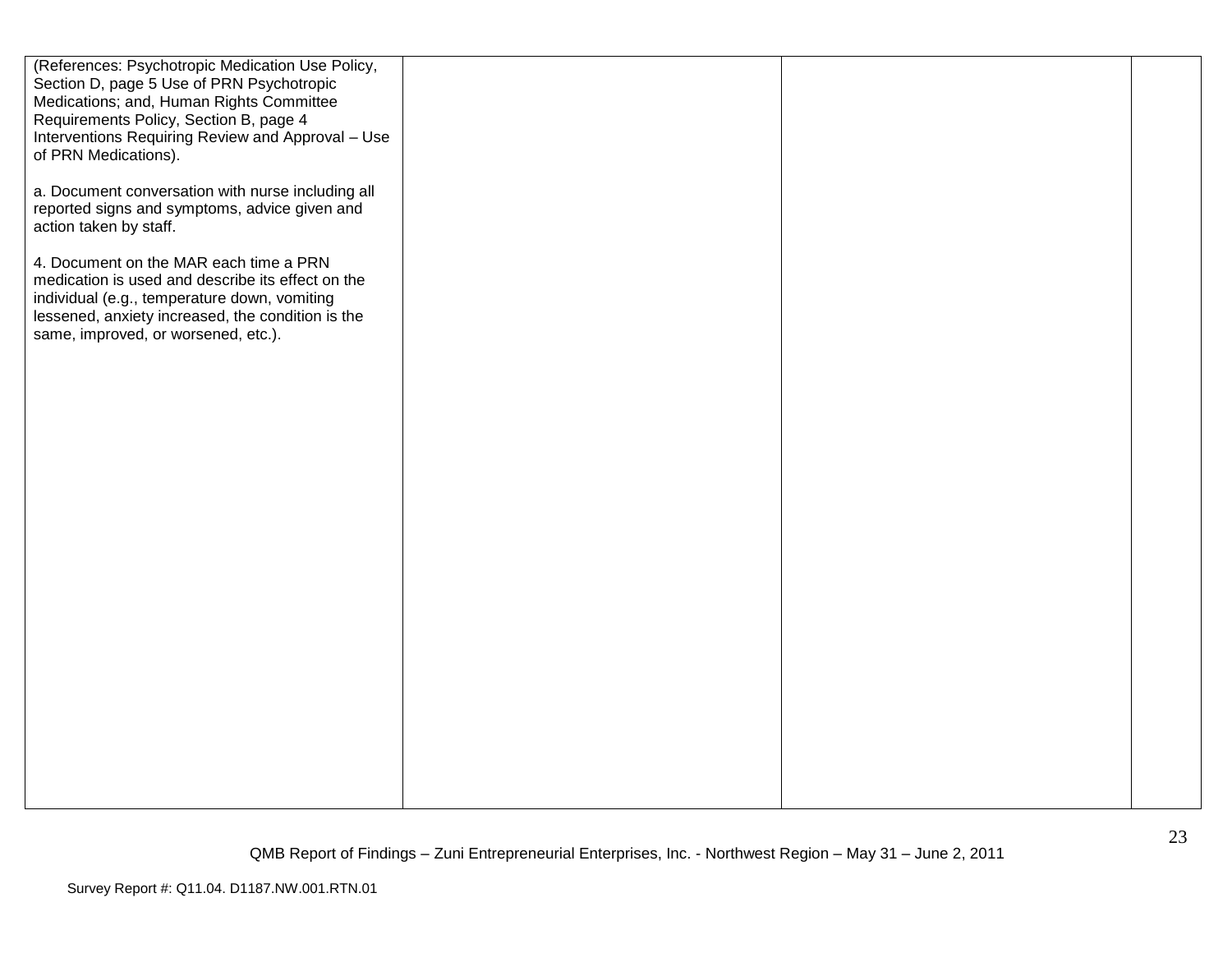| Tag # 1A15.2 & 5109 - Healthcare                      | <b>Scope and Severity Rating: D</b>                       |  |
|-------------------------------------------------------|-----------------------------------------------------------|--|
| <b>Documentation</b>                                  |                                                           |  |
| Developmental Disabilities (DD) Waiver Service        | Based on record review, the Agency failed to              |  |
| Standards effective 4/1/2007                          | maintain the required documentation in the                |  |
| <b>CHAPTER 1. III. PROVIDER AGENCY</b>                | Individuals Agency Record as required per standard        |  |
| DOCUMENTATION OF SERVICE DELIVERY AND                 | for 1 of 4 individual                                     |  |
| <b>LOCATION - Healthcare Documentation by</b>         |                                                           |  |
| <b>Nurses For Community Living Services,</b>          | The following were not found, incomplete and/or not       |  |
| <b>Community Inclusion Services and Private Duty</b>  | current:                                                  |  |
| <b>Nursing Services: Nursing services must be</b>     |                                                           |  |
| available as needed and documented for Provider       | • Special Health Care Needs:                              |  |
| Agencies delivering Community Living Services,        | • Meal Time Plan                                          |  |
| Community Inclusion Services and Private Duty         | $\degree$ Individual #4 – As indicated by the IST section |  |
| Nursing Services.                                     | of ISP the individual is required to have a Meal          |  |
| Chapter 1. III. E. (1 - 4) (1) Documentation of       | Time plan. Meal time Plan was dated                       |  |
| nursing assessment activities                         | 2/10/2009. No evidence of a current plan                  |  |
| (a) The following hierarchy shall be used to          | found.                                                    |  |
| determine which provider agency is responsible for    |                                                           |  |
| completion of the HAT and MAAT and related            |                                                           |  |
| subsequent planning and training:                     |                                                           |  |
| (i) Community living services provider agency;        |                                                           |  |
| (ii) Private duty nursing provider agency;            |                                                           |  |
| (iii) Adult habilitation provider agency;             |                                                           |  |
| (iv) Community access provider agency; and            |                                                           |  |
| (v) Supported employment provider agency.             |                                                           |  |
| (b) The provider agency must arrange for their        |                                                           |  |
| nurse to complete the Health Assessment Tool          |                                                           |  |
| (HAT) and the Medication Administration               |                                                           |  |
| Assessment Tool (MAAT) on at least an annual          |                                                           |  |
| basis for each individual receiving community living, |                                                           |  |
| community inclusion or private duty nursing           |                                                           |  |
| services, unless the provider agency arranges for     |                                                           |  |
| the individual's Primary Care Practitioner (PCP) to   |                                                           |  |
| voluntarily complete these assessments in lieu of     |                                                           |  |
| the agency nurse. Agency nurses may also              |                                                           |  |
| complete these assessments in collaboration with      |                                                           |  |
| the Primary Care Practitioner if they believe such    |                                                           |  |
| consultation is necessary for an accurate             |                                                           |  |
| assessment. Family Living Provider Agencies have      |                                                           |  |
| the option of having the subcontracted caregiver      |                                                           |  |
| complete the HAT instead of the nurse or PCP, if      |                                                           |  |
| the caregiver is comfortable doing so. However, the   |                                                           |  |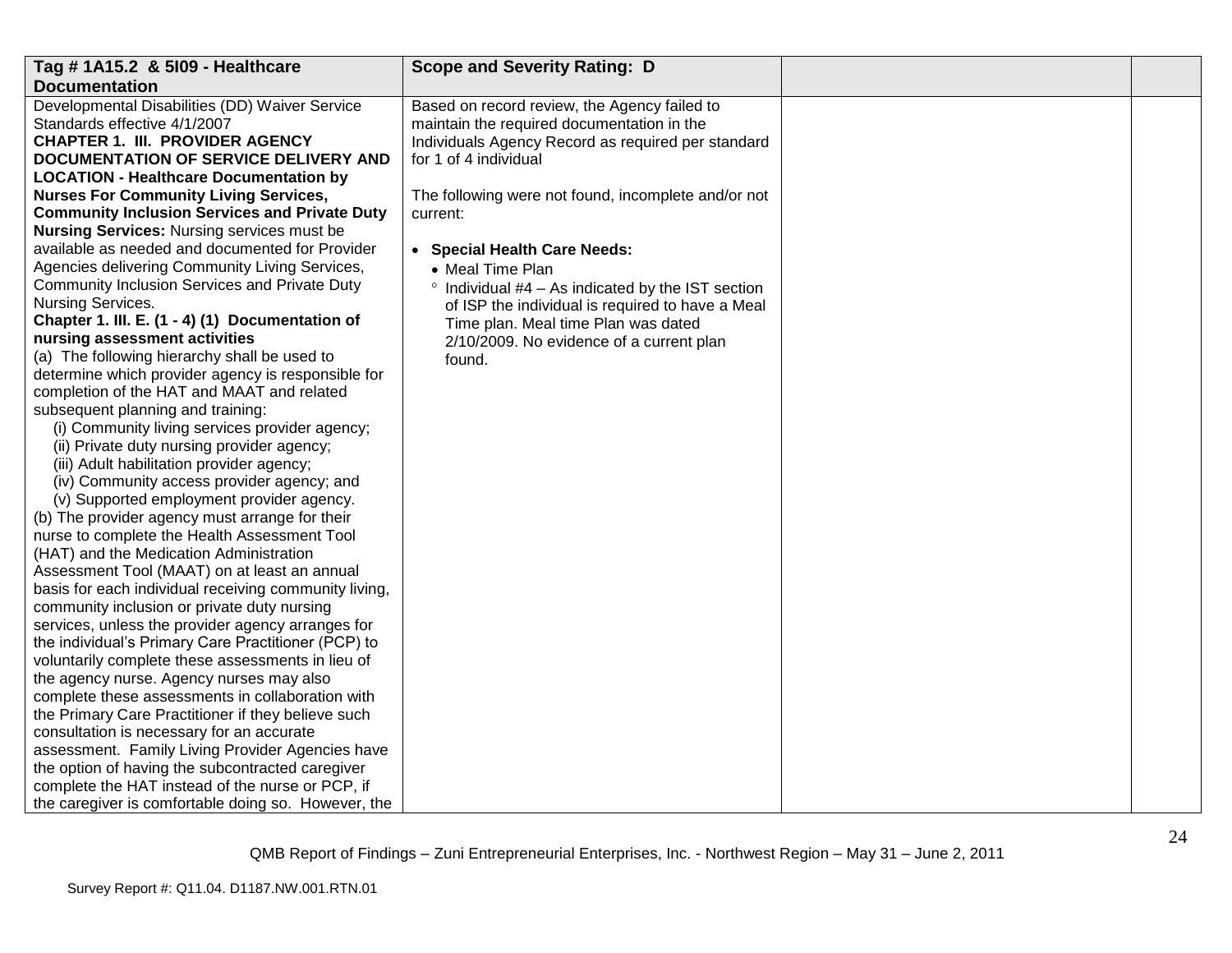| agency nurse must be available to assist the          |  |  |
|-------------------------------------------------------|--|--|
| caregiver upon request.                               |  |  |
| (c) For newly allocated individuals, the HAT and the  |  |  |
| MAAT must be completed within seventy-two (72)        |  |  |
| hours of admission into direct services or two weeks  |  |  |
| following the initial ISP, whichever comes first.     |  |  |
| (d) For individuals already in services, the HAT and  |  |  |
| the MAAT must be completed at least fourteen (14)     |  |  |
| days prior to the annual ISP meeting and submitted    |  |  |
| to all members of the interdisciplinary team. The     |  |  |
| HAT must also be completed at the time of any         |  |  |
| significant change in clinical condition and upon     |  |  |
| return from any hospitalizations. In addition to      |  |  |
| annually, the MAAT must be completed at the time      |  |  |
| of any significant change in clinical condition, when |  |  |
| a medication regime or route change requires          |  |  |
| delivery by licensed or certified staff, or when an   |  |  |
| individual has completed additional training          |  |  |
| designed to improve their skills to support self-     |  |  |
| administration (see DDSD Medication Assessment        |  |  |
| and Delivery Policy).                                 |  |  |
| (e) Nursing assessments conducted to determine        |  |  |
| current health status or to evaluate a change in      |  |  |
| clinical condition must be documented in a signed     |  |  |
| progress note that includes time and date as well as  |  |  |
| subjective information including the individual       |  |  |
| complaints, signs and symptoms noted by staff,        |  |  |
| family members or other team members; objective       |  |  |
| information including vital signs, physical           |  |  |
| examination, weight, and other pertinent data for the |  |  |
| given situation (e.g., seizure frequency, method in   |  |  |
| which temperature taken); assessment of the           |  |  |
| clinical status, and plan of action addressing        |  |  |
| relevant aspects of all active health problems and    |  |  |
| follow up on any recommendations of medical           |  |  |
| consultants.                                          |  |  |
| (2) Health related plans                              |  |  |
| (a) For individuals with chronic conditions that have |  |  |
| the potential to exacerbate into a life-threatening   |  |  |
| situation, a medical crisis prevention and            |  |  |
| intervention plan must be written by the nurse or     |  |  |
| other appropriately designated healthcare             |  |  |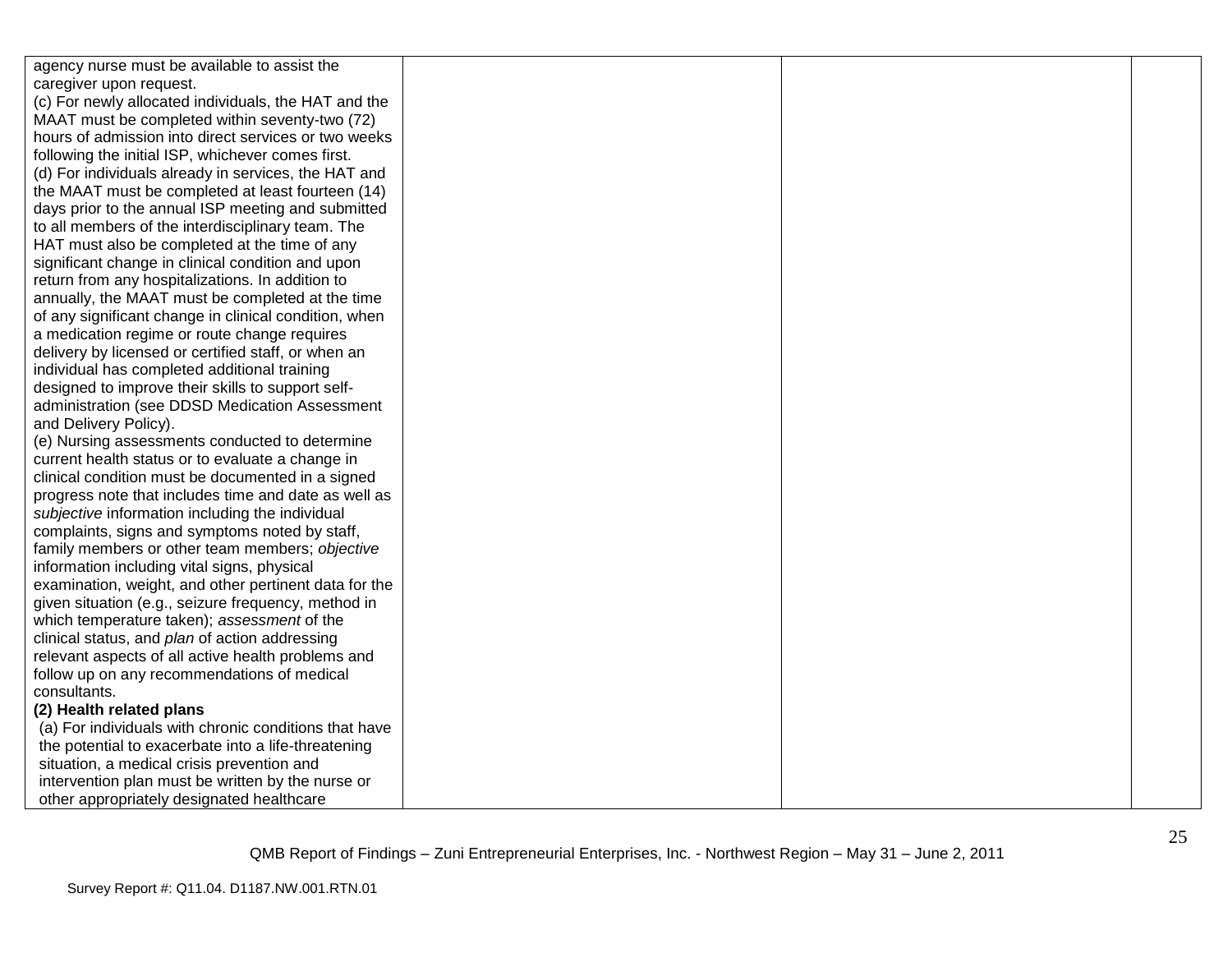| professional.                                          |  |  |
|--------------------------------------------------------|--|--|
| (b) Crisis prevention and intervention plans must be   |  |  |
| written in user-friendly language that is easily       |  |  |
| understood by those implementing the plan.             |  |  |
| (c) The nurse shall also document training             |  |  |
| regarding the crisis prevention and intervention       |  |  |
| plan delivered to agency staff and other team          |  |  |
| members, clearly indicating competency                 |  |  |
| determination for each trainee.                        |  |  |
| (d) If the individual receives services from separate  |  |  |
| agencies for community living and community            |  |  |
| inclusion services, nurses from each agency shall      |  |  |
| collaborate in the development of and training         |  |  |
| delivery for crisis prevention and intervention plans  |  |  |
| to assure maximum consistency across settings.         |  |  |
| (3) For all individuals with a HAT score of 4, 5 or 6, |  |  |
| the nurse shall develop a comprehensive healthcare     |  |  |
| plan that includes health related supports identified  |  |  |
| in the ISP (The healthcare plan is the equivalent of   |  |  |
| a nursing care plan; two separate documents are        |  |  |
| not required nor recommended):                         |  |  |
| (a) Each healthcare plan must include a statement      |  |  |
| of the person's healthcare needs and list              |  |  |
| measurable goals to be achieved through                |  |  |
| implementation of the healthcare plan. Needs           |  |  |
| statements may be based upon supports needed           |  |  |
| for the individual to maintain a current strength,     |  |  |
| ability or skill related to their health, prevention   |  |  |
| measures, and/or supports needed to remediate,         |  |  |
| minimize or manage an existing health condition.       |  |  |
| (b) Goals must be measurable and shall be revised      |  |  |
| when an individual has met the goal and has the        |  |  |
| potential to attain additional goals or no longer      |  |  |
| requires supports in order to maintain the goal.       |  |  |
| (c) Approaches described in the plan shall be          |  |  |
| individualized to reflect the individual's unique      |  |  |
| needs, provide guidance to the caregiver(s) and        |  |  |
| designed to support successful interactions. Some      |  |  |
| interventions may be carried out by staff, family      |  |  |
| members or other team members, and other               |  |  |
| interventions may be carried out directly by the       |  |  |
| nurse - persons responsible for each intervention      |  |  |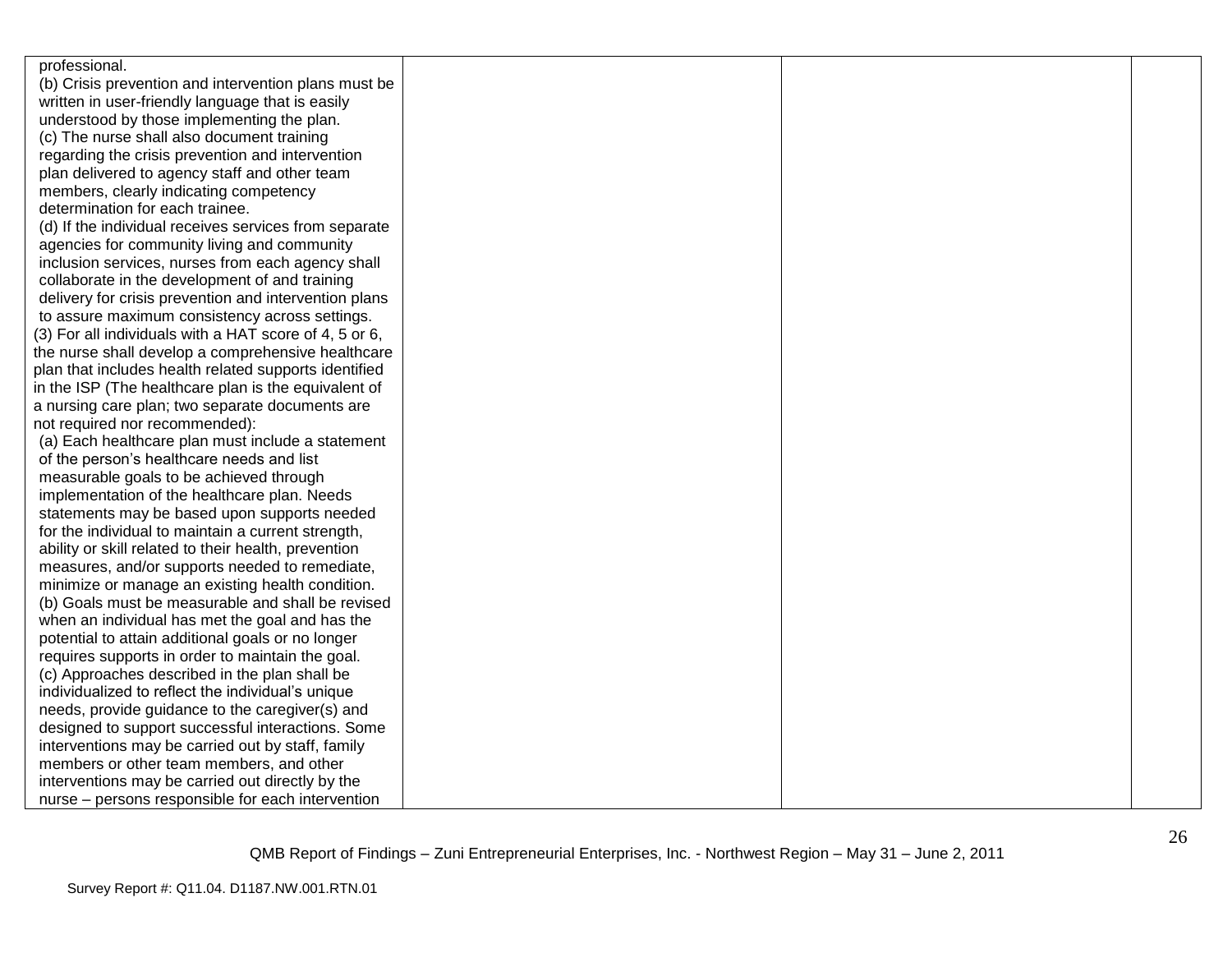shall be specified in the plan. (d) Healthcare plans shall be written in language that will be easily understood by the person(s) identified as implementing the interventions. (e) The nurse shall also document training on the healthcare plan delivered to agency staff and other team members, clearly indicating competency determination for each trainee. If the individual receives services from separate agencies for community living and community inclusion services, nurses from each agency shall collaborate in the development of and training delivery for healthcare plans to assure maximum consistency across settings.

(f) Healthcare plans must be updated to reflect relevant discharge orders whenever an individual returns to services following a hospitalization.

(g) All crisis prevention and intervention plans and healthcare plans shall include the individual's name and date on each page and shall be signed by the author.

(h) Crisis prevention and intervention plans as well as healthcare plans shall be reviewed by the nurse at least quarterly, and updated as needed.

### **(4) General Nursing Documentation**

(a) The nurse shall complete legible and signed progress notes with date and time indicated that describe all interventions or interactions conducted with individuals served as well as all interactions with other healthcare providers serving the individual. All interactions shall be documented whether they occur by phone or in person. (b) For individuals with a HAT score of 4, 5 or 6, or who have identified health concerns in their ISP, the nurse shall provide the interdisciplinary team with a quarterly report that indicates current health status and progress to date on health related ISP desired outcomes and action plans as well as progress toward goals in the healthcare plan.

Developmental Disabilities (DD) Waiver Service Standards effective 4/1/2007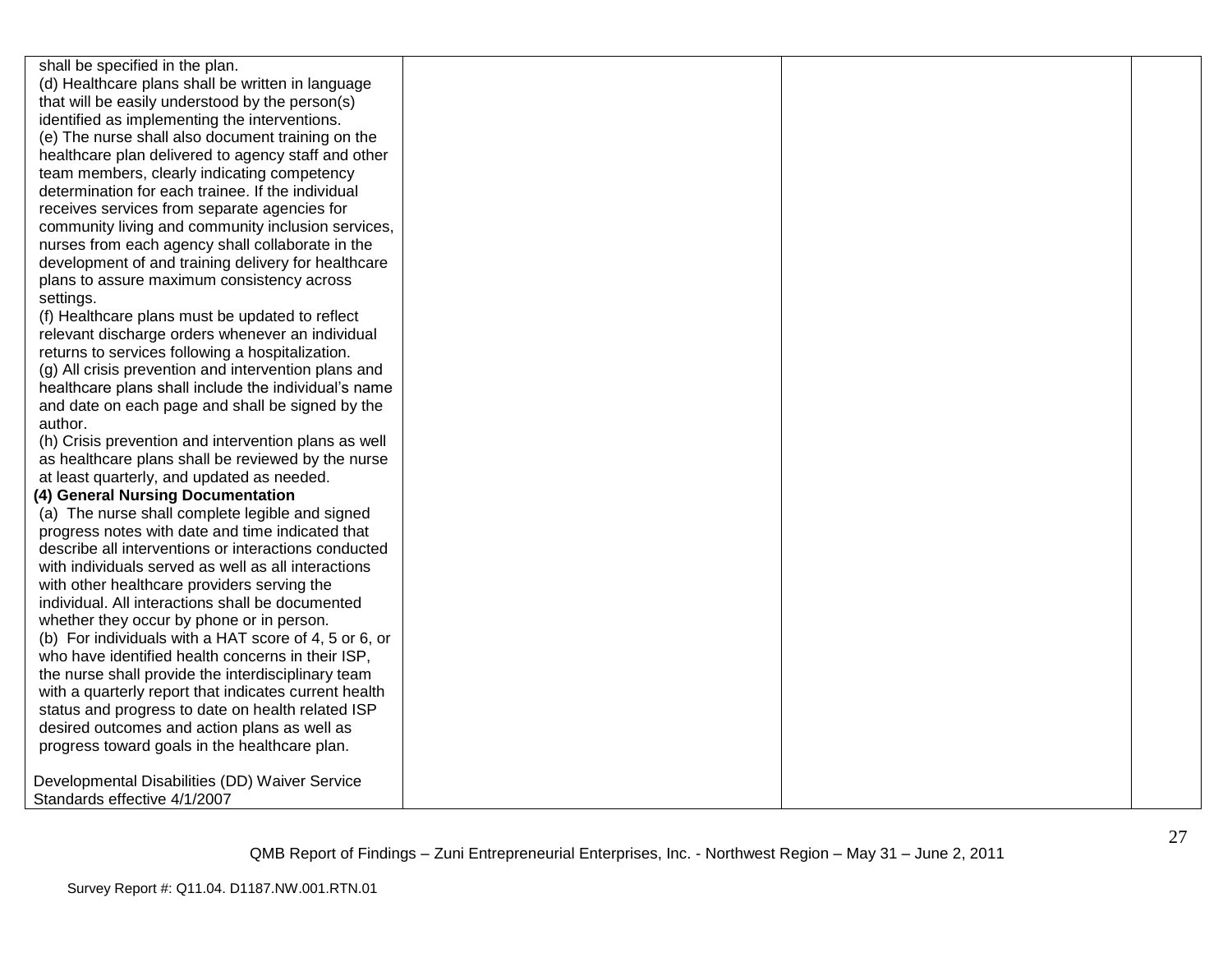| <b>CHAPTER 5 IV. COMMUNITY INCLUSION</b>               |  |
|--------------------------------------------------------|--|
|                                                        |  |
| <b>SERVICES PROVIDER AGENCY</b>                        |  |
| <b>REQUIREMENTS</b>                                    |  |
| <b>B. IDT Coordination</b>                             |  |
| (1) Community Inclusion Services Provider              |  |
| Agencies shall participate on the IDT as specified in  |  |
| the ISP Regulations (7.26.5 NMAC), and shall           |  |
| ensure direct support staff participation as needed    |  |
| to plan effectively for the individual; and            |  |
|                                                        |  |
| (2) Coordinate with the IDT to ensure that each        |  |
| individual participating in Community Inclusion        |  |
| Services who has a score of 4, 5, or 6 on the HAT      |  |
| has a Health Care Plan developed by a licensed         |  |
| nurse, and if applicable, a Crisis                     |  |
| Prevention/Intervention Plan.                          |  |
|                                                        |  |
|                                                        |  |
| <b>Department of Health Developmental Disabilities</b> |  |
| <b>Supports Division Policy. Medical Emergency</b>     |  |
| Response Plan Policy MERP-001 eff.8/1/2010             |  |
|                                                        |  |
| F. The MERP shall be written in clear, jargon free     |  |
| language and include at a minimum the following        |  |
| information:                                           |  |
| 1. A brief, simple description of the condition or     |  |
| illness.                                               |  |
| 2. A brief description of the most likely life         |  |
| threatening complications that might occur and         |  |
| what those complications may look like to an           |  |
| observer.                                              |  |
| 3. A concise list of the most important measures       |  |
| that may prevent the life threatening complication     |  |
| from occurring (e.g., avoiding allergens that trigger  |  |
| an asthma attack or making sure the person with        |  |
| diabetes has snacks with them to avoid                 |  |
| hypoglycemia).                                         |  |
| 4. Clear, jargon free, step-by-step instructions       |  |
| regarding the actions to be taken by direct support    |  |
| personnel (DSP) and/or others to intervene in the      |  |
| emergency, including criteria for when to call 911.    |  |
| 5. Emergency contacts with phone numbers.              |  |
| 6. Reference to whether the individual has advance     |  |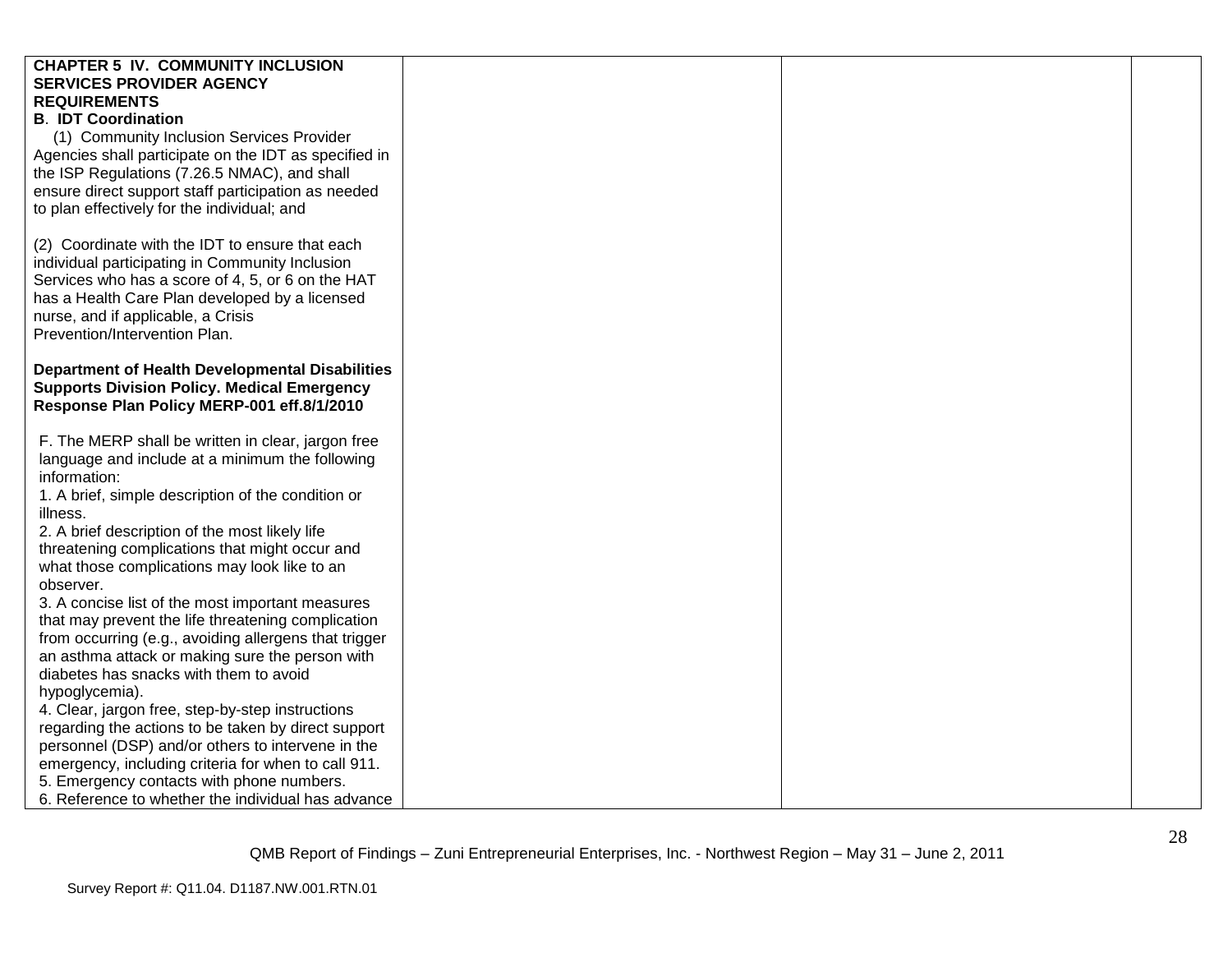| directives or not, and if so, where the advance<br>directives are located. |  |  |
|----------------------------------------------------------------------------|--|--|
|                                                                            |  |  |
|                                                                            |  |  |
|                                                                            |  |  |
|                                                                            |  |  |
|                                                                            |  |  |
|                                                                            |  |  |
|                                                                            |  |  |
|                                                                            |  |  |
|                                                                            |  |  |
|                                                                            |  |  |
|                                                                            |  |  |
|                                                                            |  |  |
|                                                                            |  |  |
|                                                                            |  |  |
|                                                                            |  |  |
|                                                                            |  |  |
|                                                                            |  |  |
|                                                                            |  |  |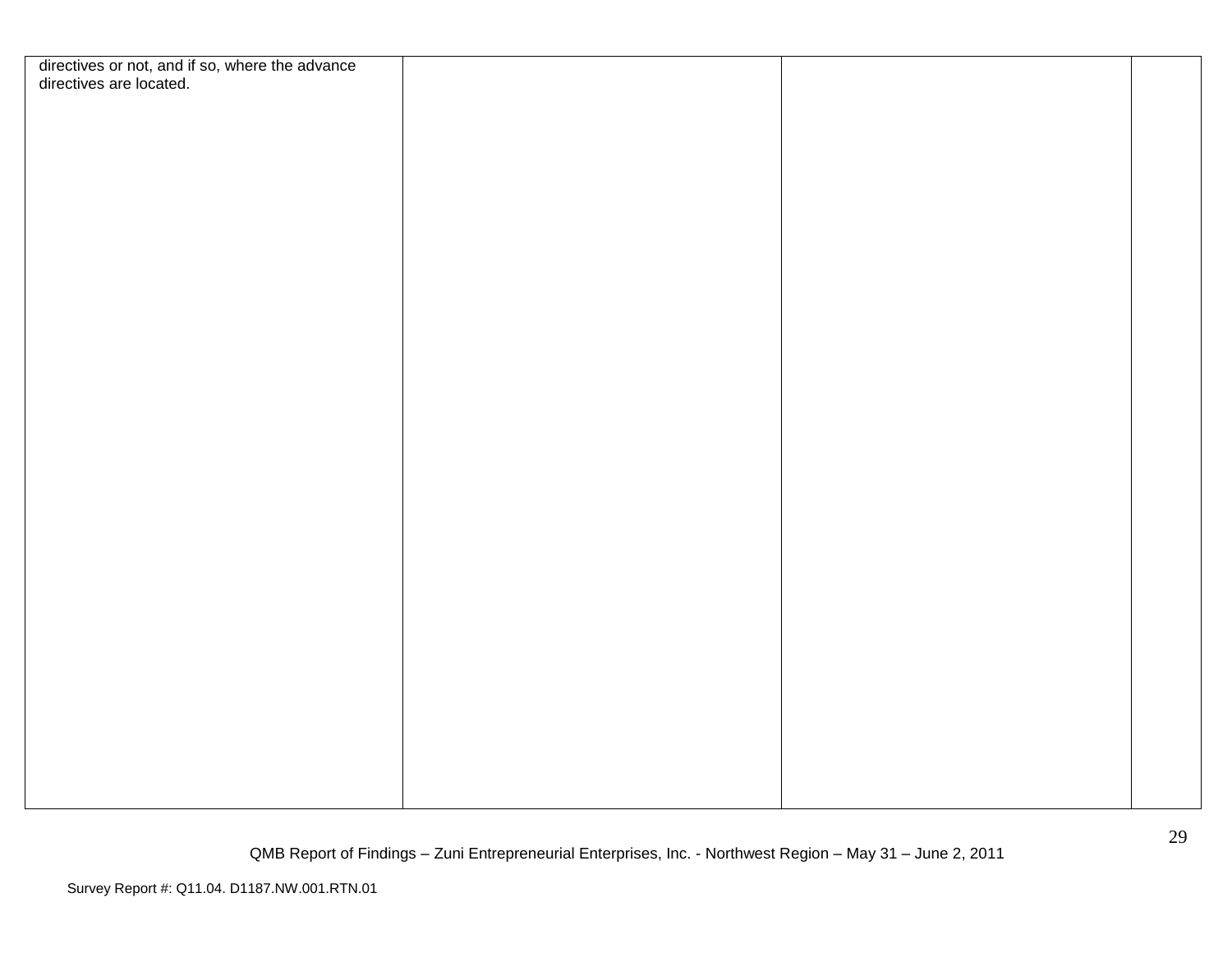| Tag #1A20 DSP Training Documents                                                                             | <b>Scope and Severity Rating: D</b>                 |  |
|--------------------------------------------------------------------------------------------------------------|-----------------------------------------------------|--|
| Developmental Disabilities (DD) Waiver Service                                                               | Based on record review, the Agency failed to ensure |  |
| Standards effective 4/1/2007                                                                                 | that Orientation and Training requirements were met |  |
| <b>CHAPTER 1 IV. GENERAL REQUIREMENTS</b>                                                                    | for 1 of 33 Direct Service Professionals.           |  |
| FOR PROVIDER AGENCY SERVICE                                                                                  |                                                     |  |
| PERSONNEL: The objective of this section is to                                                               | Review of Direct Service Professionals training     |  |
| establish personnel standards for DD Medicaid                                                                | records found no evidence of the following required |  |
| Waiver Provider Agencies for the following services:                                                         | DOH/DDSD trainings and certification being          |  |
| Community Living Supports, Community Inclusion                                                               | completed:                                          |  |
| Services, Respite, Substitute Care and Personal                                                              |                                                     |  |
| Support Companion Services. These standards                                                                  | • First Aid (DSP $#52$ )                            |  |
| apply to all personnel who provide services, whether                                                         |                                                     |  |
| directly employed or subcontracting with the                                                                 | • CPR (DSP #52)                                     |  |
| Provider Agency. Additional personnel requirements                                                           |                                                     |  |
| and qualifications may be applicable for specific                                                            |                                                     |  |
| service standards.                                                                                           |                                                     |  |
| C. Orientation and Training Requirements:                                                                    |                                                     |  |
| Orientation and training for direct support staff and                                                        |                                                     |  |
| his or her supervisors shall comply with the                                                                 |                                                     |  |
| DDSD/DOH Policy Governing the Training                                                                       |                                                     |  |
| Requirements for Direct Support Staff and Internal                                                           |                                                     |  |
| Service Coordinators Serving Individuals with                                                                |                                                     |  |
| Developmental Disabilities to include the following:                                                         |                                                     |  |
| Each new employee shall receive appropriate<br>(1)                                                           |                                                     |  |
| orientation, including but not limited to, all                                                               |                                                     |  |
| policies relating to fire prevention, accident                                                               |                                                     |  |
| prevention, incident management and<br>reporting, and emergency procedures; and                              |                                                     |  |
|                                                                                                              |                                                     |  |
| Individual-specific training for each individual<br>(2)<br>under his or her direct care, as described in the |                                                     |  |
| individual service plan, prior to working alone                                                              |                                                     |  |
| with the individual.                                                                                         |                                                     |  |
|                                                                                                              |                                                     |  |
| Department of Health (DOH) Developmental                                                                     |                                                     |  |
| <b>Disabilities Supports Division (DDSD) Policy -</b>                                                        |                                                     |  |
| <b>Policy Title: Training Requirements for Direct</b>                                                        |                                                     |  |
| Service Agency Staff Policy - Eff. March 1, 2007 -                                                           |                                                     |  |
| <b>II. POLICY STATEMENTS:</b>                                                                                |                                                     |  |
| A. Individuals shall receive services from competent                                                         |                                                     |  |
| and qualified staff.                                                                                         |                                                     |  |
| B. Staff shall complete individual-specific (formerly                                                        |                                                     |  |
| known as "Addendum B") training requirements in                                                              |                                                     |  |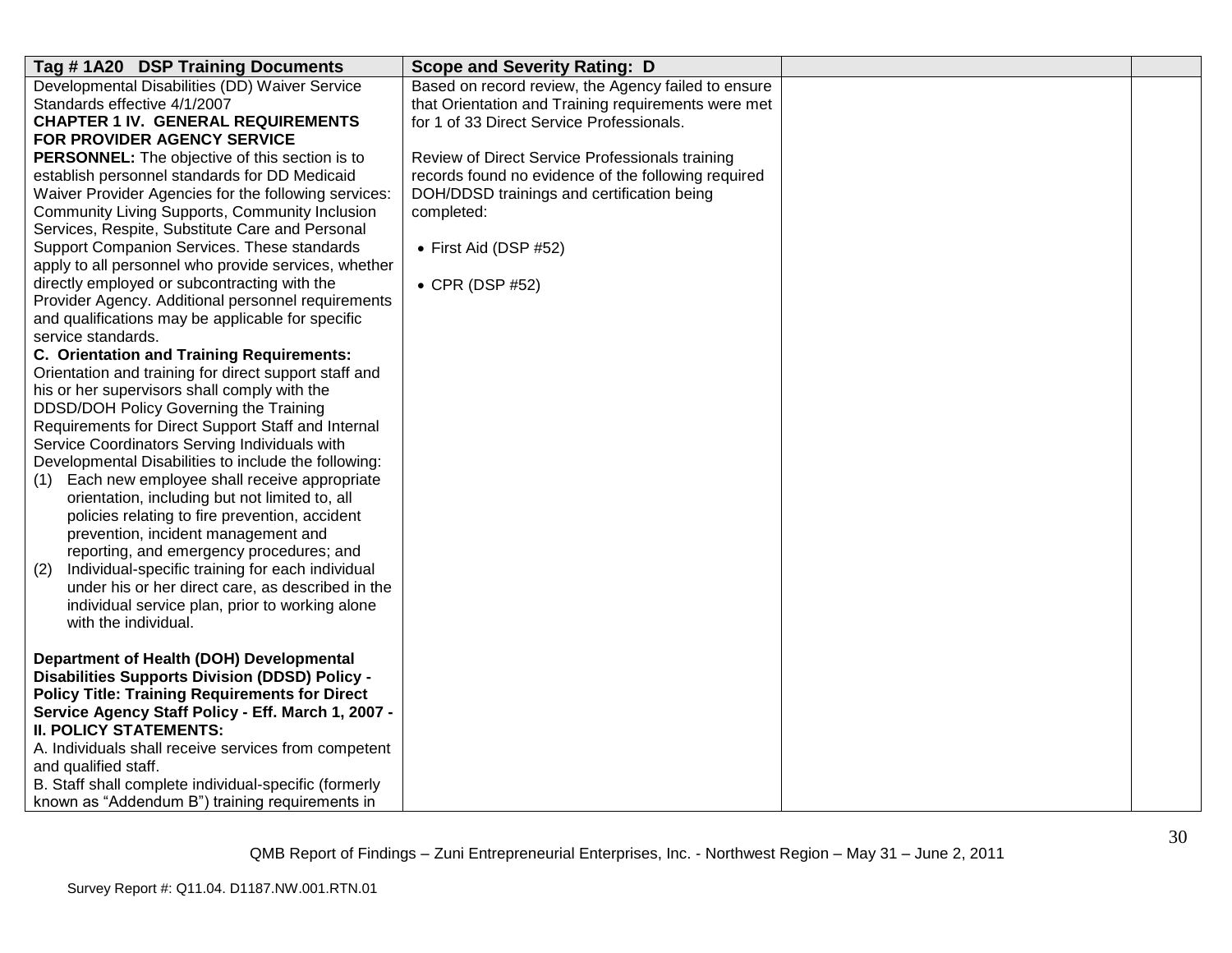| accordance with the specifications described in the   |  |  |
|-------------------------------------------------------|--|--|
| individual service plan (ISP) of each individual      |  |  |
| served.                                               |  |  |
| C. Staff shall complete training on DOH-approved      |  |  |
| incident reporting procedures in accordance with 7    |  |  |
| NMAC 1.13.                                            |  |  |
| D. Staff providing direct services shall complete     |  |  |
| training in universal precautions on an annual basis. |  |  |
| The training materials shall meet Occupational        |  |  |
| Safety and Health Administration (OSHA)               |  |  |
| requirements.                                         |  |  |
| E. Staff providing direct services shall maintain     |  |  |
| certification in first aid and CPR. The training      |  |  |
| materials shall meet OSHA requirements/guidelines.    |  |  |
| F. Staff who may be exposed to hazardous              |  |  |
| chemicals shall complete relevant training in         |  |  |
| accordance with OSHA requirements.                    |  |  |
| G. Staff shall be certified in a DDSD-approved        |  |  |
| behavioral intervention system (e.g., Mandt, CPI)     |  |  |
| before using physical restraint techniques. Staff     |  |  |
| members providing direct services shall maintain      |  |  |
| certification in a DDSD-approved behavioral           |  |  |
| intervention system if an individual they support has |  |  |
| a behavioral crisis plan that includes the use of     |  |  |
| physical restraint techniques.                        |  |  |
| H. Staff shall complete and maintain certification in |  |  |
| a DDSD-approved medication course in accordance       |  |  |
| with the DDSD Medication Delivery Policy M-001.       |  |  |
| I. Staff providing direct services shall complete     |  |  |
| safety training within the first thirty (30) days of  |  |  |
| employment and before working alone with an           |  |  |
| individual receiving services.                        |  |  |
|                                                       |  |  |
|                                                       |  |  |
|                                                       |  |  |
|                                                       |  |  |
|                                                       |  |  |
|                                                       |  |  |
|                                                       |  |  |
|                                                       |  |  |
|                                                       |  |  |
|                                                       |  |  |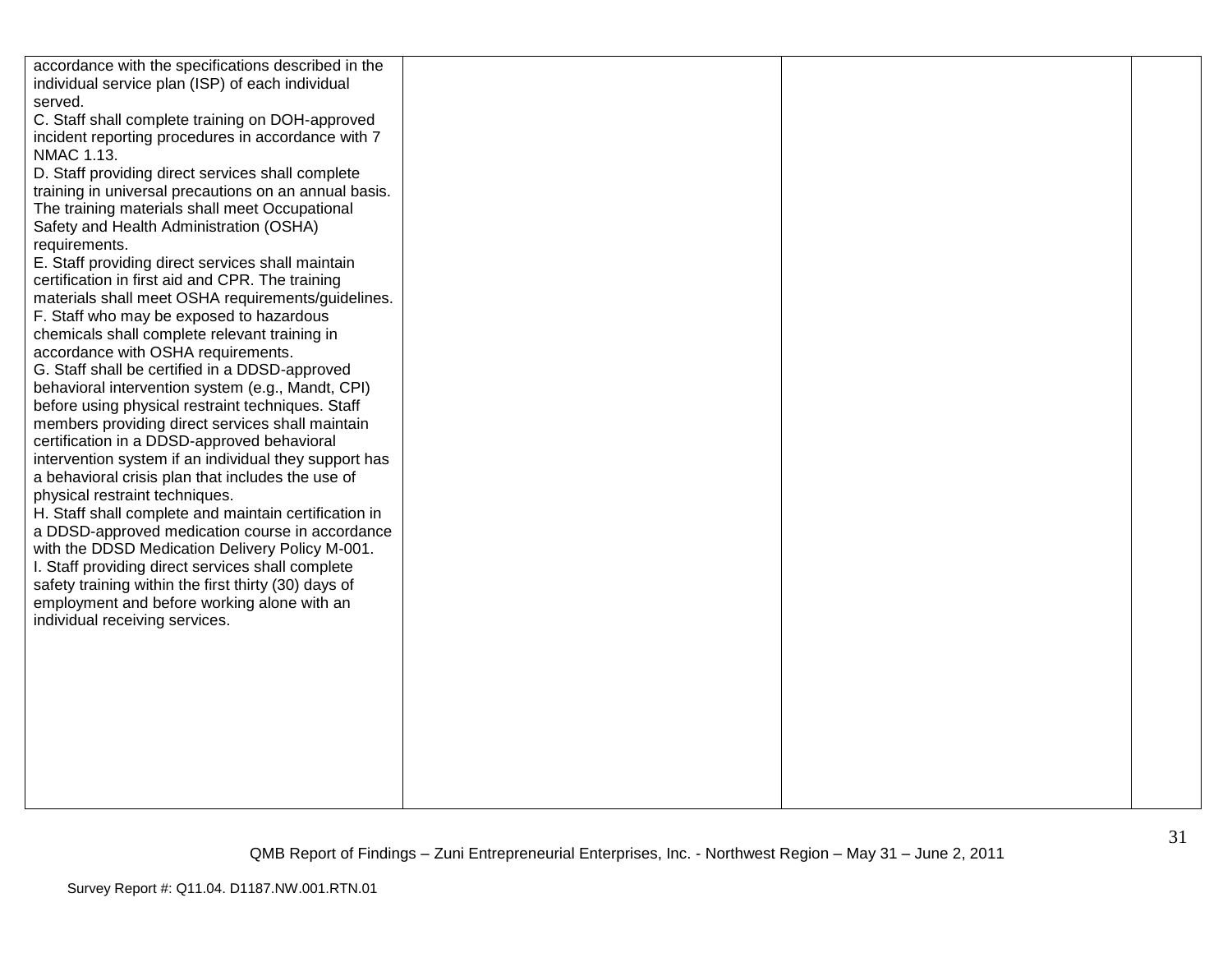| Tag #1A26 (CoP) COR / EAR                               | <b>Scope and Severity Rating: D</b>                |  |
|---------------------------------------------------------|----------------------------------------------------|--|
| NMAC 7.1.12.8 REGISTRY ESTABLISHED;                     | Based on record review, the Agency failed to       |  |
| <b>PROVIDER INQUIRY REQUIRED:</b> Upon the              | maintain documentation in the employee's           |  |
| effective date of this rule, the department has         | personnel records that evidenced inquiry to the    |  |
| established and maintains an accurate and               | Employee Abuse Registry prior to employment for 2  |  |
| complete electronic registry that contains the name.    | of 37 Agency Personnel.                            |  |
| date of birth, address, social security number, and     |                                                    |  |
| other appropriate identifying information of all        | The following Agency Personnel records             |  |
| persons who, while employed by a provider, have         | contained evidence that indicated the Employee     |  |
| been determined by the department, as a result of       | Abuse Registry was completed after hire:           |  |
| an investigation of a complaint, to have engaged in     |                                                    |  |
| a substantiated registry-referred incident of abuse,    | $\bullet$ #46 - Date of hire 04/28/2006. Completed |  |
| neglect or exploitation of a person receiving care or   | 03/22/2006.                                        |  |
| services from a provider. Additions and updates to      |                                                    |  |
| the registry shall be posted no later than two (2)      | $*$ #52 - Date of hire 06/15/2007. Completed       |  |
| business days following receipt. Only department        | 08/15/2007.                                        |  |
| staff designated by the custodian may access,           |                                                    |  |
| maintain and update the data in the registry.           |                                                    |  |
| Provider requirement to inquire of<br>А.                |                                                    |  |
| registry. A provider, prior to employing or             |                                                    |  |
| contracting with an employee, shall inquire of the      |                                                    |  |
| registry whether the individual under consideration     |                                                    |  |
| for employment or contracting is listed on the          |                                                    |  |
| registry.                                               |                                                    |  |
| Prohibited employment. A provider may<br>В.             |                                                    |  |
| not employ or contract with an individual to be an      |                                                    |  |
| employee if the individual is listed on the registry as |                                                    |  |
| having a substantiated registry-referred incident of    |                                                    |  |
| abuse, neglect or exploitation of a person receiving    |                                                    |  |
| care or services from a provider.                       |                                                    |  |
| Documentation of inquiry to registry.<br>D.             |                                                    |  |
| The provider shall maintain documentation in the        |                                                    |  |
| employee's personnel or employment records that         |                                                    |  |
| evidences the fact that the provider made an inquiry    |                                                    |  |
| to the registry concerning that employee prior to       |                                                    |  |
| employment. Such documentation must include             |                                                    |  |
| evidence, based on the response to such inquiry         |                                                    |  |
| received from the custodian by the provider, that the   |                                                    |  |
| employee was not listed on the registry as having a     |                                                    |  |
| substantiated registry-referred incident of abuse,      |                                                    |  |
| neglect or exploitation.                                |                                                    |  |
| Ε.<br>Documentation for other staff. With               |                                                    |  |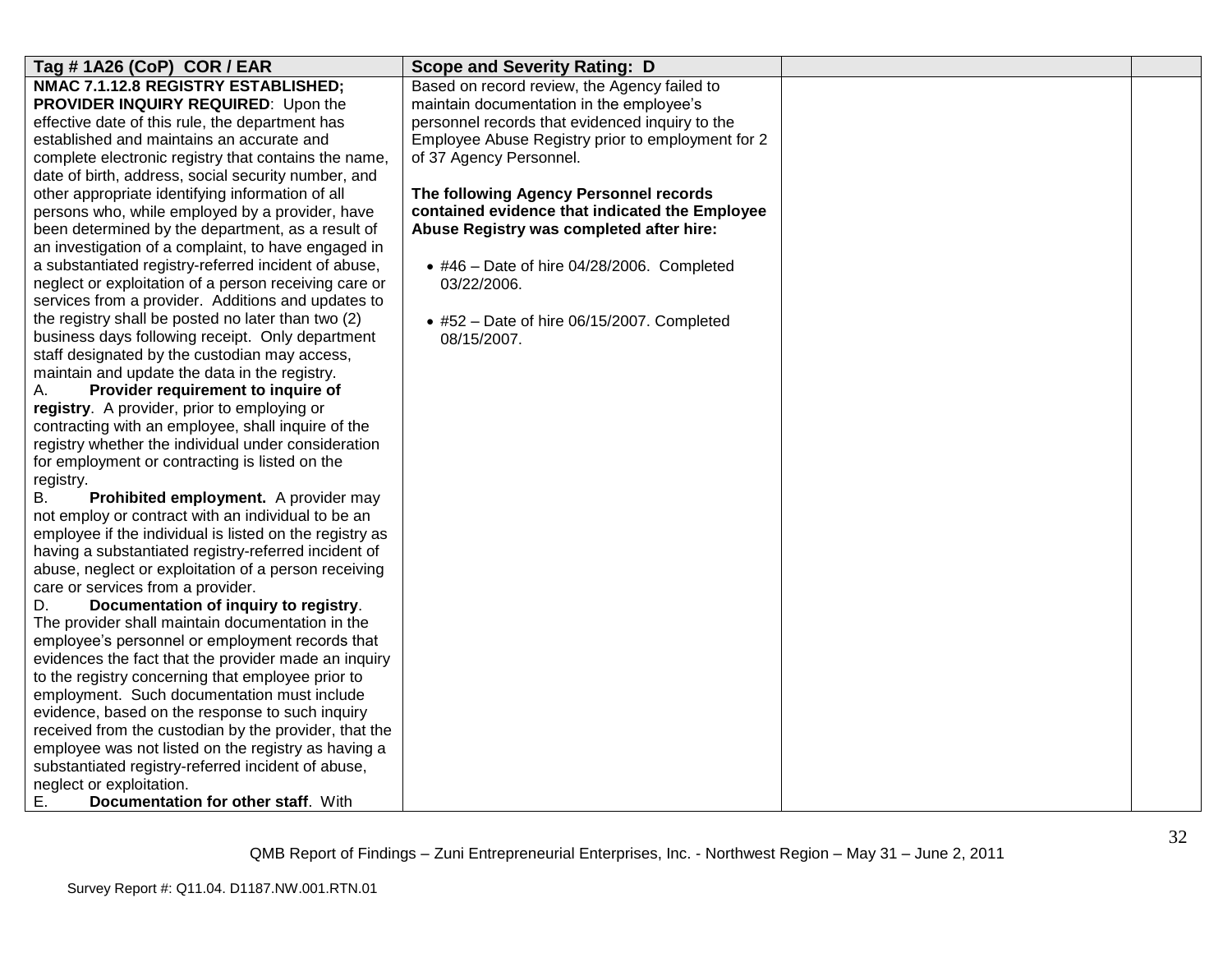respect to all employed or contracted individuals providing direct care who are licensed health care professionals or certified nurse aides, the provider shall maintain documentation reflecting the individual"s current licensure as a health care professional or current certification as a nurse aide. F. **Consequences of noncompliance**. The department or other governmental agency having regulatory enforcement authority over a provider may sanction a provider in accordance with applicable law if the provider fails to make an appropriate and timely inquiry of the registry, or fails to maintain evidence of such inquiry, in connection with the hiring or contracting of an employee; or for employing or contracting any person to work as an employee who is listed on the registry. Such sanctions may include a directed plan of correction, civil monetary penalty not to exceed five thousand dollars (\$5000) per instance, or termination or nonrenewal of any contract with the department or other governmental agency. Developmental Disabilities (DD) Waiver Service Standards effective 4/1/2007 **Chapter 1.IV. General Provider Requirements. D. Criminal History Screening:** All personnel shall be screened by the Provider Agency in regard to the employee"s qualifications, references, and employment history, prior to employment. All Provider Agencies shall comply with the Criminal Records Screening for Caregivers 7.1.12 NMAC and Employee Abuse Registry 7.1.12 NMAC as required by the Department of Health, Division of Health Improvement.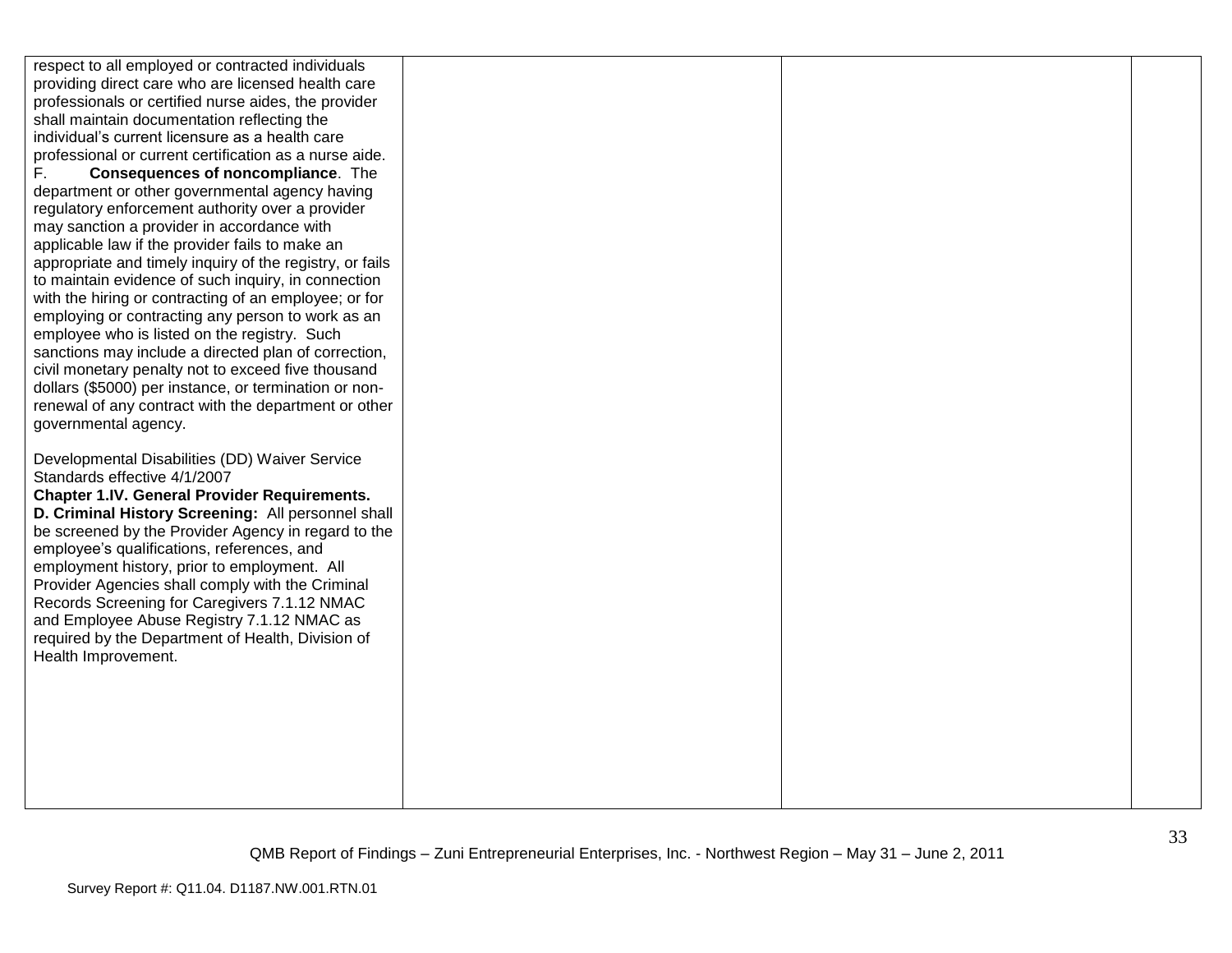| Tag #1A32 & 6L14 (CoP) ISP<br>Implementation                                                                                                                                                                                                                                                                                                               | <b>Scope and Severity Rating: D</b>                                                                                                                                                                                              |  |
|------------------------------------------------------------------------------------------------------------------------------------------------------------------------------------------------------------------------------------------------------------------------------------------------------------------------------------------------------------|----------------------------------------------------------------------------------------------------------------------------------------------------------------------------------------------------------------------------------|--|
| NMAC 7.26.5.16.C and D Development of the<br>ISP. Implementation of the ISP. The ISP shall be<br>implemented according to the timelines determined<br>by the IDT and as specified in the ISP for each<br>stated desired outcomes and action plan.                                                                                                          | Based on record review, the Agency failed to<br>implement the ISP according to the timelines<br>determined by the IDT and as specified in the ISP<br>for each stated desired outcomes and action plan<br>for 1 of 5 individuals. |  |
| C.<br>The IDT shall review and discuss<br>information and recommendations with the<br>individual, with the goal of supporting the individual<br>in attaining desired outcomes. The IDT develops an<br>ISP based upon the individual's personal vision                                                                                                      | Per Individuals ISP the following was found with<br>regards to the implementation of ISP Outcomes:<br><b>Administrative Files Reviewed:</b>                                                                                      |  |
| statement, strengths, needs, interests and<br>preferences. The ISP is a dynamic document,<br>revised periodically, as needed, and amended to<br>reflect progress towards personal goals and<br>achievements consistent with the individual's future                                                                                                        | <b>Adult Habilitation Data Collection/Data</b><br>Tracking/Progress with regards to ISP<br><b>Outcomes:</b><br>Individual #3                                                                                                     |  |
| vision. This regulation is consistent with standards<br>established for individual plan development as set<br>forth by the commission on the accreditation of<br>rehabilitation facilities (CARF) and/or other program                                                                                                                                     | • None found for 01/2011 - 03/2011                                                                                                                                                                                               |  |
| accreditation approved and adopted by the<br>developmental disabilities division and the<br>department of health. It is the policy of the<br>developmental disabilities division (DDD), that to the<br>extent permitted by funding, each individual receive                                                                                                |                                                                                                                                                                                                                                  |  |
| supports and services that will assist and encourage<br>independence and productivity in the community<br>and attempt to prevent regression or loss of current<br>capabilities. Services and supports include                                                                                                                                              |                                                                                                                                                                                                                                  |  |
| specialized and/or generic services, training,<br>education and/or treatment as determined by the<br>IDT and documented in the ISP.<br>D. The intent is to provide choice and obtain<br>opportunities for individuals to live, work and play<br>with full participation in their communities. The<br>following principles provide direction and purpose in |                                                                                                                                                                                                                                  |  |
| planning for individuals with developmental<br>disabilities.<br>[05/03/94; 01/15/97; Recompiled 10/31/01]                                                                                                                                                                                                                                                  |                                                                                                                                                                                                                                  |  |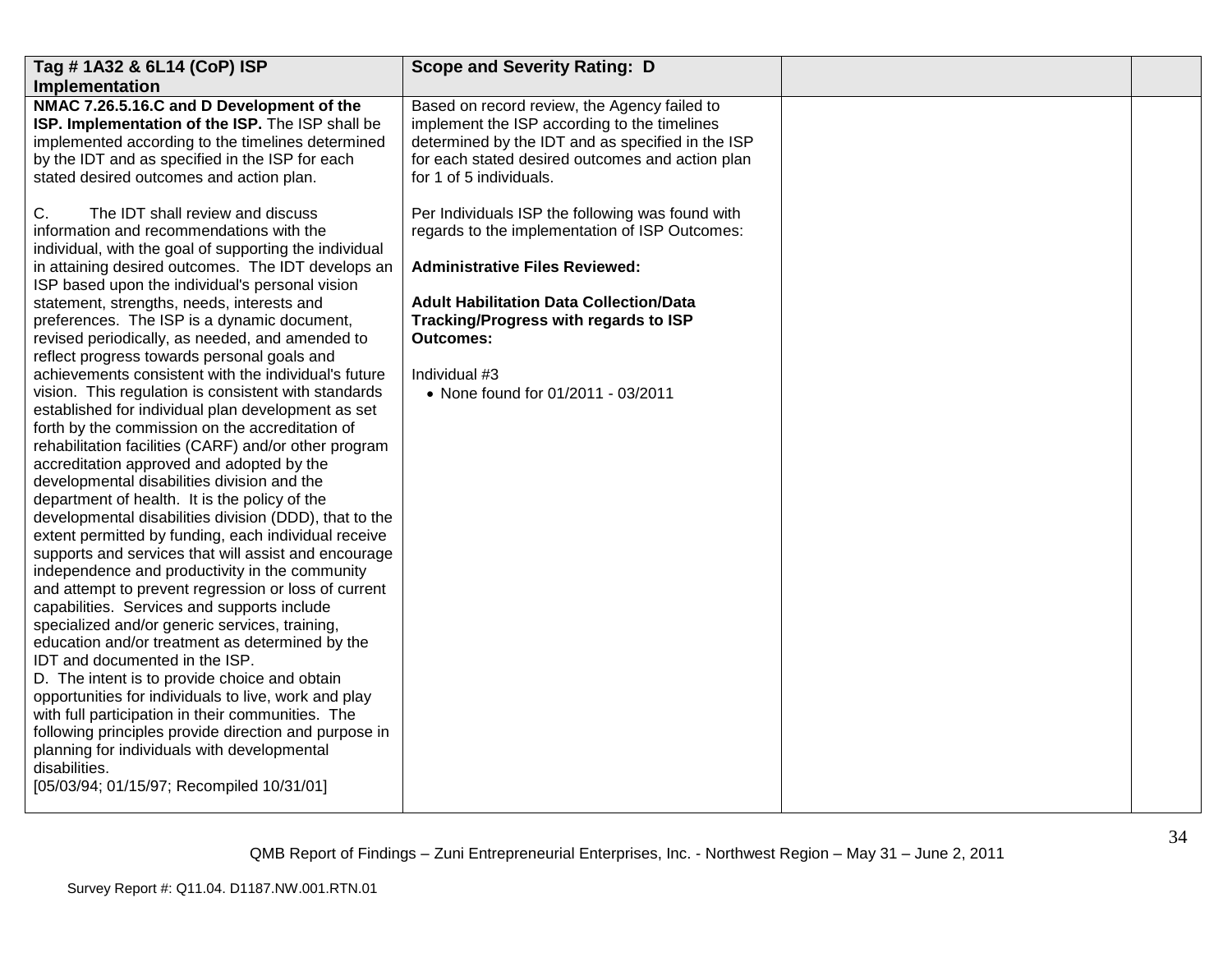|    | Tag #1A33 Board of Pharmacy - Med                                                   | <b>Scope and Severity Rating: B</b>                  |  |
|----|-------------------------------------------------------------------------------------|------------------------------------------------------|--|
|    | <b>Storage</b>                                                                      |                                                      |  |
|    | New Mexico Board of Pharmacy Model Custodial                                        | Based on observation, the Agency failed to ensure    |  |
|    | <b>Drug Procedures Manual</b>                                                       | proper storage of medication for 2 of 4 individuals. |  |
|    | E. Medication Storage:                                                              |                                                      |  |
|    | 1. Prescription drugs will be stored in a locked                                    | Observation included:                                |  |
|    | cabinet and the key will be in the care of the                                      |                                                      |  |
|    | administrator or designee.                                                          | Individual #1                                        |  |
|    | 2. Drugs to be taken by mouth will be separate                                      | • Ciclopirox Cream .77% - Medication was not         |  |
|    | from all other dosage forms.                                                        | kept separate from other medications as              |  |
|    | 3. A locked compartment will be available in the                                    | required by Board of Pharmacy Procedures.            |  |
|    | refrigerator for those items labeled "Keep in                                       |                                                      |  |
|    | Refrigerator." The temperature will be kept in                                      | Individual #5                                        |  |
|    | the 36°F - 46°F range. An accurate                                                  | • Hydrocortisone - Medication was not kept           |  |
|    | thermometer will be kept in the refrigerator to                                     | separate from other medications as required by       |  |
|    | verify temperature.                                                                 | <b>Board of Pharmacy Procedures</b>                  |  |
|    | 4. Separate compartments are required for each                                      |                                                      |  |
|    | resident's medication.                                                              |                                                      |  |
|    | 5. All medication will be stored according to their                                 |                                                      |  |
|    | individual requirement or in the absence of                                         |                                                      |  |
|    | temperature and humidity requirements,<br>controlled room temperature (68-77°F) and |                                                      |  |
|    | protected from light. Storage requirements are                                      |                                                      |  |
|    | in effect 24 hours a day.                                                           |                                                      |  |
| 6. | Medication no longer in use, unwanted,                                              |                                                      |  |
|    | outdated, or adulterated will be placed in a                                        |                                                      |  |
|    | quarantine area in the locked medication                                            |                                                      |  |
|    | cabinet and held for destruction by the                                             |                                                      |  |
|    | consultant pharmacist.                                                              |                                                      |  |
|    |                                                                                     |                                                      |  |
|    | 8. References                                                                       |                                                      |  |
|    | A. Adequate drug references shall be available for                                  |                                                      |  |
|    | facility staff                                                                      |                                                      |  |
|    |                                                                                     |                                                      |  |
|    | H. Controlled Substances (Perpetual Count                                           |                                                      |  |
|    | <b>Requirement)</b>                                                                 |                                                      |  |
|    | 1. Separate accountability or proof-of-use sheets                                   |                                                      |  |
|    | shall be maintained, for each controlled substance,                                 |                                                      |  |
|    | indicating the following information:                                               |                                                      |  |
|    | a. date                                                                             |                                                      |  |
|    | b. time administered                                                                |                                                      |  |
|    | c. name of patient                                                                  |                                                      |  |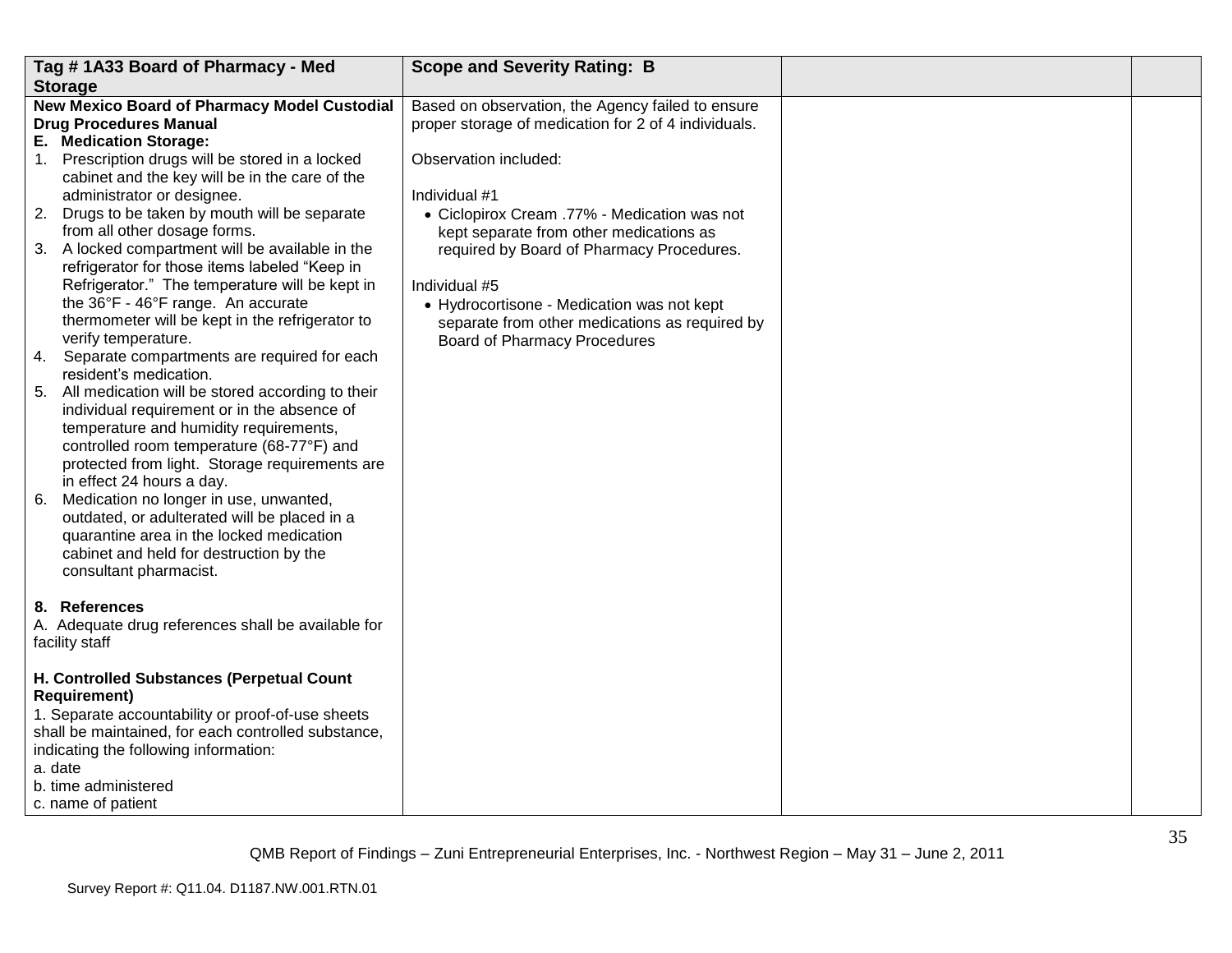| d. dose                                                                               |  |  |
|---------------------------------------------------------------------------------------|--|--|
| e. practitioner's name                                                                |  |  |
|                                                                                       |  |  |
| f. signature of person administering or assisting with<br>the administration the dose |  |  |
| g. balance of controlled substance remaining.                                         |  |  |
|                                                                                       |  |  |
|                                                                                       |  |  |
|                                                                                       |  |  |
|                                                                                       |  |  |
|                                                                                       |  |  |
|                                                                                       |  |  |
|                                                                                       |  |  |
|                                                                                       |  |  |
|                                                                                       |  |  |
|                                                                                       |  |  |
|                                                                                       |  |  |
|                                                                                       |  |  |
|                                                                                       |  |  |
|                                                                                       |  |  |
|                                                                                       |  |  |
|                                                                                       |  |  |
|                                                                                       |  |  |
|                                                                                       |  |  |
|                                                                                       |  |  |
|                                                                                       |  |  |
|                                                                                       |  |  |
|                                                                                       |  |  |
|                                                                                       |  |  |
|                                                                                       |  |  |
|                                                                                       |  |  |
|                                                                                       |  |  |
|                                                                                       |  |  |
|                                                                                       |  |  |
|                                                                                       |  |  |
|                                                                                       |  |  |
|                                                                                       |  |  |
|                                                                                       |  |  |
|                                                                                       |  |  |
|                                                                                       |  |  |
|                                                                                       |  |  |
|                                                                                       |  |  |
|                                                                                       |  |  |
|                                                                                       |  |  |
|                                                                                       |  |  |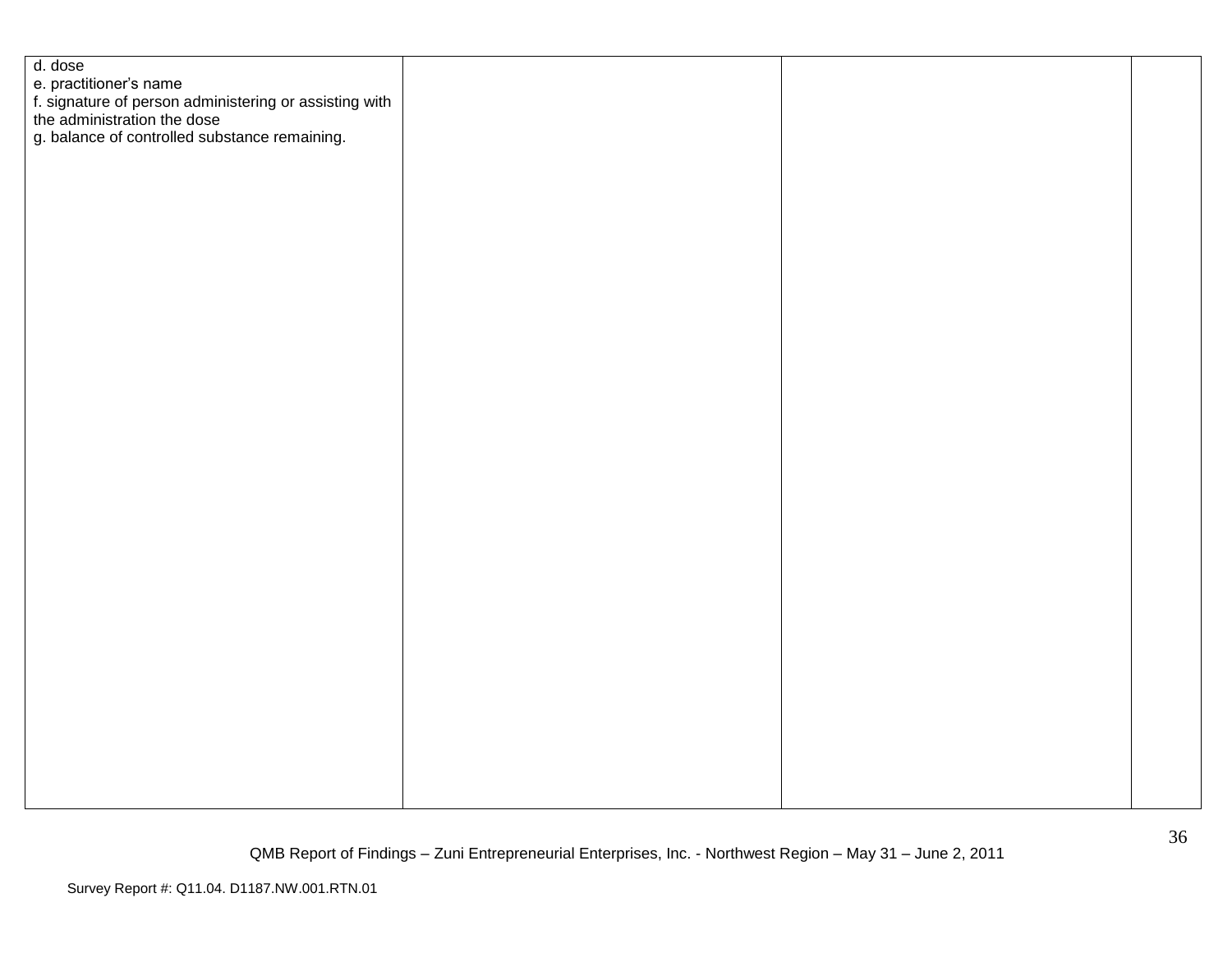| Tag # 5111 Reporting Requirements                                                 | <b>Scope and Severity Rating: B</b>                        |  |
|-----------------------------------------------------------------------------------|------------------------------------------------------------|--|
| (Community Inclusion Quarterly Reports)                                           |                                                            |  |
| Developmental Disabilities (DD) Waiver Service                                    | Based on record review, the Agency failed to               |  |
| Standards effective 4/1/2007                                                      | complete quarterly reports as required for 2 of 5          |  |
| <b>CHAPTER 5 IV. COMMUNITY INCLUSION</b>                                          | individuals receiving Community Inclusion services.        |  |
| <b>SERVICES PROVIDER AGENCY</b>                                                   |                                                            |  |
| <b>REQUIREMENTS</b>                                                               | <b>Adult Habilitation Quarterly Reports</b>                |  |
| E. Provider Agency Reporting Requirements: All                                    | $\bullet$ Individual #3 - None found for 02/2011 - 04/2011 |  |
| Community Inclusion Provider Agencies are                                         |                                                            |  |
| required to submit written quarterly status reports to                            | $\bullet$ Individual #4 - None found for 05/2010 - 08/2010 |  |
| the individual's Case Manager no later than fourteen                              |                                                            |  |
| (14) calendar days following the end of each                                      | <b>Community Access Quarterly Reports</b>                  |  |
| quarter. In addition to reporting required by specific                            | • Individual #3 - None found for 02/2011 - 04/2011         |  |
| Community Access, Supported Employment, and                                       |                                                            |  |
| Adult Habilitation Standards, the quarterly reports                               | $\bullet$ Individual #4 - None found for 06/2010 - 05/2011 |  |
| shall contain the following written documentation:                                |                                                            |  |
| (1) Identification and implementation of a                                        | <b>Supported Employment Quarterly Reports</b>              |  |
| meaningful day definition for each person served;                                 | $\bullet$ Individual #3 - None found for 02/2011 - 04/2011 |  |
| (2) Documentation summarizing the following:                                      |                                                            |  |
| (a) Daily choice-based options; and<br>(b) Daily progress toward goals using age- | $\bullet$ Individual #4 - None found for 06/2010 - 08/2010 |  |
| appropriate strategies specified in each                                          |                                                            |  |
| individual's action plan in the ISP.                                              |                                                            |  |
| (3) Significant changes in the individual's routine or                            |                                                            |  |
| staffing;                                                                         |                                                            |  |
| (4) Unusual or significant life events;                                           |                                                            |  |
| (5) Quarterly updates on health status, including                                 |                                                            |  |
| changes in medication, assistive technology needs                                 |                                                            |  |
| and durable medical equipment needs;                                              |                                                            |  |
| (6) Record of personally meaningful community                                     |                                                            |  |
| inclusion;                                                                        |                                                            |  |
| (7) Success of supports as measured by whether or                                 |                                                            |  |
| not the person makes progress toward his or her                                   |                                                            |  |
| desired outcomes as identified in the ISP; and                                    |                                                            |  |
| (8) Any additional reporting required by DDSD.                                    |                                                            |  |
|                                                                                   |                                                            |  |
|                                                                                   |                                                            |  |
|                                                                                   |                                                            |  |
|                                                                                   |                                                            |  |
|                                                                                   |                                                            |  |
|                                                                                   |                                                            |  |
|                                                                                   |                                                            |  |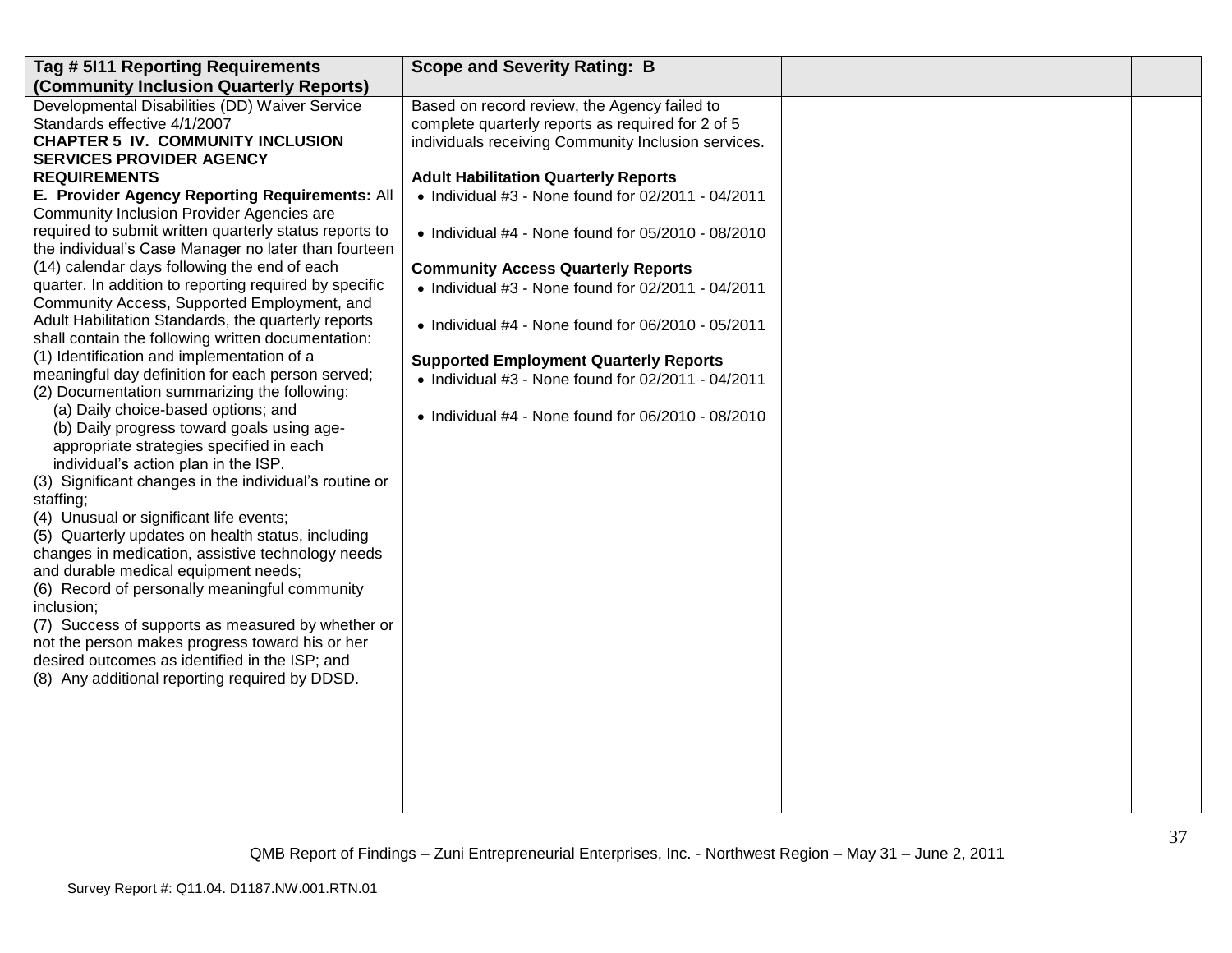| Tag # 5144 AH Reimbursement                                              | <b>Scope and Severity Rating: A</b>                  |  |
|--------------------------------------------------------------------------|------------------------------------------------------|--|
| Developmental Disabilities (DD) Waiver Service                           | Based on record review, the Agency failed to         |  |
| Standards effective 4/1/2007                                             | provide written or electronic documentation as       |  |
| <b>CHAPTER 1 III. PROVIDER AGENCY</b>                                    | evidence for each unit billed for Adult Habilitation |  |
| DOCUMENTATION OF SERVICE DELIVERY AND                                    | Services for 1 of 5 individuals.                     |  |
| <b>LOCATION</b>                                                          |                                                      |  |
| <b>General: All Provider Agencies shall maintain</b><br>А.               | Individual #1                                        |  |
| all records necessary to fully disclose the                              | January 2011                                         |  |
| service, quality, quantity and clinical necessity                        | • The Agency billed 20 units of Adult Habilitation   |  |
| furnished to individuals who are currently                               | from on 01/12/2011. Documentation received           |  |
| receiving services. The Provider Agency                                  | accounted for 16 units.                              |  |
| records shall be sufficiently detailed to                                |                                                      |  |
| substantiate the date, time, individual name,                            |                                                      |  |
| servicing Provider Agency, level of services,                            |                                                      |  |
| and length of a session of service billed.                               |                                                      |  |
| <b>Billable Units: The documentation of the</b><br>В.                    |                                                      |  |
| billable time spent with an individual shall be                          |                                                      |  |
| kept on the written or electronic record that is                         |                                                      |  |
| prepared prior to a request for reimbursement                            |                                                      |  |
| from the HSD. For each unit billed, the record                           |                                                      |  |
| shall contain the following:<br>Date, start and end time of each service |                                                      |  |
| (1)<br>encounter or other billable service interval;                     |                                                      |  |
| A description of what occurred during the<br>(2)                         |                                                      |  |
| encounter or service interval; and                                       |                                                      |  |
| The signature or authenticated name of staff<br>(3)                      |                                                      |  |
| providing the service.                                                   |                                                      |  |
|                                                                          |                                                      |  |
| MAD-MR: 03-59 Eff 1/1/2004                                               |                                                      |  |
| 8.314.1 BI RECORD KEEPING AND                                            |                                                      |  |
| <b>DOCUMENTATION REQUIREMENTS:</b>                                       |                                                      |  |
| Providers must maintain all records necessary to                         |                                                      |  |
| fully disclose the extent of the services provided to                    |                                                      |  |
| the Medicaid recipient. Services that have been                          |                                                      |  |
| billed to Medicaid, but are not substantiated in a                       |                                                      |  |
| treatment plan and/or patient records for the                            |                                                      |  |
| recipient are subject to recoupment.                                     |                                                      |  |
|                                                                          |                                                      |  |
| Developmental Disabilities (DD) Waiver Service                           |                                                      |  |
| Standards effective 4/1/2007                                             |                                                      |  |
| <b>CHAPTER 5 XVI. REIMBURSEMENT</b>                                      |                                                      |  |
| A. Billable Unit. A billable unit for Adult Habilitation                 |                                                      |  |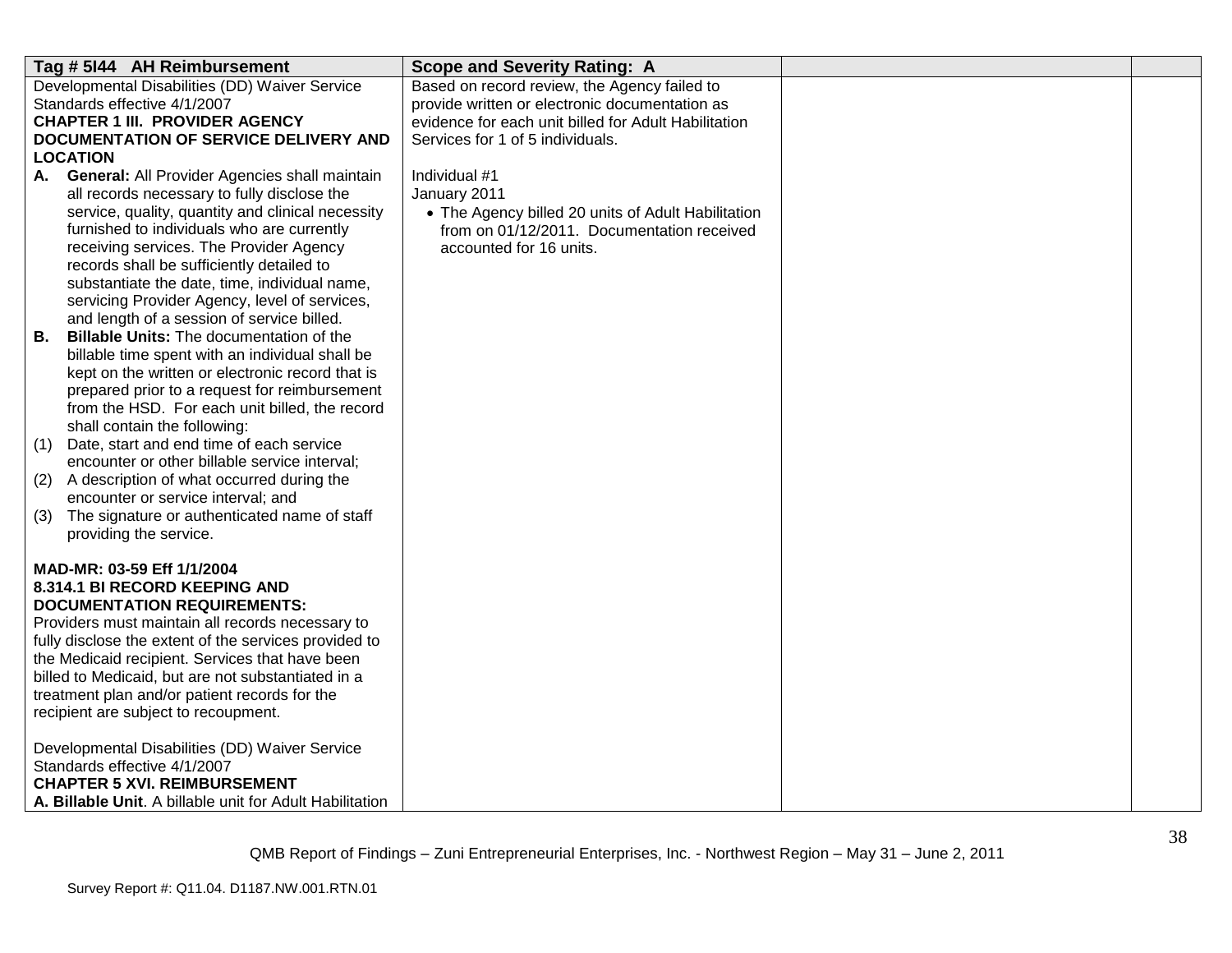| Services is in 15-minute increments hour. The rate     |  |  |
|--------------------------------------------------------|--|--|
| is based on the individual's level of care.            |  |  |
|                                                        |  |  |
|                                                        |  |  |
| <b>B. Billable Activities</b>                          |  |  |
| (1) The Community Inclusion Provider Agency can        |  |  |
| bill for those activities listed and described on the  |  |  |
| ISP and within the Scope of Service. Partial units     |  |  |
| are allowable. Billable units are face-to-face, except |  |  |
|                                                        |  |  |
| that Adult Habilitation services may be non-face-to-   |  |  |
| face under the following conditions: (a) Time that is  |  |  |
| non face-to-face is documented separately and          |  |  |
| clearly identified as to the nature of the activity;   |  |  |
| and(b) Non face-to-face hours do not exceed 5% of      |  |  |
| the monthly billable hours.                            |  |  |
|                                                        |  |  |
| (2) Adult Habilitation Services can be provided with   |  |  |
| any other services, insofar as the services are not    |  |  |
| reported for the same hours on the same day,           |  |  |
| except that Therapy Services and Case                  |  |  |
|                                                        |  |  |
| Management may be provided and billed for the          |  |  |
| same hours                                             |  |  |
|                                                        |  |  |
|                                                        |  |  |
|                                                        |  |  |
|                                                        |  |  |
|                                                        |  |  |
|                                                        |  |  |
|                                                        |  |  |
|                                                        |  |  |
|                                                        |  |  |
|                                                        |  |  |
|                                                        |  |  |
|                                                        |  |  |
|                                                        |  |  |
|                                                        |  |  |
|                                                        |  |  |
|                                                        |  |  |
|                                                        |  |  |
|                                                        |  |  |
|                                                        |  |  |
|                                                        |  |  |
|                                                        |  |  |
|                                                        |  |  |
|                                                        |  |  |
|                                                        |  |  |
|                                                        |  |  |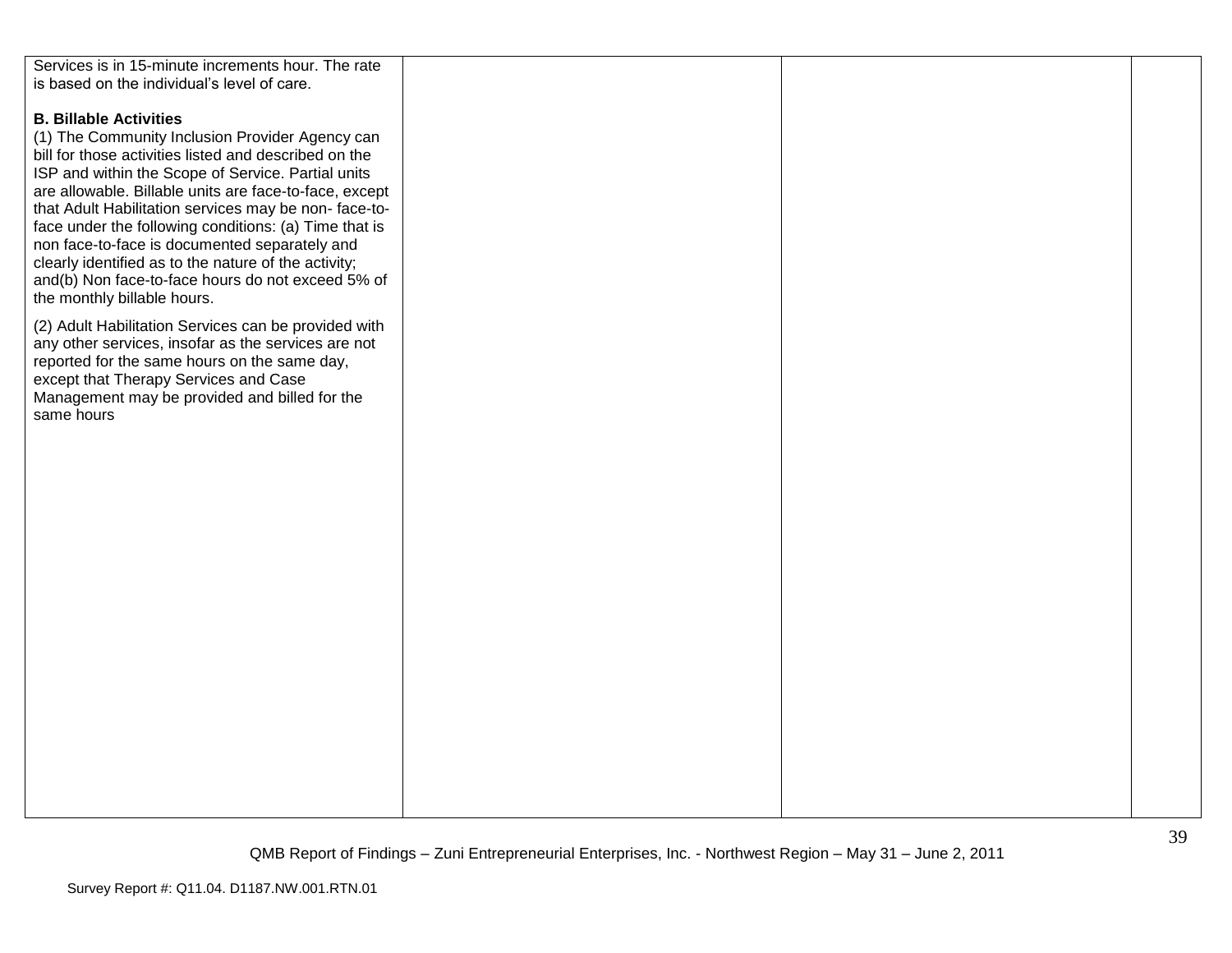| Tag # 6L14 Residential Case File                                                                                                                                                                                                                                                                                                                                                                                                                                                                                                                                                                                                                                                                                                                                                                                                                                                                                                                                                                                                                                                                                                                                                                                                                                               | <b>Scope and Severity Rating: E</b>                                                                                                                                                                                                                                                                                                                                                                                                                                                                                                                                                                           |  |
|--------------------------------------------------------------------------------------------------------------------------------------------------------------------------------------------------------------------------------------------------------------------------------------------------------------------------------------------------------------------------------------------------------------------------------------------------------------------------------------------------------------------------------------------------------------------------------------------------------------------------------------------------------------------------------------------------------------------------------------------------------------------------------------------------------------------------------------------------------------------------------------------------------------------------------------------------------------------------------------------------------------------------------------------------------------------------------------------------------------------------------------------------------------------------------------------------------------------------------------------------------------------------------|---------------------------------------------------------------------------------------------------------------------------------------------------------------------------------------------------------------------------------------------------------------------------------------------------------------------------------------------------------------------------------------------------------------------------------------------------------------------------------------------------------------------------------------------------------------------------------------------------------------|--|
| Developmental Disabilities (DD) Waiver Service<br>Standards effective 4/1/2007<br><b>CHAPTER 6. VIII. COMMUNITY LIVING</b><br>SERVICE PROVIDER AGENCY REQUIREMENTS<br>A. Residence Case File: For individuals receiving<br>Supported Living or Family Living, the Agency shall<br>maintain in the individual's home a complete and<br>current confidential case file for each individual. For<br>individuals receiving Independent Living Services,<br>rather than maintaining this file at the individual's<br>home, the complete and current confidential case<br>file for each individual shall be maintained at the<br>agency's administrative site. Each file shall include<br>the following:<br>(1) Complete and current ISP and all supplemental<br>plans specific to the individual;<br>(2) Complete and current Health Assessment Tool;<br>(3) Current emergency contact information, which<br>includes the individual's address, telephone<br>number, names and telephone numbers of<br>residential Community Living Support providers,<br>relatives, or guardian or conservator, primary care<br>physician's name(s) and telephone number(s),<br>pharmacy name, address and telephone number<br>and dentist name, address and telephone number,<br>and health plan; | Based on record review, the Agency failed to<br>maintain a complete and confidential case file in the<br>residence for 3 of 4 Individuals receiving Supported<br>Living Services.<br>The following was not found, incomplete and/or not<br>current:<br>• Annual ISP $(#2)$<br>• Individual Specific Training Section of ISP<br>(formerly Addendum B) (#2 & 5)<br>• Physical Therapy Plan (#2)<br>• Special Health Care Needs<br><sup>o</sup> Nutritional Plan (#1)<br>• Health Care Plans<br>$\degree$ Hypertension plan (#1)<br>• Crisis Plan/MERPs<br>° Osteoporosis (#2)<br><sup>o</sup> Hypertension (#1) |  |
| (4) Up-to-date progress notes, signed and dated by<br>the person making the note for at least the past<br>month (older notes may be transferred to the<br>agency office);                                                                                                                                                                                                                                                                                                                                                                                                                                                                                                                                                                                                                                                                                                                                                                                                                                                                                                                                                                                                                                                                                                      |                                                                                                                                                                                                                                                                                                                                                                                                                                                                                                                                                                                                               |  |
| (5) Data collected to document ISP Action Plan<br>implementation                                                                                                                                                                                                                                                                                                                                                                                                                                                                                                                                                                                                                                                                                                                                                                                                                                                                                                                                                                                                                                                                                                                                                                                                               |                                                                                                                                                                                                                                                                                                                                                                                                                                                                                                                                                                                                               |  |
| (6) Progress notes written by direct care staff and<br>by nurses regarding individual health status and<br>physical conditions including action taken in<br>response to identified changes in condition for at<br>least the past month;<br>(7) Physician's or qualified health care providers<br>written orders;<br>(8) Progress notes documenting implementation of                                                                                                                                                                                                                                                                                                                                                                                                                                                                                                                                                                                                                                                                                                                                                                                                                                                                                                           |                                                                                                                                                                                                                                                                                                                                                                                                                                                                                                                                                                                                               |  |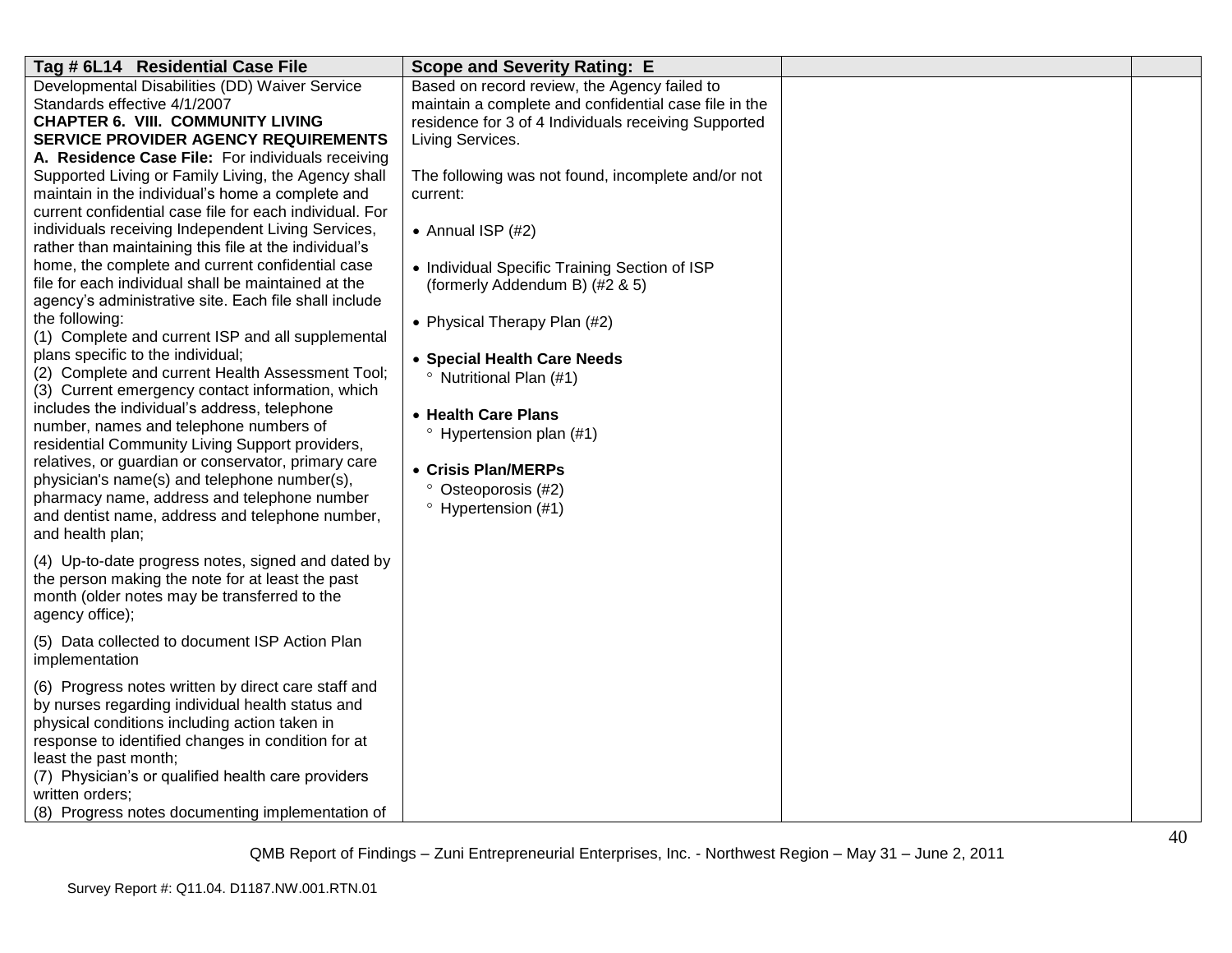| a physician's or qualified health care provider's    |  |  |
|------------------------------------------------------|--|--|
| order(s);                                            |  |  |
| (9) Medication Administration Record (MAR) for the   |  |  |
| past three (3) months which includes:                |  |  |
| (a) The name of the individual;                      |  |  |
| (b) A transcription of the healthcare practitioners  |  |  |
| prescription including the brand and generic         |  |  |
| name of the medication;                              |  |  |
| Diagnosis for which the medication is<br>(C)         |  |  |
| prescribed;                                          |  |  |
| (d) Dosage, frequency and method/route of            |  |  |
| delivery;                                            |  |  |
| (e) Times and dates of delivery;                     |  |  |
| Initials of person administering or assisting with   |  |  |
| medication; and                                      |  |  |
| (g) An explanation of any medication irregularity,   |  |  |
| allergic reaction or adverse effect.                 |  |  |
| (h) For PRN medication an explanation for the use    |  |  |
| of the PRN must include:                             |  |  |
| Observable signs/symptoms or                         |  |  |
| circumstances in which the medication is to          |  |  |
| be used, and                                         |  |  |
| (ii) Documentation of the effectiveness/result       |  |  |
| of the PRN delivered.                                |  |  |
| A MAR is not required for individuals<br>(i)         |  |  |
| participating in Independent Living Services         |  |  |
| who self-administer their own medication.            |  |  |
| However, when medication administration is           |  |  |
| provided as part of the Independent Living           |  |  |
| Service a MAR must be maintained at the              |  |  |
| individual's home and an updated copy must           |  |  |
| be placed in the agency file on a weekly basis.      |  |  |
| (10) Record of visits to healthcare practitioners    |  |  |
| including any treatment provided at the visit and a  |  |  |
| record of all diagnostic testing for the current ISP |  |  |
| year; and                                            |  |  |
| (11) Medical History to include: demographic data,   |  |  |
| current and past medical diagnoses including the     |  |  |
| cause (if known) of the developmental disability and |  |  |
| any psychiatric diagnosis, allergies (food,          |  |  |
| environmental, medications), status of routine adult |  |  |
| health care screenings, immunizations, hospital      |  |  |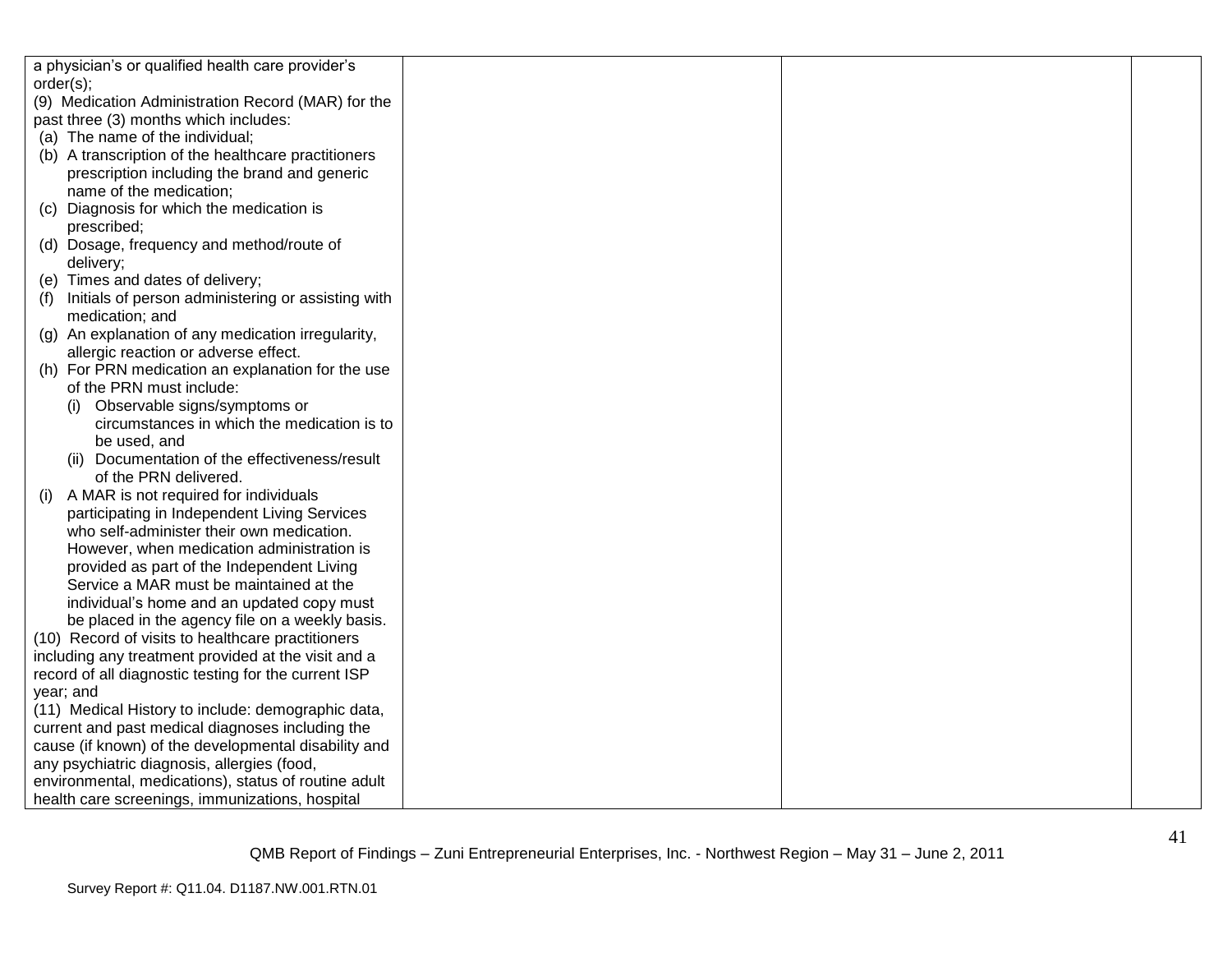| discharge summaries for past twelve (12) months,<br>past medical history including hospitalizations,<br>surgeries, injuries, family history and current<br>physical exam. |  |  |
|---------------------------------------------------------------------------------------------------------------------------------------------------------------------------|--|--|
|                                                                                                                                                                           |  |  |
|                                                                                                                                                                           |  |  |
|                                                                                                                                                                           |  |  |
|                                                                                                                                                                           |  |  |
|                                                                                                                                                                           |  |  |
|                                                                                                                                                                           |  |  |
|                                                                                                                                                                           |  |  |
|                                                                                                                                                                           |  |  |
|                                                                                                                                                                           |  |  |
|                                                                                                                                                                           |  |  |
|                                                                                                                                                                           |  |  |
|                                                                                                                                                                           |  |  |
|                                                                                                                                                                           |  |  |
|                                                                                                                                                                           |  |  |
|                                                                                                                                                                           |  |  |
|                                                                                                                                                                           |  |  |
|                                                                                                                                                                           |  |  |
|                                                                                                                                                                           |  |  |
|                                                                                                                                                                           |  |  |
|                                                                                                                                                                           |  |  |
|                                                                                                                                                                           |  |  |
|                                                                                                                                                                           |  |  |
|                                                                                                                                                                           |  |  |
|                                                                                                                                                                           |  |  |
|                                                                                                                                                                           |  |  |
|                                                                                                                                                                           |  |  |
|                                                                                                                                                                           |  |  |
|                                                                                                                                                                           |  |  |
|                                                                                                                                                                           |  |  |
|                                                                                                                                                                           |  |  |
|                                                                                                                                                                           |  |  |
|                                                                                                                                                                           |  |  |
|                                                                                                                                                                           |  |  |
|                                                                                                                                                                           |  |  |
|                                                                                                                                                                           |  |  |
|                                                                                                                                                                           |  |  |
|                                                                                                                                                                           |  |  |
|                                                                                                                                                                           |  |  |
|                                                                                                                                                                           |  |  |
|                                                                                                                                                                           |  |  |
|                                                                                                                                                                           |  |  |
|                                                                                                                                                                           |  |  |
|                                                                                                                                                                           |  |  |
|                                                                                                                                                                           |  |  |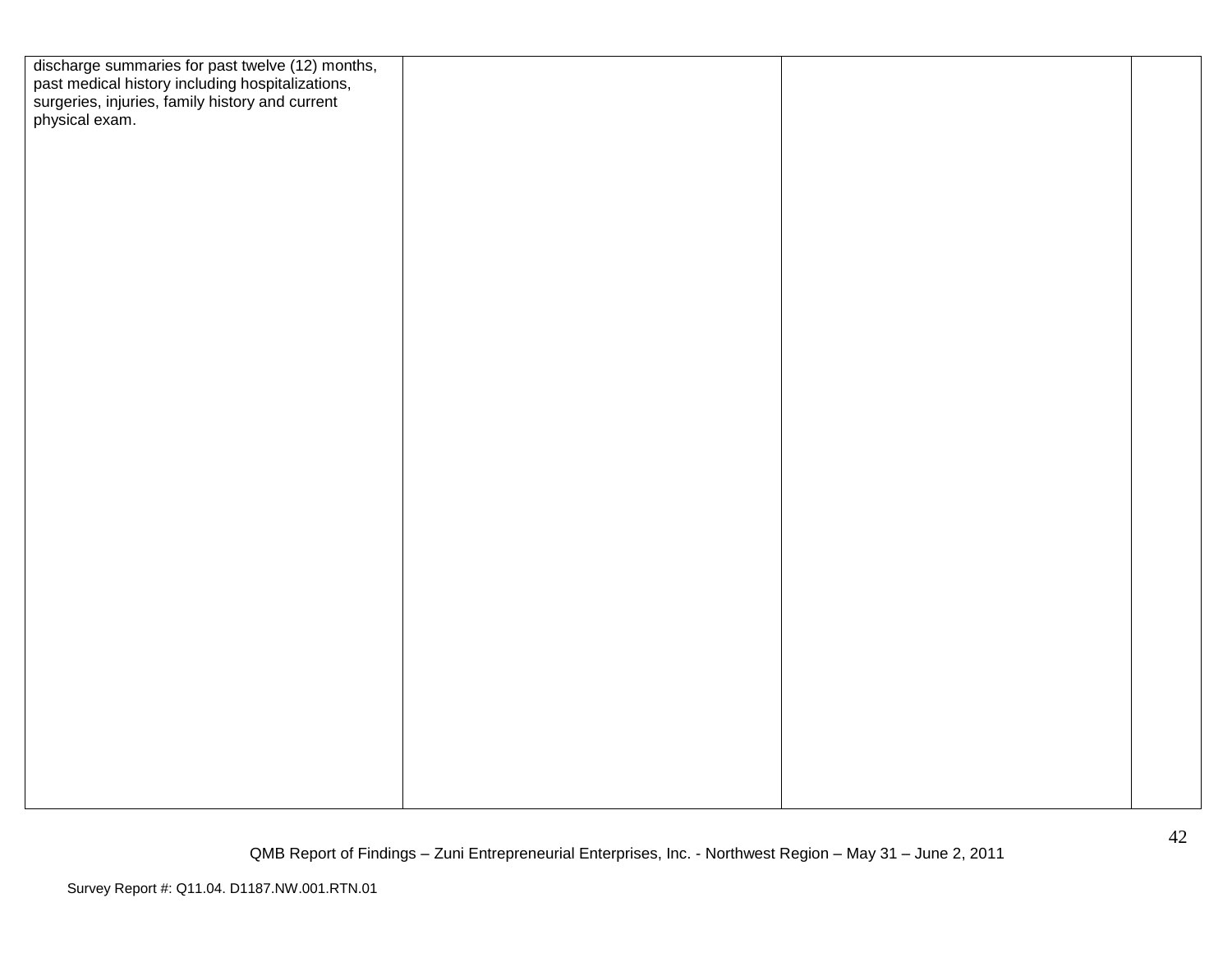|     | Tag # 6L17 Reporting Requirements<br>(Community Living Quarterly Reports)                                                                                                                                                                                                                                                                                                                    | <b>Scope and Severity Rating: A</b>                                                                                                                                                                   |  |
|-----|----------------------------------------------------------------------------------------------------------------------------------------------------------------------------------------------------------------------------------------------------------------------------------------------------------------------------------------------------------------------------------------------|-------------------------------------------------------------------------------------------------------------------------------------------------------------------------------------------------------|--|
|     | Developmental Disabilities (DD) Waiver Service<br>Standards effective 4/1/2007<br><b>CHAPTER 6. VIII. COMMUNITY LIVING</b><br><b>SERVICE PROVIDER AGENCY REQUIREMENTS</b>                                                                                                                                                                                                                    | Based on record review, the Agency failed to<br>complete written quarterly status reports for 1 of 3<br>individuals receiving Community Living Services.                                              |  |
|     | D. Community Living Service Provider Agency<br><b>Reporting Requirements: All Community Living</b><br>Support providers shall submit written quarterly<br>status reports to the individual's Case Manager and<br>other IDT Members no later than fourteen (14) days<br>following the end of each ISP quarter. The quarterly<br>reports shall contain the following written<br>documentation: | <b>Supported Living Quarterly Reports:</b><br>• Individual $#3$ - None found for 02/2011 - 4/2011<br><b>Support Living Annual Assessment</b><br>• Individual #3 - None found for 01/2010 -<br>01/2011 |  |
| (1) | Timely completion of relevant activities from<br><b>ISP Action Plans</b>                                                                                                                                                                                                                                                                                                                     |                                                                                                                                                                                                       |  |
| (2) | Progress towards desired outcomes in the ISP<br>accomplished during the quarter;                                                                                                                                                                                                                                                                                                             |                                                                                                                                                                                                       |  |
| (3) | Significant changes in routine or staffing;                                                                                                                                                                                                                                                                                                                                                  |                                                                                                                                                                                                       |  |
| (4) | Unusual or significant life events;                                                                                                                                                                                                                                                                                                                                                          |                                                                                                                                                                                                       |  |
| (5) | Updates on health status, including medication<br>and durable medical equipment needs<br>identified during the quarter; and                                                                                                                                                                                                                                                                  |                                                                                                                                                                                                       |  |
| (6) | Data reports as determined by IDT members.                                                                                                                                                                                                                                                                                                                                                   |                                                                                                                                                                                                       |  |
|     |                                                                                                                                                                                                                                                                                                                                                                                              |                                                                                                                                                                                                       |  |
|     |                                                                                                                                                                                                                                                                                                                                                                                              |                                                                                                                                                                                                       |  |
|     |                                                                                                                                                                                                                                                                                                                                                                                              |                                                                                                                                                                                                       |  |
|     |                                                                                                                                                                                                                                                                                                                                                                                              |                                                                                                                                                                                                       |  |
|     |                                                                                                                                                                                                                                                                                                                                                                                              |                                                                                                                                                                                                       |  |